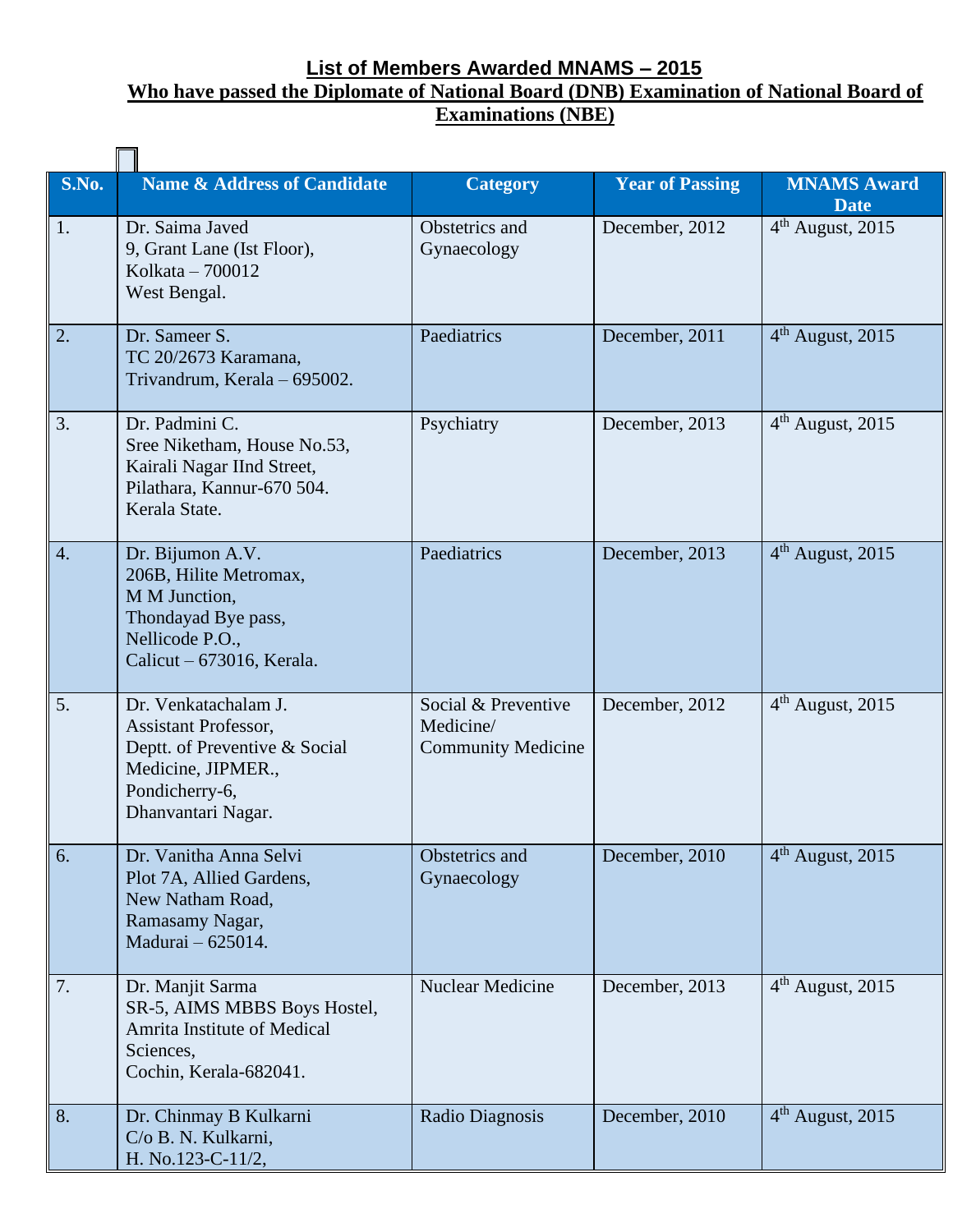|     | 4th Cross, Opposite 'V' Block<br>Hostel,<br>Vidyagiri, Bagalkot - 587102,<br>(Karnataka).                                                               |                        |                |                    |
|-----|---------------------------------------------------------------------------------------------------------------------------------------------------------|------------------------|----------------|--------------------|
| 9.  | Dr. Jalandhara Bharati Raghavbhai<br>D-74, Galaxy Tower,<br>Nr. Hotel Grand Bhagwati,<br>Bodakdev,<br>Ahmedabad $-380054$ .                             | Anaesthesiology        | December, 2012 | $4th$ August, 2015 |
| 10. | Dr. Amruth K. H.<br>No.8, Sahukar Chennaiah Road,<br>Gangotri Layout, IInd Stage,<br>Near Maruti Temple,<br>Mysore - 570009,<br>Karnataka.              | Orthopaedics           | December, 2013 | $4th$ August, 2015 |
| 11. | Dr. M. Manoj<br>Aiswarya (MRRA 63),<br>Ward II/71, Vazhakkala South,<br>Kakkanad West (P.O.),<br>Kochi – 682030, Kerala.                                | Orthopaedics           | June, 2010     | $4th$ August, 2015 |
| 12. | Dr. Bansal Rohan Ghanshyam<br>C/o Prakash Chand Bansal,<br>Aggrawal Niwas,<br>Near Paras Photo Studio,<br>Kamal Chowk, Nagpur,<br>Maharashtra - 440017. | Orthopaedics           | December, 2012 | $4th$ August, 2015 |
| 13. | Dr. Pandey Meera Jaigovind<br>C, 41, Shri Krishna Kunj Society,<br>Behind M Cube Mall,<br>Jetalpur Road,<br>Vadodara - 390007, Gujarat.                 | Anaesthesiology        | June, 2011     | $4th$ August, 2015 |
| 14. | Dr. Varsha Vidyadharan<br>Rohini Vilas, 33/6008B,<br>Irigadaw Palli Road,<br>Chevayoor (P.O.),<br>Calicut $-673017$ .                                   | Psychiatry             | December, 2011 | $4th$ August, 2015 |
| 15. | Dr. Sandip Banerjee<br>Flat No.29, Pocket $-A-4$ ,<br>Konark Appartments,<br>Kalkaji Extension,<br>New Delhi - 110019.                                  | <b>General Surgery</b> | December, 2009 | $4th$ August, 2015 |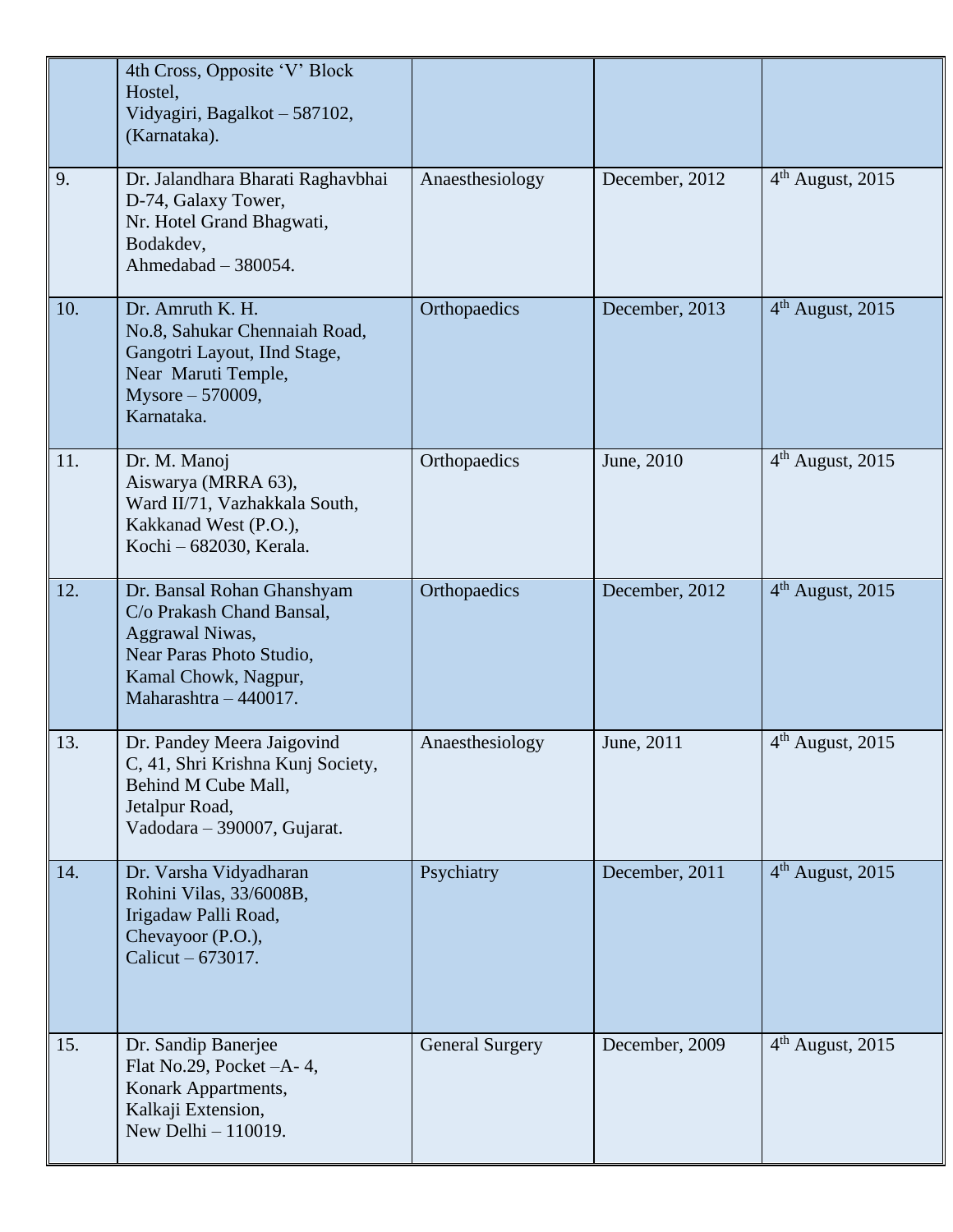| 16. | Dr. Veeranna Lokapur<br>S/o B.B. Lokapur,<br>Melinpeth, Hungund-587118<br>Dist.-Bagalkot, Karnataka.                                      | <b>General Medicine</b>    | June, 2013     | $4th$ August, 2015           |
|-----|-------------------------------------------------------------------------------------------------------------------------------------------|----------------------------|----------------|------------------------------|
| 17. | Dr. Patil Ravindra<br>Patil Nursing Home,<br>B/H Nagar Jun Hotel,<br>Venkatesh Nagar,<br>Gulbarga - 585102. (Karnataka).                  | <b>General Surgery</b>     | June, 2013     | 4 <sup>th</sup> August, 2015 |
| 18. | Dr. Vinaya Raghavendra H.<br>Sharanam Hospital,<br>Besides Kotturswamy Muff Main<br>Bazaar, Hospet - 583201.                              | <b>General Medicine</b>    | June, 2013     | $4th$ August, 2015           |
| 19. | Dr. Suresh Kumar<br>Room No.14, New Block-1,<br>Married Doctors Hostel,<br>PGIMER., Chandigarh-160012.                                    | Paediatrics                | June, 2013     | $4th$ August, 2015           |
| 20. | Dr. Rathi Mohit Balkishan<br>V-1040, Aashirwad Palace,<br>Bhatar Road, Surat-395007,<br>Gujarat.                                          | Radio Diagnosis            | December, 2013 | $4th$ August, 2015           |
| 21. | Dr. Debasis Das Adhikari<br>Paediatric Casualty,<br>Department of Paediatrics,<br>Christian Medical College,<br>Vellore $-632004$ (T.N.). | Paediatrics                | October, 2009  | $4th$ August, 2015           |
| 22. | Dr. Indu Bhushan Dubey<br>A-43, Street No.-2,<br>Patel Vihar,<br>Near Mukhiya Market,<br>Karawal Nagar,<br>Delhi - 110094.                | <b>General Surgery</b>     | December, 2013 | 4 <sup>th</sup> August, 2015 |
| 23. | Dr. B. Renuka<br>Renushree, Poonthi Road,<br>Medical College, P.O.,<br>Trivandrum - 11, Kerala.                                           | <b>Orthopaedic Surgery</b> | June, 1995     | 4 <sup>th</sup> August, 2015 |
| 24. | Dr. N. Suresh Khanna<br>No.1, Royale Avenue,<br>Thiruveethi Amman Koil Street,<br>Koyambedu, Chennai - 600107.                            | <b>General Surgery</b>     | December, 2012 | $4th$ August, 2015           |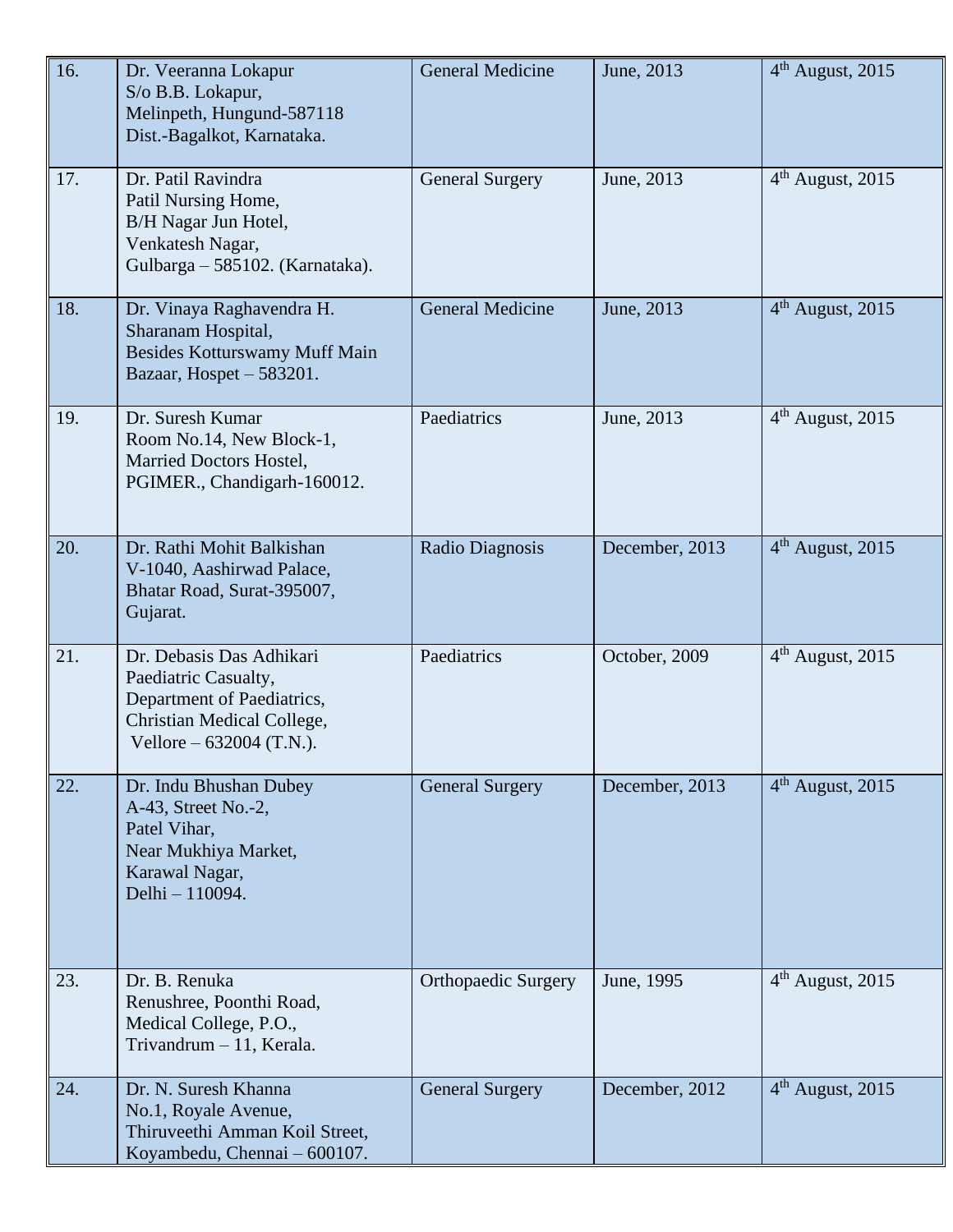| 25. | Dr. Preeti Goyal<br>M-88, Mahesh Colony,<br>Near Laxmi Mandir Cinema,<br>J.P. Phatak, Jaipur.                                          | Ophthalmology                       | June, 2012     | $4th$ August, 2015           |
|-----|----------------------------------------------------------------------------------------------------------------------------------------|-------------------------------------|----------------|------------------------------|
| 26. | Dr. Swati Jugalkishor Lohiya<br>305, Arihant Sai 2 Apptt.,<br>Navjivan Colony,<br>Wardha Road, Nagpur,<br>Maharashtra - 440015 (M.S.). | Obstetrics and<br>Gynaecology       | April, 2009    | 4 <sup>th</sup> August, 2015 |
| 27. | Dr. Mitul Abhaykumar Shah<br>401, Sneh Parag,<br>10-11, Pestom Sagar,<br>Road No.4, Chembur (W),<br>Mumbai - 400089.                   | <b>General Medicine</b>             | June, 2013     | $4th$ August, 2015           |
| 28. | Dr. Anubhay Goel<br>Agra Hospital,<br>22/80, Old Vijay Nagar Colony,<br>Agra-282003.                                                   | <b>General Surgery</b>              | June, 2013     | 4 <sup>th</sup> August, 2015 |
| 29. | Dr. Bhadane Nilesh Subhash<br>06, Shreyakar Appt.,<br>Bhabha Nagar, Kautghat Road,<br>Nashik, Maharashtra - 422011.                    | Anaesthesiology                     | December, 2011 | $4th$ August, 2015           |
| 30. | Dr. Deshmukh Shraddha Vijay<br>41A, Lendra Park,<br>Ramdaspeth,<br>Nagpur – 440010, (M.S.).                                            | Oto-Rhino-<br>Laryngology           | December, 2011 | $4th$ August, 2015           |
| 31. | Dr. Jinen Mukeshbhai Shah<br>B/1, Harish Apartment (Part-2),<br>Shantivan, Paldi,<br>Ahmedabad, Gujarat - 380007.                      | <b>General Medicine</b>             | June, 2013     | 4 <sup>th</sup> August, 2015 |
| 32. | Dr. Singh Abhishek Gajendra<br>41A, Lendra Park,<br>Ramdaspeth,<br>Nagpur – 440010, (M.S.).                                            | Genito Urinary<br>Surgery (Urology) | December, 2013 | $4th$ August, 2015           |
| 33. | Dr. Shah Sagar Kirtibhai<br>B-804/ Mahavideh,<br>Near Mukherjee Garden,<br>Chandavarkar Road,<br>Borivali (W), Mumbai - 400092.        | <b>General Medicine</b>             | June, 2013     | $4th$ August, 2015           |
| 34. | Dr. Subbalakshmi S.<br>Sivaranjini, NNRA 62,                                                                                           | Paediatrics                         | October, 2009  | $4th$ August, 2015           |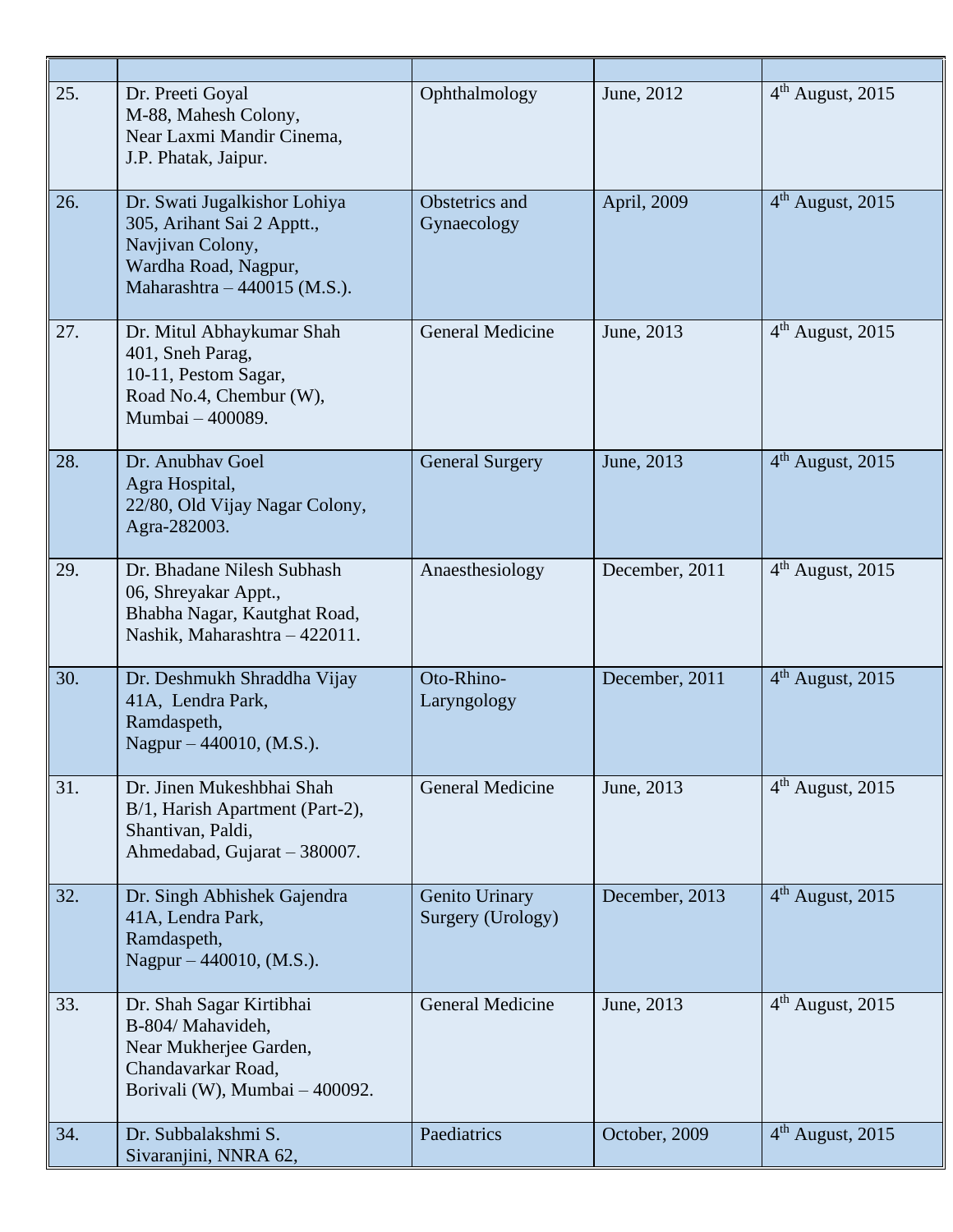|     | Nethaji Nagar,<br><b>Edappally North PO,</b><br>Cochin, Kerala - 682024.                                                                                             |                               |                |                              |
|-----|----------------------------------------------------------------------------------------------------------------------------------------------------------------------|-------------------------------|----------------|------------------------------|
| 35. | Dr. Shrinidhi I. S.<br>No.67, South End Cross Road,<br>Nagasandra Circle,<br>Basavanagudi,<br>Bangalore $-560004$ .                                                  | Orthopaedics                  | December, 2011 | $4th$ August, 2015           |
| 36. | Dr. Jayakumar S.<br>2/680-A, Bharathi Nagar,<br>Reserve Line,<br>Sivakasi - 626124,<br>Virudhunagar District,<br>Tamilnadu.                                          | Orthopaedics                  | June, 2013     | $4th$ August, 2015           |
| 37. | Dr. Sharma Dev Jyoti O<br>9-C Gaur Enclave,<br>Sultanpur Road,<br>Lucknow Cantt.,<br>Lucknow -226002, (U.P.).                                                        | <b>Plastic Surgery</b>        | December, 2009 | 4 <sup>th</sup> August, 2015 |
| 38. | Dr. Dinesh K. M.<br>Number $-10$ , "Ganga",<br>5th Cross, 2nd Main,<br>Pattegharpalya,<br>Bangalore - 560072, (Karnataka).                                           | Orthopaedics                  | December, 2013 | $4th$ August, 2015           |
| 39. | Dr. Lohiya Kavita Jugalkishor<br>Rajashree Nursing Home,<br>3 <sup>rd</sup> Floor, Yugdharm Complex,<br>Central Bazaar Road,<br>Ramdaspeth,<br>Nagpur – 440010, M.S. | Ophthalmology                 | June, 2012     | $4th$ August, 2015           |
| 40. | Dr. Jabeed P.<br>Chandni House,<br>Kizhisseri, Kuzhimanna P.O.,<br>Malappuram District,<br>Kerala – 673641.                                                          | <b>Respiratory Diseases</b>   | December, 2011 | 4 <sup>th</sup> August, 2015 |
| 41. | Dr. Krishnendu Goswami<br>C/o Prof. H. S. Mandal,<br>Post; Habra - Prafullanagar,<br>Dist. North 24 Parganas,<br>West Bengal $-743268$ .                             | Obstetrics and<br>Gynaecology | December, 2012 | $4th$ August, 2015           |
| 42. | Dr. Anuvati Nag<br>5, Arunachal, Rahara<br>P.O. - Rahara,<br>24, Parganas (North),                                                                                   | Obstetrics and<br>Gynaecology | December, 2013 | $4th$ August, 2015           |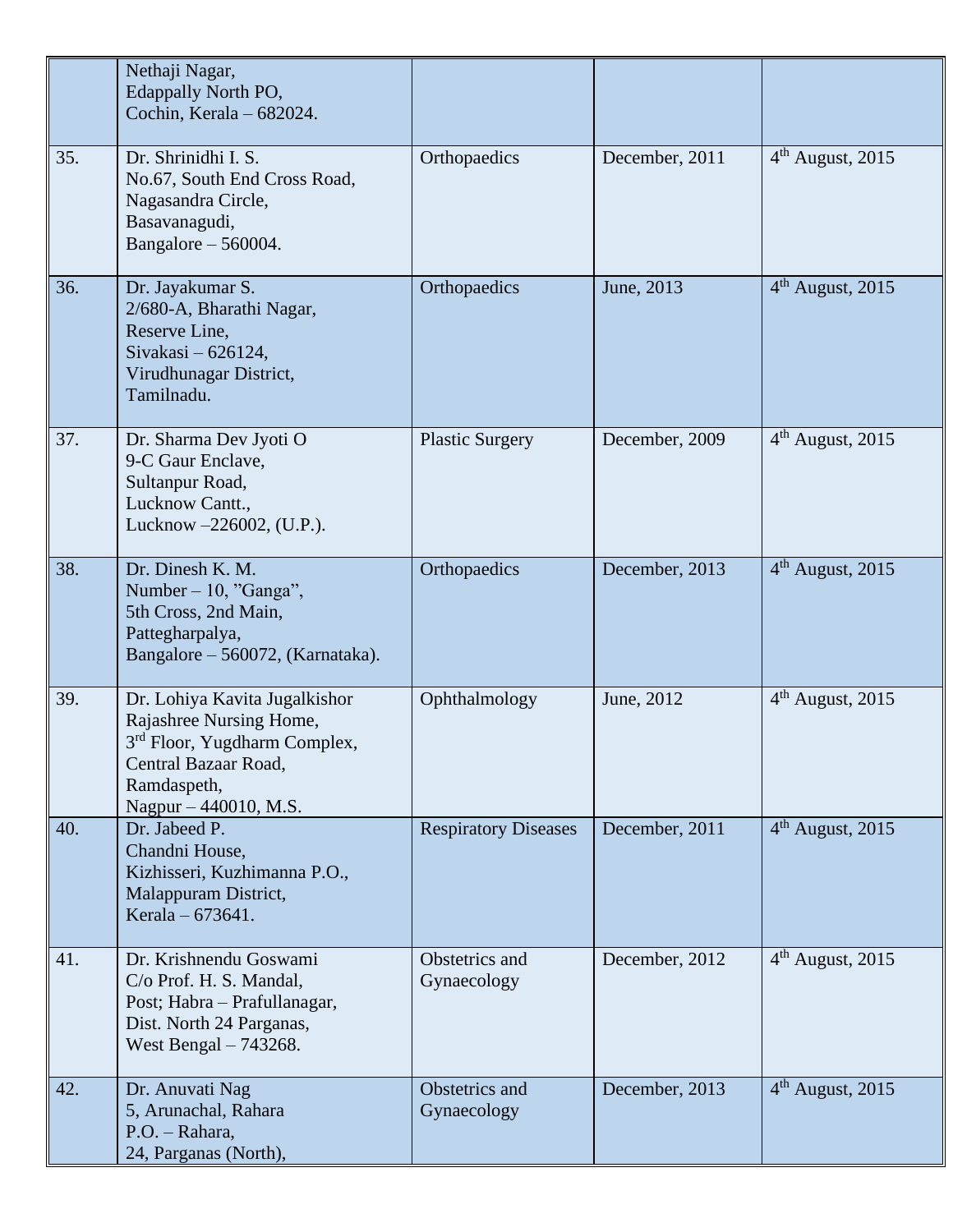|     | Kolkata – 700 118,<br>West Bengal.                                                                                                          |                               |                |                              |
|-----|---------------------------------------------------------------------------------------------------------------------------------------------|-------------------------------|----------------|------------------------------|
| 43. | Dr. Trinath Dash<br>QR No. $-$ Rose $-$ 108, 'A' Block,<br>Talpuri International Colony,<br>Bhilai, Durg, PIN - 490009.                     | <b>Pulmonary Medicine</b>     | December, 2011 | $4th$ August, 2015           |
| 44. | Dr. Arul Daniel A.<br>B/165, Bharath Nagar,<br>B.E.M.L. Nagar,<br>K.G.F., Kolar,<br>Karnataka $-563115$ .                                   | Orthopaedics                  | December, 2012 | $4th$ August, 2015           |
| 45. | Dr. Shinde Abhishek Trimbak<br>10, Shree Nagar East Society,<br>Behind Vishal Park Appt.,<br>Garkheda, Aurangabad,<br>Maharashtra - 431005. | Orthopaedics                  | June, 2013     | $4th$ August, 2015           |
| 46. | Dr. Nitu Mishra<br>$Room-146$ ,<br>J Block, MDH, PGIMER.,<br>Chandigarh $-160012$ .                                                         | Obstetrics and<br>Gynaecology | December, 2013 | $4th$ August, 2015           |
| 47. | Dr. Viking Bhanoo<br>House No.109,<br>Old Patiala Cantt.,<br>Patiala,<br>Punjab $- 147001$ .                                                | <b>General Surgery</b>        | December, 2011 | $4th$ August, 2015           |
| 48. | Dr. Syed Faizel C.<br>Villa $-B-3$ ,<br>Homestead Misty Hills Apartments,<br>Panambi (P.O.), Perinthalmanna,<br>Malappuram $-679322$ .      | <b>General Surgery</b>        | June, 2013     | 4 <sup>th</sup> August, 2015 |
| 49. | Dr. Murarka Achin Kailash<br>C/o Murarka Hospital,<br>Durga Chowk, Jatherpeth Road,<br>Akola - 444001,<br>Maharashtra.                      | Orthopaedics                  | December, 2013 | $4th$ August, 2015           |
| 50. | Dr. Agrawal Rakhi Shyamsunder<br>C/o Murarka Hospital,<br>Durga Chowk, Jatherpeth Road,<br>Akola - 444001,<br>Maharashtra.                  | Anaesthesiology               | December, 2013 | $4th$ August, 2015           |
| 51. | Dr. Mohammed Harshad H.<br>'Rayyaan' TC 15/721,                                                                                             | Orthopaedics                  | December, 2013 | $4th$ August, 2015           |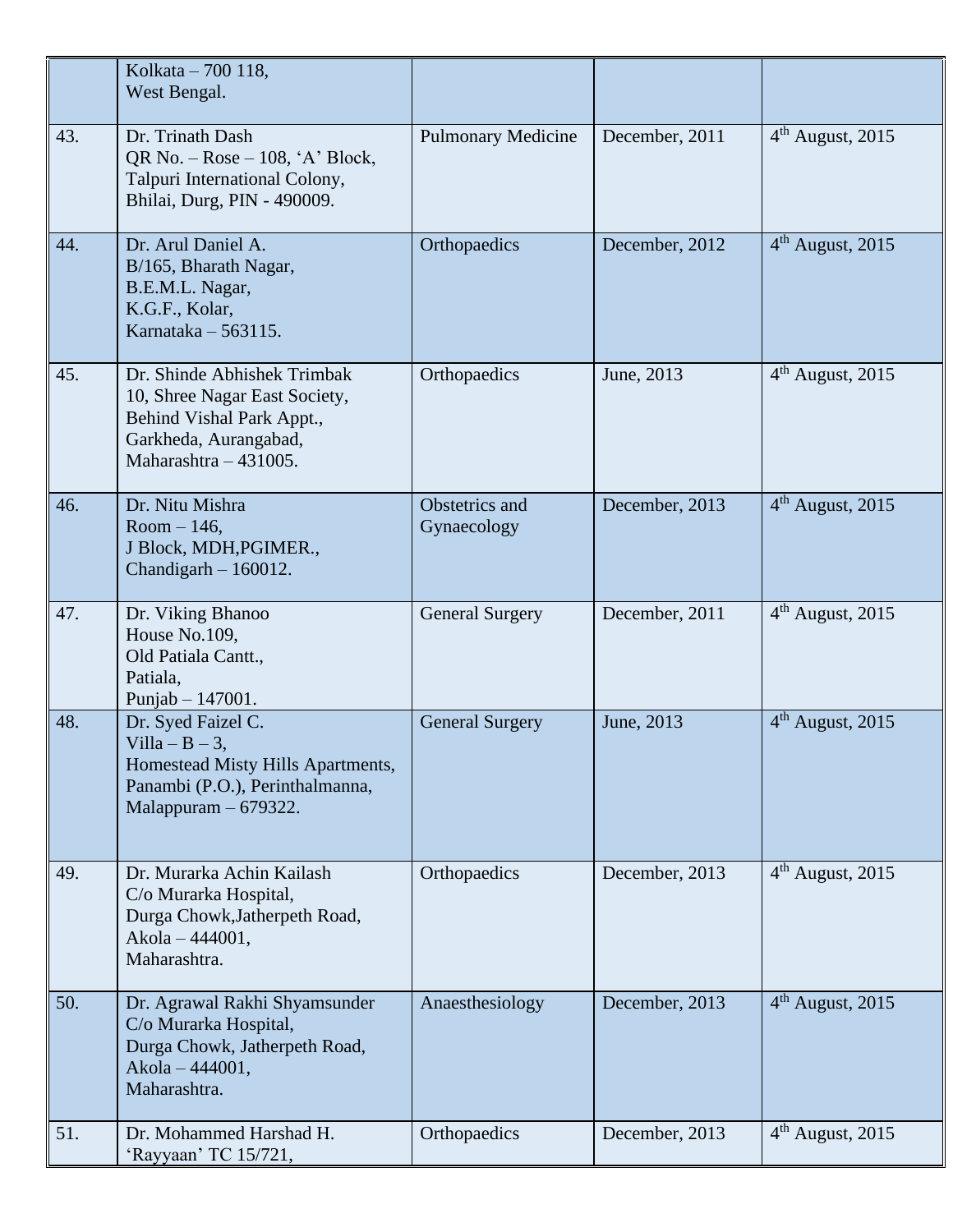|     | CSM Nagar 1(5), Edappazhinji,<br>Sasthamangalam P.O.,<br>Trivandrum $-695010$ .                                                                                   |                                   |                |                    |
|-----|-------------------------------------------------------------------------------------------------------------------------------------------------------------------|-----------------------------------|----------------|--------------------|
| 52. | Dr. Abdul Hadi Shareef<br>#2253, $7th$ A, B Main,<br>3 <sup>rd</sup> Phase, Yelahanka New Town,<br>Bangalore $-64$ .                                              | Orthopaedics                      | June, 2012     | $4th$ August, 2015 |
| 53. | Dr. Kavitha Pavithran<br>27, A.K.G. Nagar,<br>Housing Colony,<br>Kakkad Road, Kanpur.                                                                             | .Paediatrics                      | December, 2011 | $4th$ August, 2015 |
| 54. | Dr. Munish Kumar Gupta<br>H. No.19346, Street No.4,<br><b>BIBI</b> Wala Road,<br>Bathinda - 151001, Punjab.                                                       | <b>Orthopaedic Surgery</b>        | June, 2012     | $4th$ August, 2015 |
| 55. | Dr. Ram Raj R.<br>Vrindavan TC: 13/1094,<br>KRA (A-16), Chattambi Swami<br>Nagar, Kannamoola,<br>Medical College (PO),<br>Thiruvananthapuram,<br>Kerala – 695011. | <b>General Surgery</b>            | November, 2008 | $4th$ August, 2015 |
| 56. | Dr. Anand Misra<br>$1402 - B$ Wing,<br>Girnar Heights,<br>Bhakti Park, Wadala (E),<br>Mumbai - 400037, Maharashtra.                                               | <b>General Medicine</b>           | April, 2007    | $4th$ August, 2015 |
| 57. | Dr. Shilpa Tiwari<br>I-401, Ansal Lake View Apartments,<br>Shyamla Hills,<br>Bhopal $-462013$ (M.P.).                                                             | Obstetrics and<br>Gynaecology     | December, 2011 | $4th$ August, 2015 |
| 58. | Dr. Boricha Yash Bhanji<br>"Ashirwad", RH-4, E:2,<br>Sector 9/North,<br>C.B.D. Belapur,<br>Navi, Mumbai - 400614 (M.S.).                                          | Obstetrics and<br>Gynaecology     | December, 2010 | $4th$ August, 2015 |
| 59. | Dr. Mahalakshmy T.<br>24, III Main Road,<br>Navasakthi Nagar,<br>Koundanpalayam,<br>Puducherry $-605009$ .                                                        | Social and Preventive<br>Medicine | December, 2011 | $4th$ August, 2015 |
| 60. | Dr. Vinoth Kumar K.<br>Flat - 1, Bhaggyam Kedar Apt.,                                                                                                             | Orthopaedics                      | June, 2013     | $4th$ August, 2015 |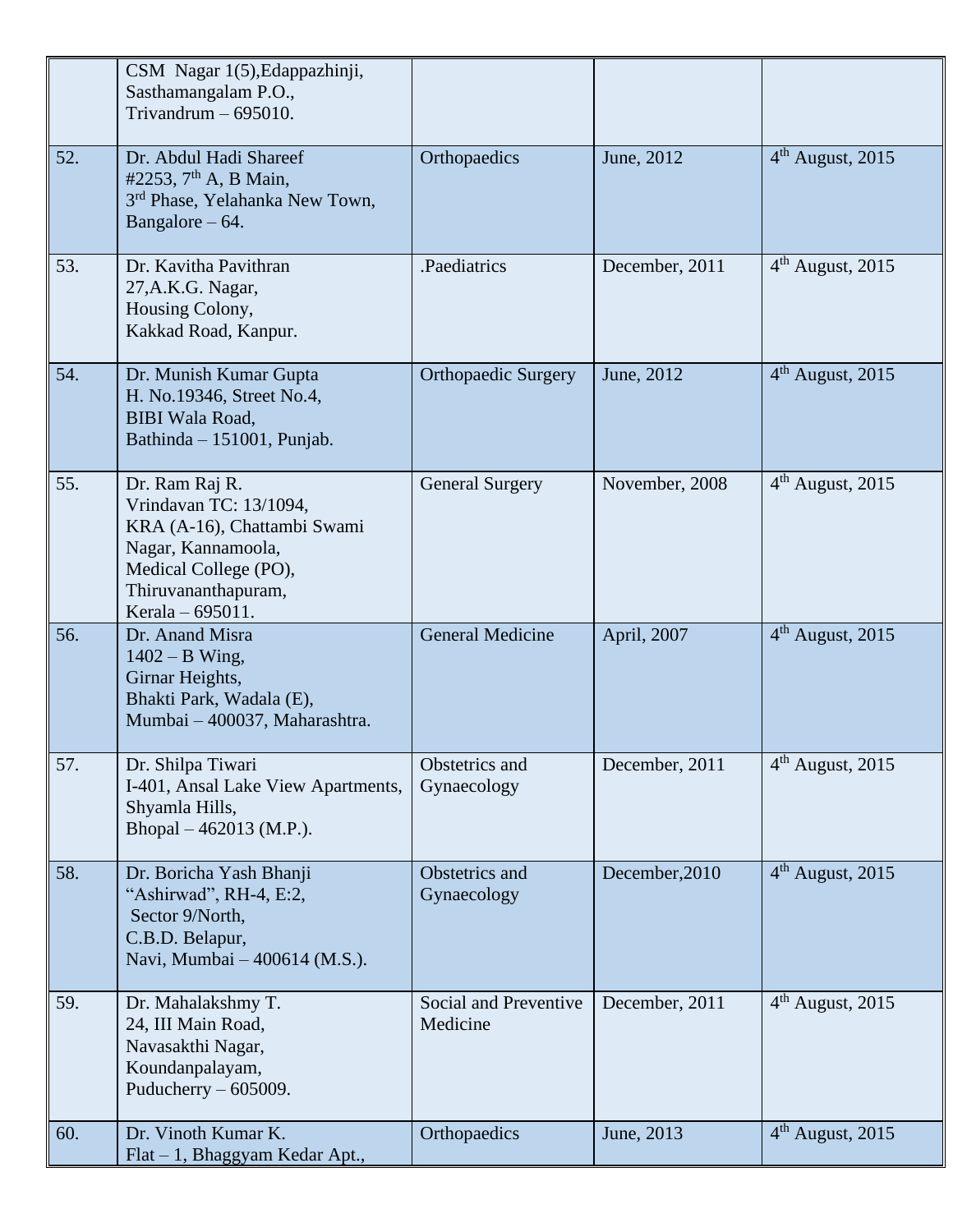|     | 72/37- New Boag Road,<br>T. Nagar, Chennai - 600017.                                                                                                                                                    |                                          |                |                    |
|-----|---------------------------------------------------------------------------------------------------------------------------------------------------------------------------------------------------------|------------------------------------------|----------------|--------------------|
| 61. | Dr. Rajiv Kumar Sethia<br>201-Orion, BT-18,<br>T-31, Omaxe Heights,<br>Sector – 86, Naharpar,<br>Near Sai Dham Temple,<br>Faridabad-121002, Haryana.                                                    | Genito Urinary<br>Surgery (Urology)      | December, 2012 | $4th$ August, 2015 |
| 62. | Dr. Preeti Baghel<br>Flat No.202,<br>Sai Kripa Appartment,<br>Plot No.308, Sindhi Colony,<br>Rajapark, Jaipur, Rajasthan-302004.                                                                        | Obstetrics and<br>Gynaecology            | December, 2013 | $4th$ August, 2015 |
| 63. | Dr. Surnare Kailash Ramrao<br>C/o Dr. Surnare Kailash Ramrao<br>BF-6, Room No.336, 2 <sup>nd</sup> Floor,<br>P.T. Chacko Nagar, Near Uloor<br>Junction Medical College,<br>Trivandrum, Kerala - 695011. | <b>General Surgery</b>                   | December, 2012 | $4th$ August, 2015 |
| 64. | Dr. Santhosh Kumar M<br>No.2326, Sneha, Sarwajna Road,<br>J. Block, Kuvempunagar,<br>Mysore, Karnataka - 5700 23.                                                                                       | Paediatrics                              | December, 2010 | $4th$ August, 2015 |
| 65. | Dr. Nabeed N P R<br>Najlas, Kadavu Road,<br>Varam P.O., Kannur,<br>Kerala – 670594.                                                                                                                     | Ophthalmology                            | June, 2013     | $4th$ August, 2015 |
| 66. | Dr. Neetu Bhari<br>Quarter No.190, Type III,<br>Ayur Vigyan Nagar, (AIIMS.),<br>Near Ansal Plaza,<br>New Delhi - 110049.                                                                                | Dermatology,<br>Venereology &<br>Leprosy | June, 2014     | $4th$ August, 2015 |
| 67. | Dr. Dillip Kumar Samal<br>Qr. No. 104,<br>Royal Heritage Apartment,<br>(Near Biju Pattnaik police academy),<br>Dumuduma, Bhubaneswar,<br>PIN: 751019.                                                   | Oto-Rhino-<br>Laryngology                | December, 2012 | $4th$ August, 2015 |
| 68. | Dr. Clement Wilfred D.<br>G-70, 2nd Cross,<br>Magadi Road,<br>Bangalore $-560023$ .                                                                                                                     | Pathology                                | June, 2008     | $4th$ August, 2015 |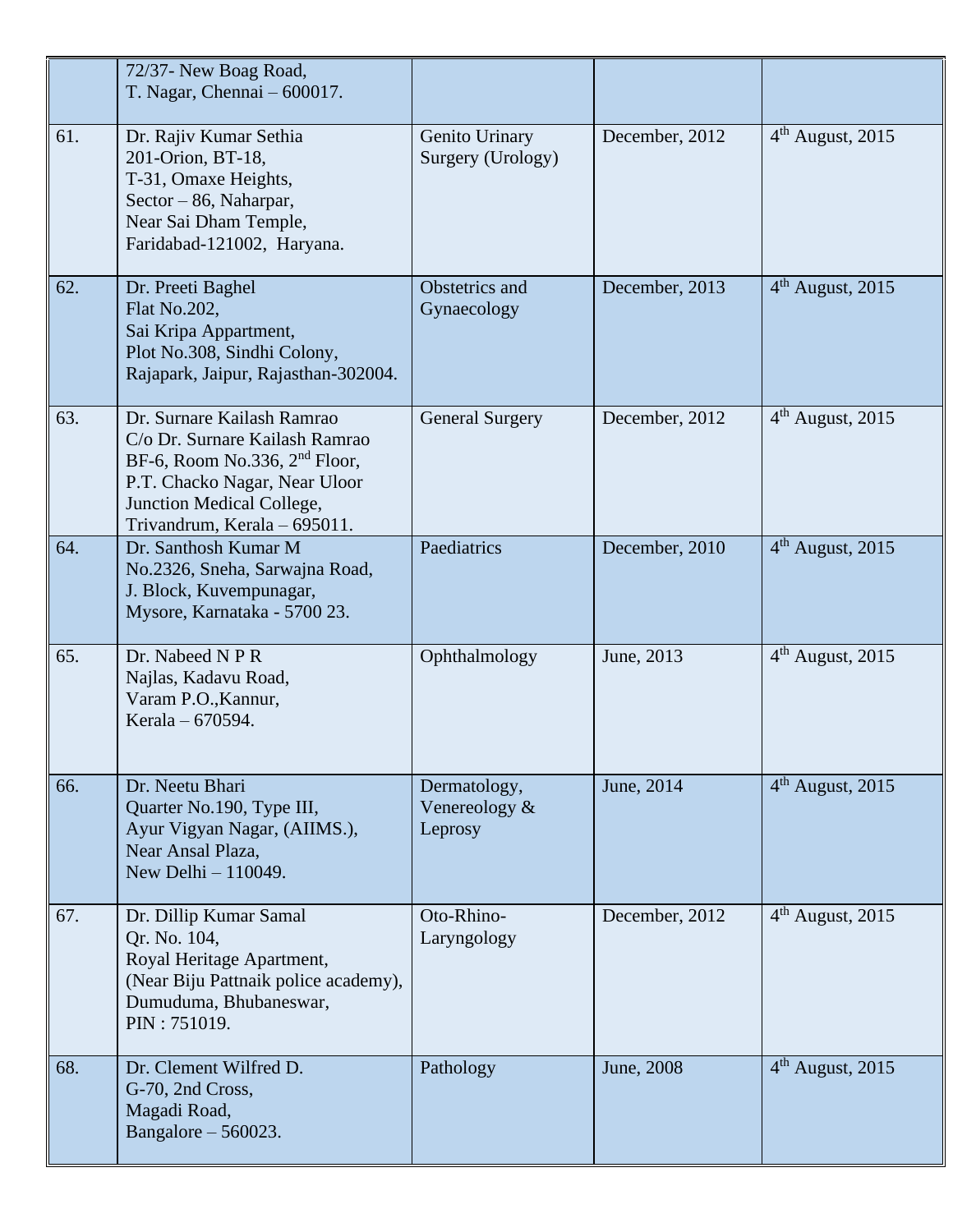| 69. | Dr. Konthoujam Shaphaba Singh<br>C/o Sh. Jilangamba,<br>House No.427,<br>Sector $-3$ , R. K. Puram,<br>New Delhi $-22$ .                                                                                                         | Oto-Rhino-<br>Laryngology  | June, 2013          | $4th$ August, 2015           |
|-----|----------------------------------------------------------------------------------------------------------------------------------------------------------------------------------------------------------------------------------|----------------------------|---------------------|------------------------------|
| 70. | Dr. Shameem G.M.<br>Flat 3B, Indoseas Creast Apartment,<br>Near Kavu Bus Stop,<br>Chevayur Post,<br>Calicut $-673017$ , Kerala.                                                                                                  | Orthopaedics               | June, 2013          | $4th$ August, 2015           |
| 71. | Dr. Priyanka Sethi<br>301/1, AIIMS Residential Complex,<br>AIIMS Basni Phase 2,<br>Jodhpur-342005, (Rajasthan).                                                                                                                  | Anaesthesiology            | June, 2014          | $4th$ August, 2015           |
| 72. | Dr. Jubbin Jagan Jacob<br>Department of Medicine,<br>Christian Medical College &<br>Hospital, Ludhiana,<br>Punjab $- 141008$ .                                                                                                   | Endocrinology              | <b>March</b> , 2007 | $4th$ August, 2015           |
| 73. | Dr. Vaidya Anand Sharad<br>C/o Dr. Sharad Vaidya,<br>Anand Hospital,<br>Jalna Road, Beed 431122,<br>Maharashtra.                                                                                                                 | <b>Orthopaedic Surgery</b> | June, 2012          | 4 <sup>th</sup> August, 2015 |
| 74. | Dr. Parmar Bhavik Shantibhai<br>'Shreeji Krupa',<br>Maheshwari Society ST. No.1(A)<br><b>B/H Vivekanand Nagar,</b><br>Main Road, Kotharia Main Road,<br>Opposite To 'Balaji',<br>Provision Store, Rajkot,<br>Gujarat $-360002$ . | Radio Diagnosis            | December, 2013      | $4th$ August, 2015           |
| 75. | Dr. Mukesh Kumar<br>C/o Ramesh Kumar,<br>H.No.-48/47-A, Gali No.-7,<br>Nai Basti, Anand Parvat,<br>New Delhi $-110005$ .                                                                                                         | Orthopaedics               | December, 2013      | $4th$ August, 2015           |
| 76. | Dr. Kokil Gautami Mukund<br>C/o Dr. Abhijeet Ganapule,<br>'Sukhad', 2100K/8B/168,<br>Near Dutta Mandir,<br>Mahadik-Mal, Kolhapur,                                                                                                | Pathology                  | April, 2009         | $4th$ August, 2015           |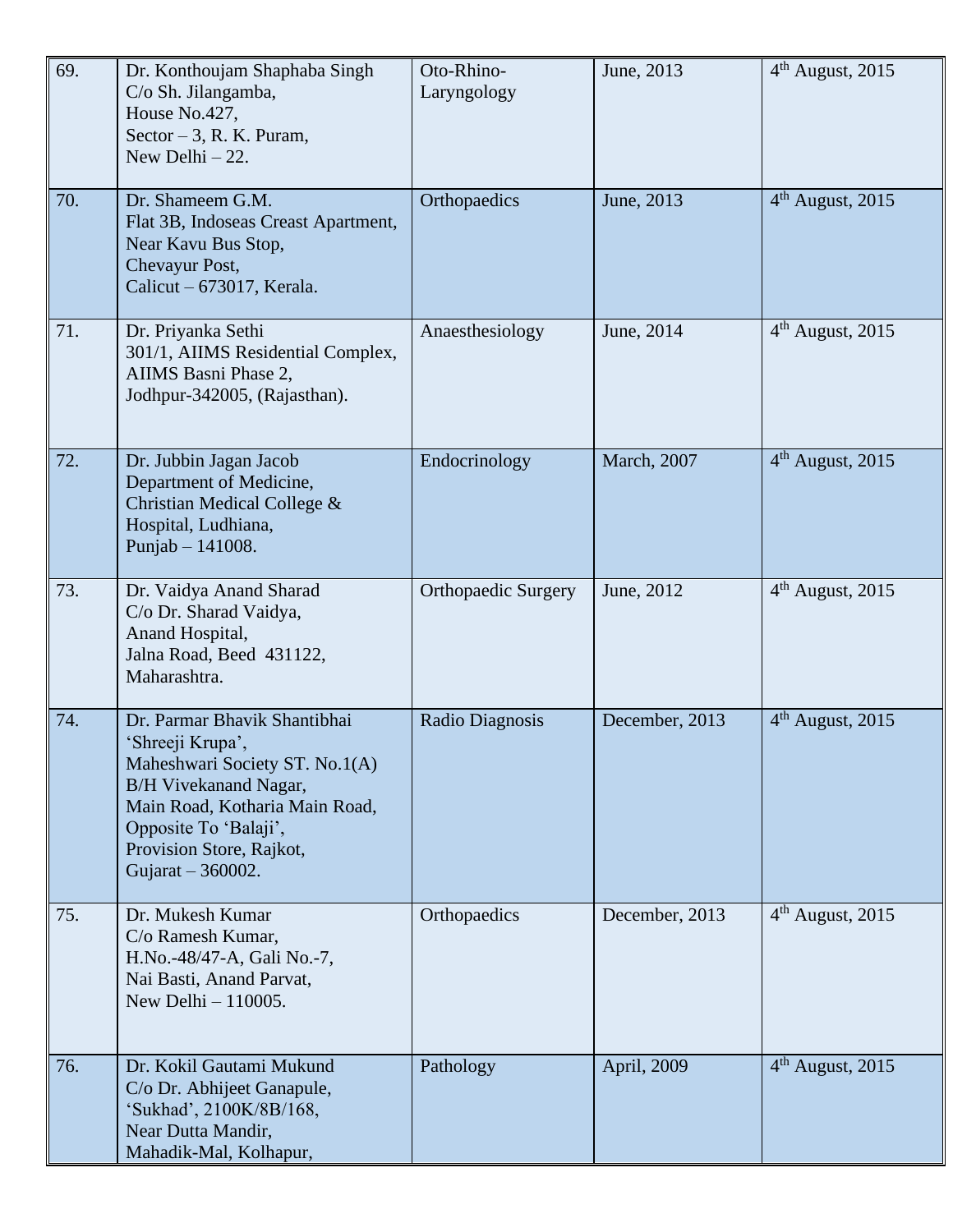|     | Maharashtra - 416005.                                                                                                      |                                       |                |                              |
|-----|----------------------------------------------------------------------------------------------------------------------------|---------------------------------------|----------------|------------------------------|
| 77. | Dr. Vivek Mathew<br>$TC-4/131(2),$<br>Cheshire Home Lane B-3,<br>Kowdiar, P.O., Trivandrum-3,<br>Kerala – 695003.          | Orthopaedics                          | December, 2013 | $4th$ August, 2015           |
| 78. | Dr. Vibha Sood<br>B-X-1, HIHT Campus,<br>Swami Ram Nagar,<br>Jolly Grant,<br>Dehradun - 248016.                            | Pathology                             | December, 2009 | $4th$ August, 2015           |
| 79. | Dr. Tanu Midha<br>120/133 Lajpat Nagar,<br>Kanpur – 208005, (U.P.).                                                        | Social & Preventive<br>Medicine       | December, 2013 | $4th$ August, 2015           |
| 80. | Dr. Bhola Nath<br>124A/186, Block No.-11,<br>Govind Nagar,<br>Kanpur – 208006. (U.P.).                                     | Social and Preventive<br>Medicine     | December, 2013 | $4th$ August, 2015           |
| 81. | Dr. Tarun S.<br>A-475, Sarita Vihar,<br>Mathura Road,<br>New Delhi - 110076.                                               | General Medicine                      | June, 2012     | $4th$ August, 2015           |
| 82. | Dr. Sanyal Abhishekkumar<br>Anjankumar<br>27, MIG Kanan Vihar,<br>Phase II, Patia,<br>Bhubaneswar, Odisha.                 | Physical Medicine &<br>Rehabilitation | December, 2010 | $4th$ August, 2015           |
| 83. | Dr. Ram Narayan<br>Ram Nivas,<br>Sangeetha Road,<br>Perinthalmanna P.O.,<br>Malappuram District,<br>Kerala State - 679322. | <b>General Medicine</b>               | June, 2014     | 4 <sup>th</sup> August, 2015 |
| 84. | Dr. Junaid Nasim Malik<br>RZ-527/21,<br>Mayfair Appartments,<br>Lane 21, Tughlakabad Extension,<br>Delhi - 110019.         | Oto-Rhino-<br>Laryngology             | June, 2012     | 4 <sup>th</sup> August, 2015 |
| 85. | Dr. Ruchi Garg<br>II-A/5, Nehru Nagar,<br>Ghaziabad - 201001 (U.P.).                                                       | Anaesthesiology                       | June, 2011     | $4th$ August, 2015           |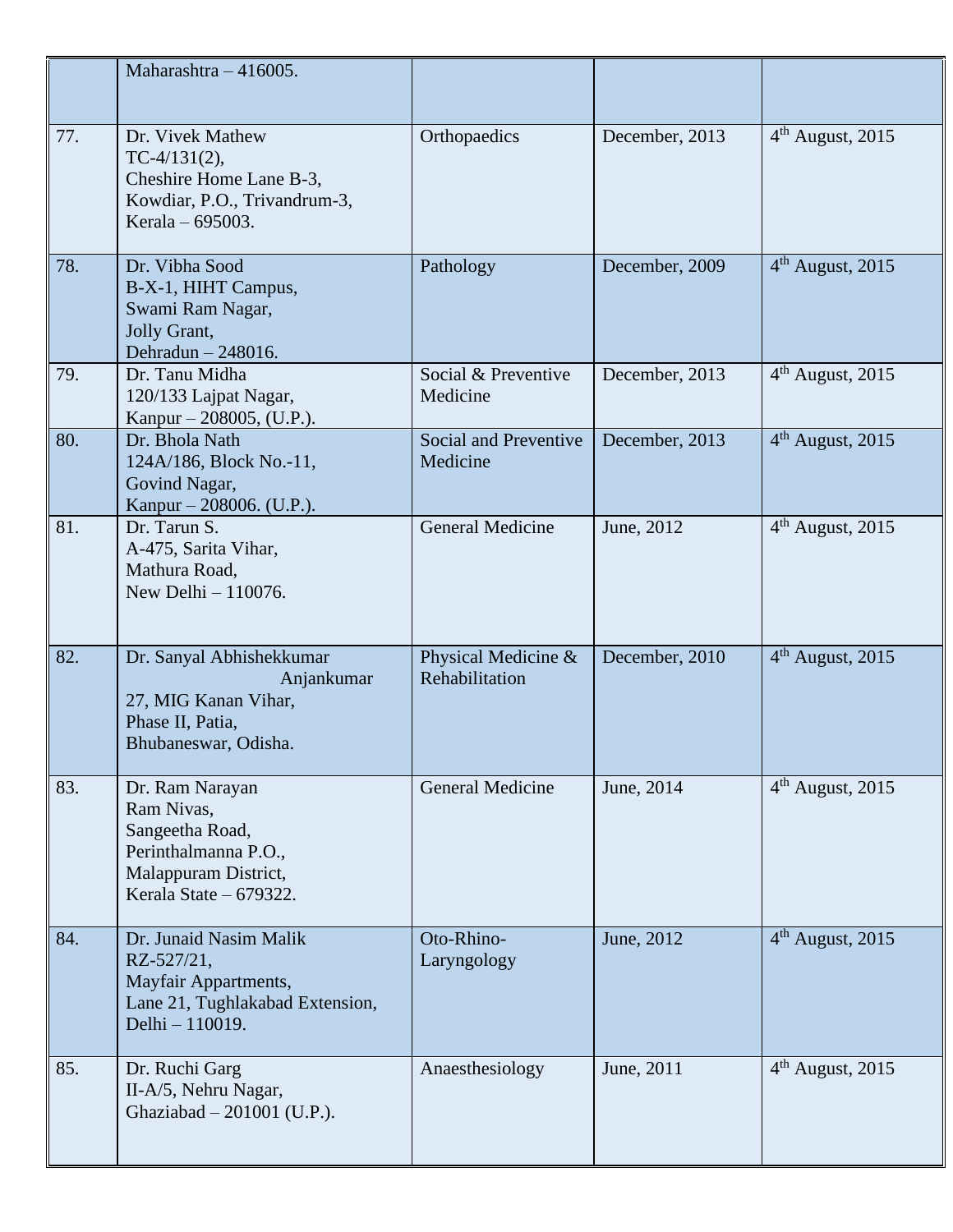| 86. | Dr. Ashwin N.<br>S/o Dr. N. V.N. Prasad,<br>"Vaishnavi", Ramakrishna Road,<br>V.V. Extension, Hoskote-562114,<br>Bangalore.                       | Orthopaedics              | December, 2013 | $4th$ August, 2015 |
|-----|---------------------------------------------------------------------------------------------------------------------------------------------------|---------------------------|----------------|--------------------|
| 87. | Dr. Desai Jigar Kishorchandra<br>85, Ashirwad Villa Row House,<br>New City Light Road,<br>Near Bharthana,<br>Surat – 395007. (Gujarat).           | Anaesthesiology           | December, 2012 | $4th$ August, 2015 |
| 88. | Dr. Natasha Singh<br>801, ERA3, Marathon Next Gen,<br>Lower, Parel,<br>Mumbai - 400013.                                                           | <b>Nuclear Medicine</b>   | May, 2005      | $4th$ August, 2015 |
| 89. | Dr. Mugunthan Narayanaperumal<br>7/404, Vannan Vilai,<br>Near N.G.O. Colony,<br>Maniketti Pottal Post, Tamil Nadu<br>Kanyakumari District-629501. | Anatomy                   | December, 2012 | $4th$ August, 2015 |
| 90. | Dr. Prem Kumar Battina<br><b>Consultant General Surgeon,</b><br>Thiruvalla Medical Mission,<br>Post Box No.74,<br>Thiruvalla-689101, Kerala.      | <b>General Surgery</b>    | December, 2012 | $4th$ August, 2015 |
| 91. | Dr. Singh Kulwant Opkar<br>House No.2171/3<br>Sector 45-C,<br>Chandigarh $-160047$ .                                                              | Nephrology                | December, 2013 | $4th$ August, 2015 |
| 92. | Dr. Dayanandaswamy<br>$C/O$ K. S. Anti,<br>Matru Agencies,<br>Kuknoor – 583232<br>Dist. Koppal State: Karnataka.                                  | Radio Diagnosis           | June, 2014     | $4th$ August, 2015 |
| 93. | Dr. Bagde Abhijit Anant<br>C/o Anand H Bagde,<br>'Anujit', Rameshwar Nagar,<br>P.O. Ambad, Nashik -<br>422010, (M.S.)                             | Paediatrics               | December, 2010 | $4th$ August, 2015 |
| 94. | Dr. Najmudheen Manappattu<br>$C/O$ Kalmabi – P,                                                                                                   | Oto-Rhino-<br>Laryngology | December, 2011 | $4th$ August, 2015 |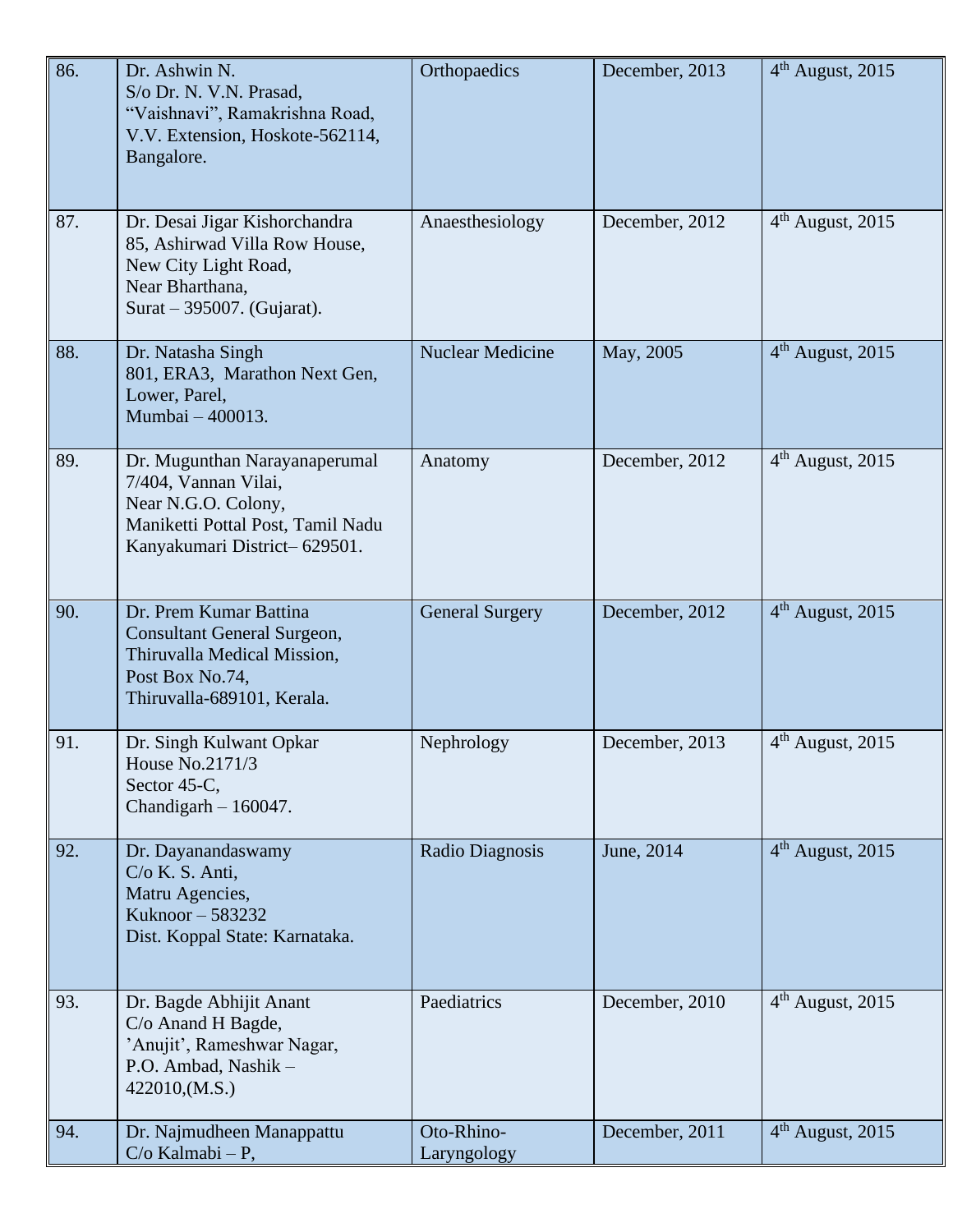|      | 14/943 - "Baithul Fara",<br>Kallai – (P.O.) Francis Road,<br>Calicut, Kerala $-673003$ .                                                                     |                                          |                |                              |
|------|--------------------------------------------------------------------------------------------------------------------------------------------------------------|------------------------------------------|----------------|------------------------------|
| 95.  | Dr. Anjan Kumar Dhua<br>B1, Plot No.724,<br>Shakti Khand 4, Indrapuram,<br>Ghaziabad $-201014$ (U.P.)                                                        | Paediatric Surgery                       | December, 2011 | 4 <sup>th</sup> August, 2015 |
| 96.  | Dr. Shevade Rhuta Rajaram<br>E-4, Ashadh Housing Complex,<br>Madel - Margao, Goa-403601.                                                                     | Ophthalmology                            | June, 2012     | $4th$ August, 2015           |
| 97.  | Dr. Nimbolkar Janardan Ganu<br>Pushpa Milan, Flat no.64,<br>Sophia College Lane,<br>Wardhen Road,<br>Mumbai - 400026.                                        | <b>General Medicine</b>                  | December, 2013 | $4th$ August, 2015           |
| 98.  | Dr. Shalini Malhotra<br>C-6, Subhavna Niketan,<br>Road No.41,<br>Pitampura, Delhi - 110034.                                                                  | Dermatology,<br>Venereology<br>& Leprosy | December, 2011 | $4th$ August, 2015           |
| 99.  | Dr. Ankur Sharma<br>C/o Mr. Suneel Vyas,<br>C-2/2287, $3^{\text{rd}}$ Floor,<br>Vasant Kunj,<br>New Delhi $-110070$ .                                        | Anaesthesiology                          | June, 2014     | $4th$ August, 2015           |
| 100. | Dr. Jaipuria Abhishek Santosh<br>Opposite Om Guest House,<br>Bhairow Chowk, Shegaon - 444203,<br>Dist. Boldhana, Maharashtra.                                | Orthopaedics                             | June, 2013     | 4 <sup>th</sup> August, 2015 |
| 101. | Dr. Elamurugan T.P.<br>No.16, Annai Velankanni Street,<br>Kamaraj Nagar,<br>Puducherry $-605011$ .                                                           | <b>General Surgery</b>                   | June, 2012     | $4th$ August, 2015           |
| 102. | Dr. Chaudhary Haresh Fatesinh<br>B/45, Tirupati Harsh Residency,<br>Visnagar Road,<br>Mehsana - 384001.                                                      | Orthopaedics                             | June, 2011     | $4th$ August, 2015           |
| 103. | Dr. Nityanand Rao Patil<br>C/o Dr. Patil, Ist Floor,<br>H-No-79/6A,<br>Near New Keshmia Reddy School,<br>Krishna Nagar, Kurnool,<br>Andhra Pradesh - 518002. | General Medicine                         | June, 2013     | $4th$ August, 2015           |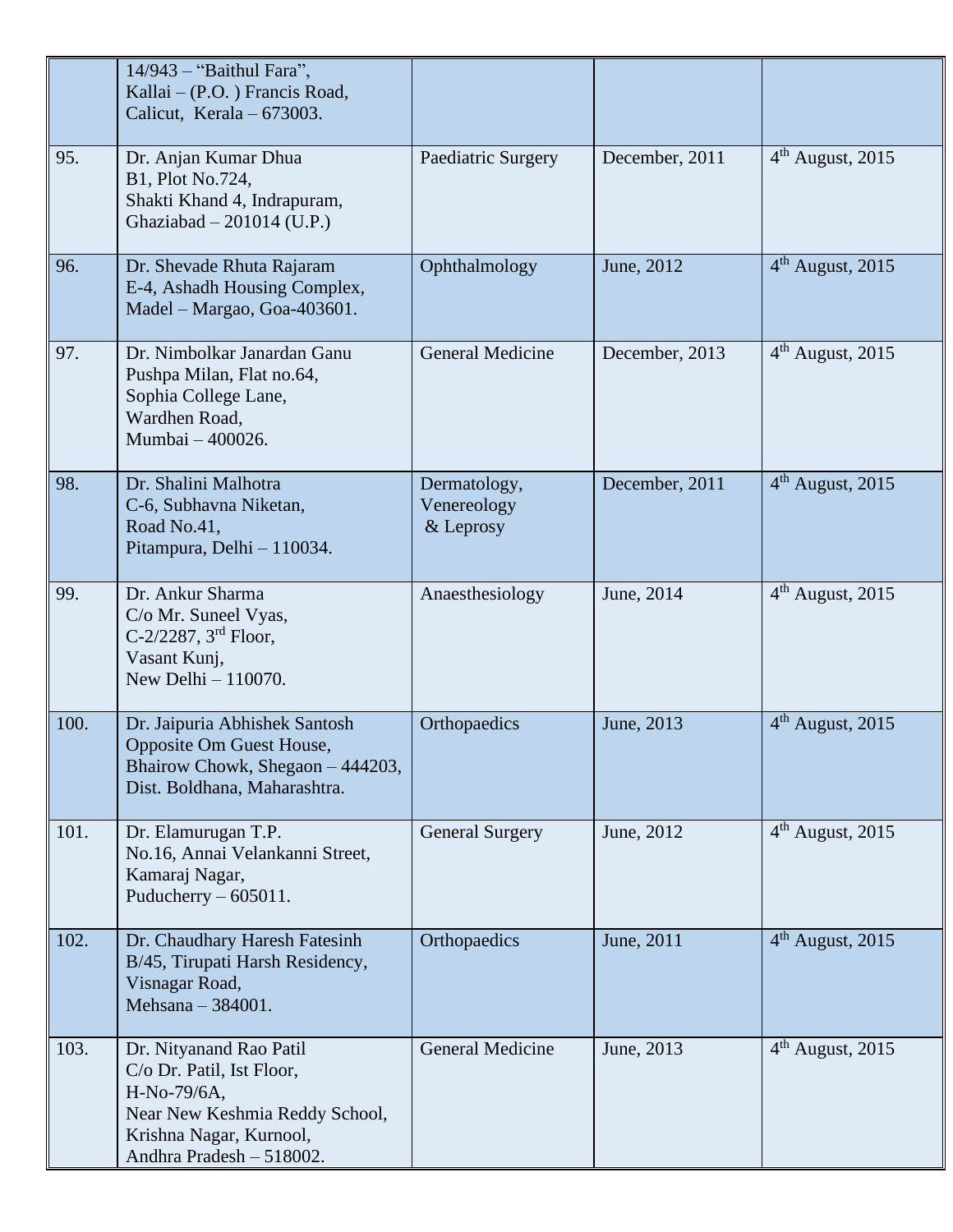| 104. | Dr. Reetika<br>C/o Sri Manoj Kumar,<br>Umesh Cinema Road,<br>Hajipur, Dist. - Vaishali,<br>Bihar-844101.                                        | Ophthalmology                   | December, 2011 | $4th$ August, 2015           |
|------|-------------------------------------------------------------------------------------------------------------------------------------------------|---------------------------------|----------------|------------------------------|
| 105. | Dr. Prabu G.<br>29, North Mohammed St.,<br>Sendamangalam (PO),<br>Namakkal (Dt.) - 637409.<br>Tamilnadu.                                        | Anaesthesiology                 | June, 2014     | $4th$ August, 2015           |
| 106. | Dr. Abdul Rasik Thachorath<br>Paranbath House,<br>Kavil P.O.,<br>Naduvannur $-673614$ ,<br>Kozhikoor, Kerala.                                   | <b>Family Medicine</b>          | December, 2013 | 4 <sup>th</sup> August, 2015 |
| 107. | Dr. Dhanasekaraprabu T. B.<br>3/396, Rajapandian Street,<br>Bank Colony, Narayanapuram,<br>Madurai - 625014, Tamil Nadu.                        | Orthopaedics                    | June, 2014     | $4th$ August, 2015           |
| 108. | Dr. Kundan Mishra<br>House No.70 (Ground Floor),<br>$Sector - 19A,$<br>Chandigarh $-160019$ .                                                   | <b>General Medicine</b>         | December, 2011 | $4th$ August, 2015           |
| 109. | Dr. Nikesh H.<br>No. (3202)/15, 6th Cross,<br>Ist Main Road,<br>Gayathri Nagar,<br>Bangalore -560021.                                           | Radiotherapy                    | June, 2014     | $4th$ August, 2015           |
| 110. | Dr. Abdul Wadood Mohammed<br>Valiyatharayil House,<br>(P.O.) Edakkazhiyoor,<br>(DT.) Thrissur,<br>Kerala, India.                                | Oto-Rhino-<br>Laryngology       | June, 2013     | $4th$ August, 2015           |
| 111. | Dr. Srikantha Rathi<br>6-3-1090/A/9, Flat No.2A,<br>Shreevein Prashant Apartments,<br>Somajiguda, Raj Bhavan Road,<br>Hyderabad-82 (Telangana). | Dermatology $\&$<br>Venereology | December, 2010 | $4th$ August, 2015           |
| 112. | Dr. Lakshmi P. Moorthy<br>TC.26/1857, G.P.O. Lane,<br>Statue, Trivandrum,<br>Kerala - 695001.                                                   | Ophthalmology                   | December, 2011 | $4th$ August, 2015           |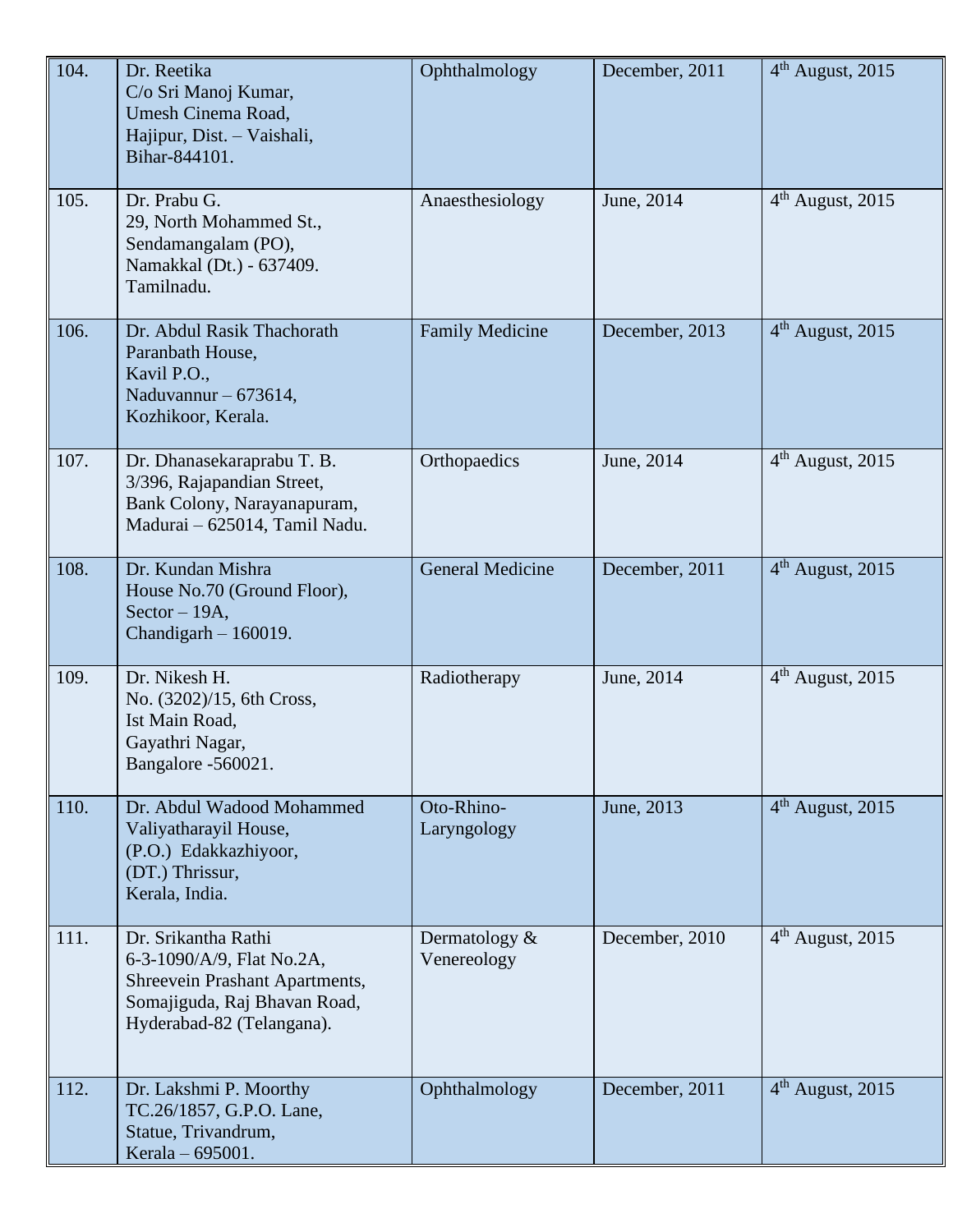| 113. | Dr. Dinesh Kumar Goel<br>C4H/156C/Pocket-9,<br>Janakpuri, New Delhi - 110058.                                                                                                                                          | Paediatrics                   | June, 2014      | $4th$ August, 2015           |
|------|------------------------------------------------------------------------------------------------------------------------------------------------------------------------------------------------------------------------|-------------------------------|-----------------|------------------------------|
| 114. | Dr. Gude Dilip Chandra<br>4-1/358, Pride Residency,<br>#107, Behind Uday Hotel,<br>Hanuman Tekdi,<br>Hyderabad $-500001$ .                                                                                             | <b>General Medicine</b>       | June, 2014      | $4th$ August, 2015           |
| 115. | Dr. Shaikh Mohd. Sikandar<br>Shaikh Mohd. Masoom<br>Consultant PET-CT & Radiology,<br>Dept. of DET-CT & Nuclear<br>Medicine, 2 <sup>nd</sup> Floor, B-Block,<br>Yashoda Hospitals,<br>Somajiguda, Hyderabad - 5000 82. | Radio Diagnosis               | September, 2003 | $4th$ August, 2015           |
| 116. | Dr. Prasad T V<br>Prasadam House,<br>Koombaram, Kakkara P.O.,<br>M.M. Bazar, Kannur (DT),<br>Kerala – 670306.                                                                                                          | Radio Diagnosis               | December, 2012  | $4th$ August, 2015           |
| 117. | Dr. Sanjay M H<br>#3/5, Sannidhi,<br>Ist Main, Nanjappa Layout,<br>Vidyaranyapura,<br>Bangalore-560097, (Karnataka).                                                                                                   | Radiotherapy                  | December, 2013  | 4 <sup>th</sup> August, 2015 |
| 118. | Dr. Farhan UL Haque<br>H. No.134,<br>Vidya Nagar Colony,<br>Opp. Bus Depot No.-2,<br>Gulbarga-585103. (Karnataka).                                                                                                     | Paediatrics                   | May, 2009       | $4th$ August, 2015           |
| 119. | Dr. Indira M.<br>A2 SMQ Sanatorium,<br>Perundurai – 638053,<br>Erode District, Tamil Nadu.                                                                                                                             | Obstetrics and<br>Gynaecology | June, 2013      | $4th$ August, 2015           |
| 120. | Dr. P. Kasi Krishna Raja<br>A2 SMQ, Sanatorium,<br>Perundurai-638053.<br>Erode District Tamil Nadu.                                                                                                                    | Psychiatry                    | September, 2002 | $4th$ August, 2015           |
| 121. | Dr. Javed Hussain Farooqui<br>C-44 Panchsheel Enclave,<br>New Delhi - 110017.                                                                                                                                          | Ophthalmology                 | June, 2013      | $4th$ August, 2015           |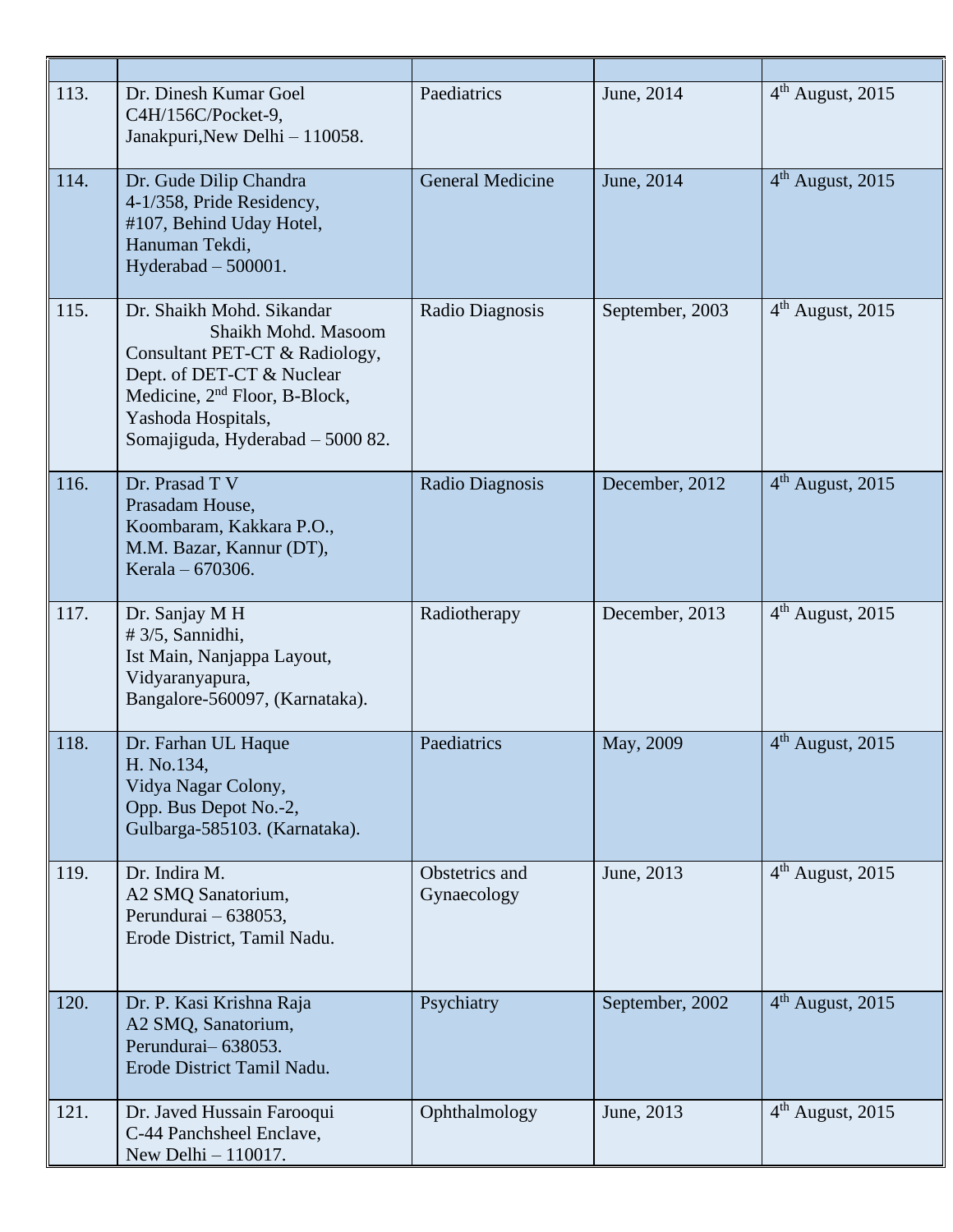| 122. | Dr. Taruna Yadav<br>Plot No.90, Shanti Vilas,<br>Veer Savarkar Nagar,<br>Alwar, Rajasthan - 301001.                                                  | Radio Diagnosis                                                 | December, 2013 | $4th$ August, 2015           |
|------|------------------------------------------------------------------------------------------------------------------------------------------------------|-----------------------------------------------------------------|----------------|------------------------------|
| 123. | Dr. Somasharan S. Betgeri<br>Plot No.59/60.<br>Surya Nagar, Sedam Road,<br>Gulbarga, Karnataka - 585105.                                             | Radio Diagnosis                                                 | June, 2013     | $4th$ August, 2015           |
| 124. | Dr. Bharti Devnani<br>House No.22/13,<br>Gulmohar Colony,<br>Vaishali Nagar,<br>Ajmer, Rajasthan - 305004.                                           | Radiotherapy                                                    | June, 2014     | $4th$ August, 2015           |
| 125. | Dr. Vishnukanth G.<br>3, Rajaya Street,<br>R. K. Nagar,<br>Ariyankuppam,<br>Puducherry $-605007$ .                                                   | <b>Respiratory Diseases</b>                                     | June, 2012     | 4 <sup>th</sup> August, 2015 |
| 126. | Dr. V. S. Hariprasad<br>Kalpakam, T.C. 07/1895,<br><b>Ulloor Gardens,</b><br>T.V.M. Medical College P.O.,<br>Thiruvananthapuram,<br>Kerala – 695011. | Tuberculosis &<br>Respiratory<br>Diseases/Pulmonary<br>Medicine | June, 2014     | 4 <sup>th</sup> August, 2015 |
| 127. | Dr. Raj Kapoor<br>SF-2, C-Block, HIMS Campus,<br>Hind Medical College,<br>Safedabad, Barabanki,<br>Uttar Pradesh $-225003$ .                         | Orthopaedics                                                    | June, 2014     | $4th$ August, 2015           |
| 128. | Dr. Nagaraj Ashok Desai<br>"Pitru Chaya",<br>5th Cross, Dooravani Badavane<br>(P & T Colony), Vinoba Nagar,<br>Shimoga - 577202, Karnataka.          | <b>General Medicine</b>                                         | June, 2014     | $4th$ August, 2015           |
| 129. | Dr. Babitha A. M.<br>Puthenkote House,<br>Edathanattukara P.O.,<br>Palakkad DT.,<br>Kerala – 678601.                                                 | Pathology                                                       | June, 2014     | $4th$ August, 2015           |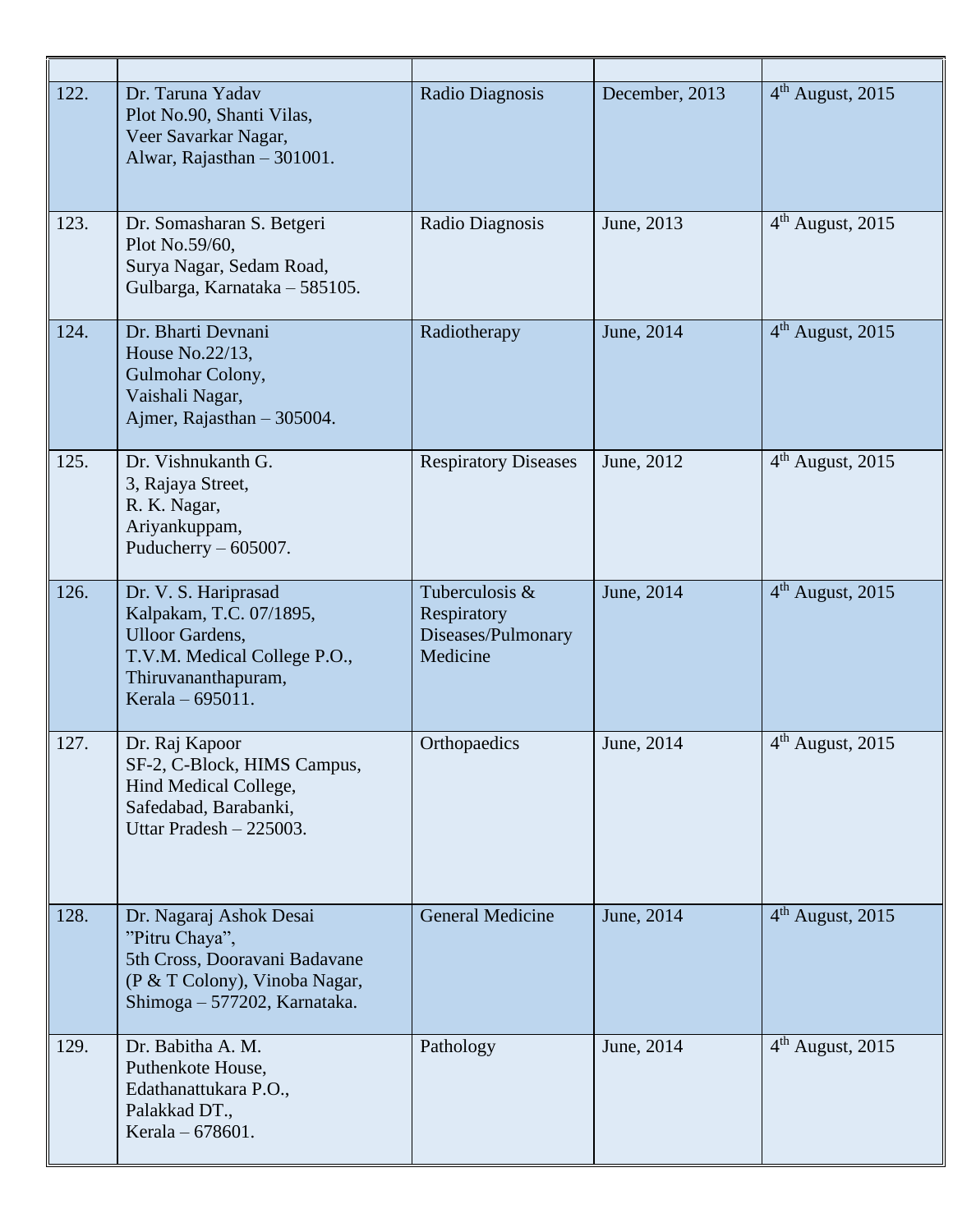| 130. | Dr. Ferozkhan<br>43 A/1, Arupukkara Street,<br>Chinnakkadai, Velipattinam,<br>Ramanathapuram - 623504,<br>Tamil Nadu.                                                    | Orthopaedics                  | June, 2014     | 4 <sup>th</sup> August, 2015 |
|------|--------------------------------------------------------------------------------------------------------------------------------------------------------------------------|-------------------------------|----------------|------------------------------|
| 131. | Dr. Midhun Ramesh<br>Prasadam,<br>Karapparamba P.O.,<br>Calicut, Kerala-673010.                                                                                          | Paediatrics                   | December, 2012 | $4th$ August, 2015           |
| 132. | Dr. Jipu Purushothaman<br>HIG - 31, Surabhi Nagar,<br>Kakkanad P.O., Kochi,<br>Kerala-682030.                                                                            | Paediatrics                   | December, 2012 | 4 <sup>th</sup> August, 2015 |
| 133. | Dr. Rajesh Sardana<br>1 Hedgerow Lane,<br>Northampton,<br>NN3 9GH, U.K.                                                                                                  | Paediatrics                   | May, 2005      | $4th$ August, 2015           |
| 134. | Dr. Mitalee Kar<br>Neurology Resident,<br>C/o Care Foundation,<br>Care Convergence Centre,<br>$H-No-8-2-595/2/B$ ,<br>Road - 10, Banjara Hills,<br>Hyderabad $-500034$ . | <b>General Medicine</b>       | December, 2013 | $4th$ August, 2015           |
| 135. | Dr. Satish Pawar<br>Flat No.101, Plat No.92,<br>Aditya Hill, Paradise $-1$ ,<br>Jubilee Hills, Nandgiri Hills,<br>Hyderabad $-33$ .                                      | <b>Surgical Oncology</b>      | December, 2011 | $4th$ August, 2015           |
| 136. | Dr. Sandeep Gopinath Huilgol<br>C/o Dr. G. V. Huilgol,<br>No.235/1A, Ward 11,<br>Plot No.11, Padmavati,<br>Opp. Rural Police Station,<br>Bagalkot - 587101.              | <b>General Medicine</b>       | June, 2011     | $4th$ August, 2015           |
| 137. | Dr. Tahmina S.<br>No.119, 5 <sup>th</sup> Main,<br>Ist Block, BSK 3rd Stage,<br>$3rd$ Phase, Bangalore – 560085,<br>Karnataka.                                           | Obstetrics and<br>Gynaecology | June, 2013     | $4th$ August, 2015           |
| 138. | Dr. Mohd Saif Khan<br>No.119, $5th$ Main, Ist Block,<br>BSK. 3rd Stage,                                                                                                  | Anaesthesiology               | December, 2013 | 4 <sup>th</sup> August, 2015 |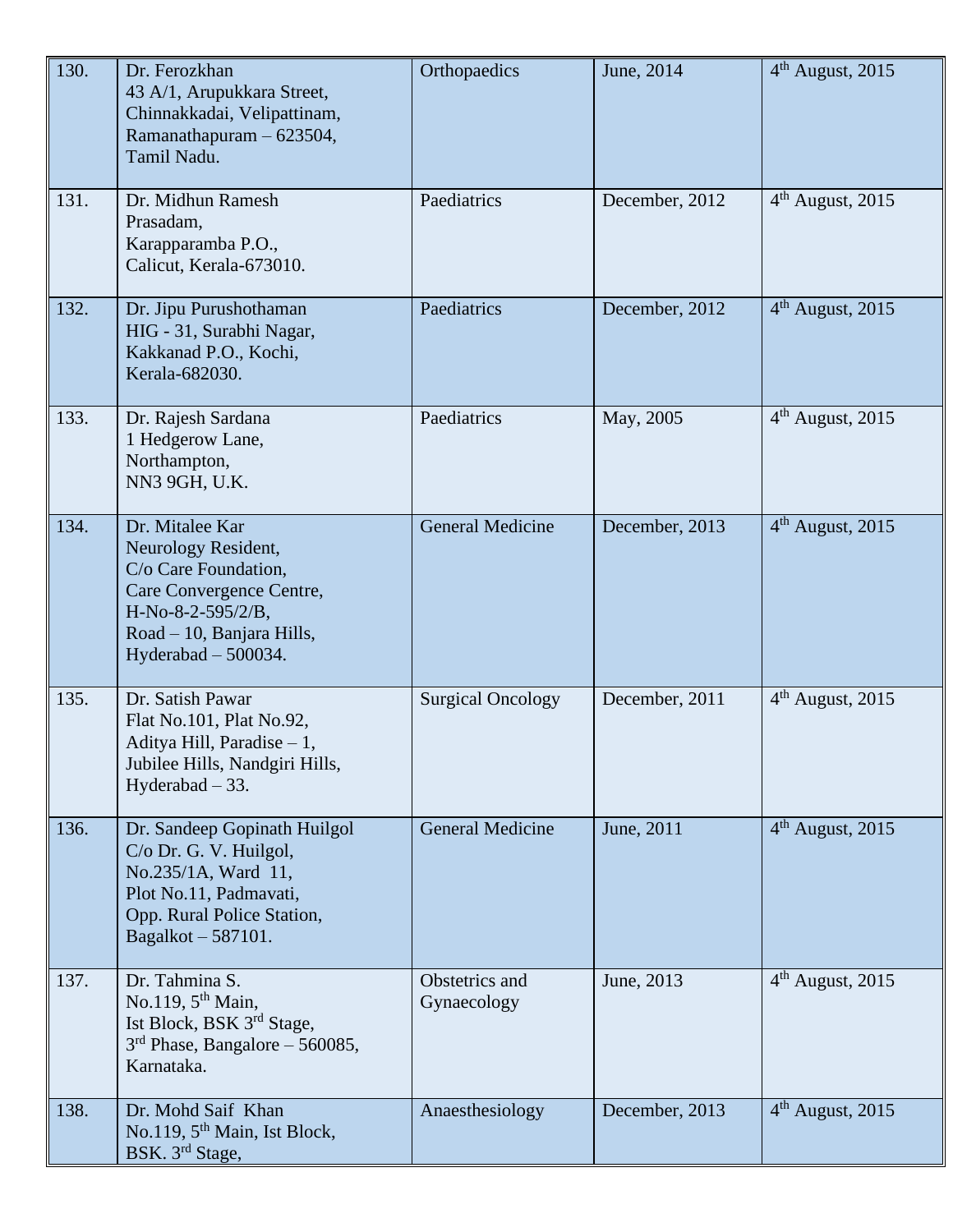|      | $3rd$ Phase, Bangalore – 560085,<br>Karnataka.                                                                                                                                                       |                               |                |                              |
|------|------------------------------------------------------------------------------------------------------------------------------------------------------------------------------------------------------|-------------------------------|----------------|------------------------------|
| 139. | Dr. Ravindra Singh<br>Room No.202, SR Hostel,<br>Hindu Rao Hospital,<br>Delhi - 110007.                                                                                                              | Orthopaedics                  | December, 2013 | $4th$ August, 2015           |
| 140. | Dr. Ankesh Raju Sahetya<br>701, Riya Palace, 4 <sup>th</sup> Cross Road,<br>Lokhandwala Complex,<br>Andheri (West),<br>Mumbai - 400053.                                                              | Obstetrics and<br>Gynaecology | June, 2014     | $4th$ August, 2015           |
| 141. | Dr. Shah Ritesh Maneshkumar<br>Flat No.53, Navyug Nagar,<br>Building $-1$ , Forjett Hill,<br>Tardeo, Mumbai - 400036.                                                                                | <b>General Medicine</b>       | June, 2013     | $4th$ August, 2015           |
| 142. | Dr. Vishal Arora<br>Wisdom Academy,<br>Urmila Puri, Kamta,<br>Faizabad Road,<br>Lucknow $-227105$ (U.P.)                                                                                             | Anaesthesiology               | June, 2010     | 4 <sup>th</sup> August, 2015 |
| 143. | Dr. Shweta M. Pawar<br>"Arati", Plot No.600,<br>Sector No.-13, T.V. Centre,<br>Belgaum, Karnataka - 590001.                                                                                          | Oto-Rhino-<br>Laryngology     | December, 2013 | $4th$ August, 2015           |
| 144. | Dr. Ashwani Kumar<br>A-2892 First Floor,<br>Back Side, Green Field Colony,<br>Faridabad $-121003$ .                                                                                                  | Oto-Rhino-<br>Laryngology     | June, 2014     | $4th$ August, 2015           |
| 145. | Dr. Kudumula Charan Reddy<br>Kvenkatarami<br>$Flat-D12$ , $3rd Floor$ ,<br>ICMR, Staff Quarters,<br>(Opposite Flora Chinese)<br>Restaurant),<br>R.G. Thadani Marg,<br>Worli, Mumbai - 400030 (M.S.). | <b>General Medicine</b>       | June, 2014     | 4 <sup>th</sup> August, 2015 |
| 146. | Dr. Bansal Kunal Ramesh                                                                                                                                                                              | Orthopaedics                  | June, 2014     | $4th$ August, 2015           |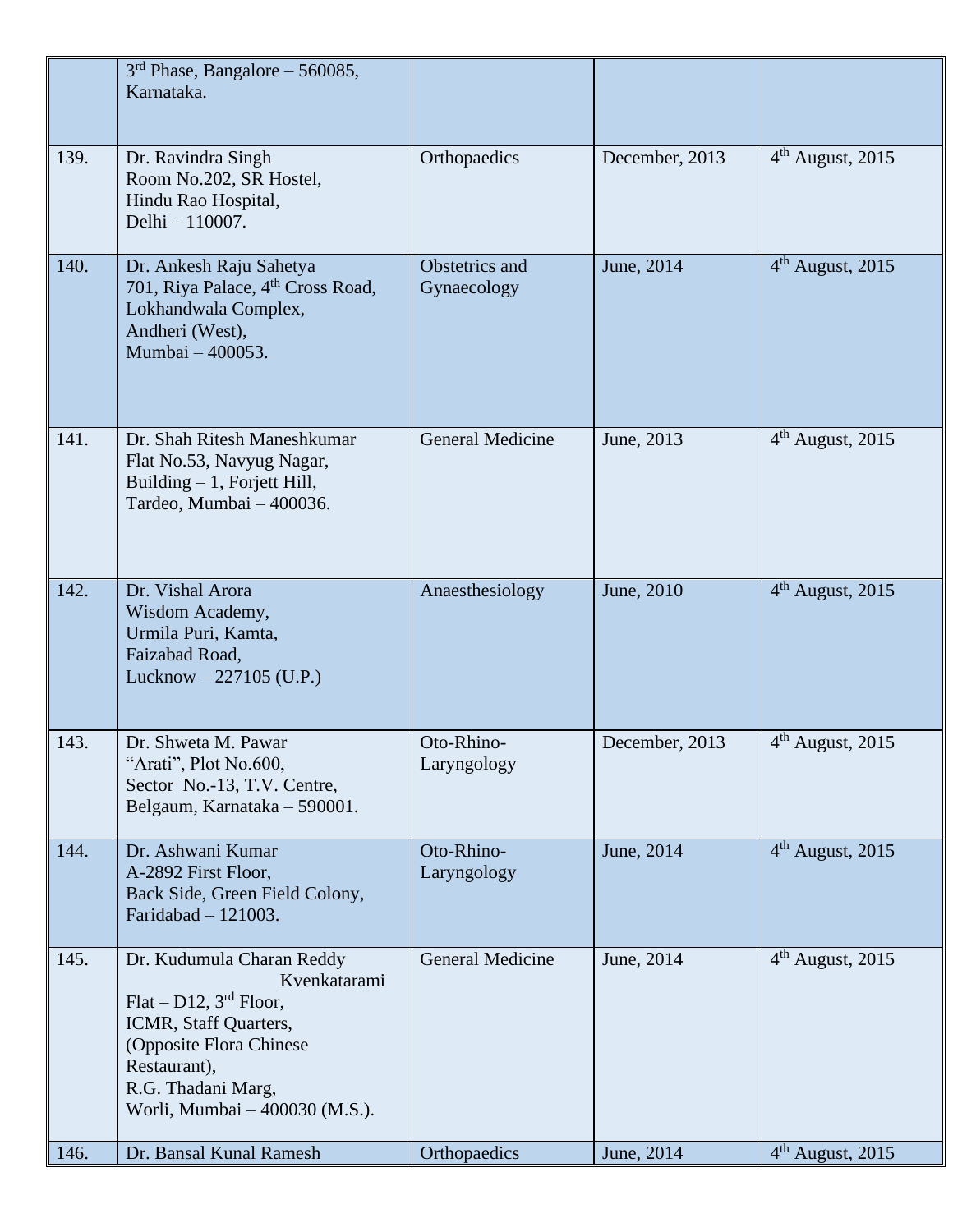|      | A-503, Ganga Melrose,<br>S.No.60/A, Sopan Baug,<br>Pune $-411001$ . (M.S.).                                                                                                                  |                           |                |                    |
|------|----------------------------------------------------------------------------------------------------------------------------------------------------------------------------------------------|---------------------------|----------------|--------------------|
| 147. | Dr. L. M. Chandra Sekhara Rao S.<br>D6, Doctors Quarters,<br>Basavatarakam Indo American<br>Cancer Hospital,<br>Banjara Hills Road No.14,<br>Telangana State,<br>Hyderabad - 500034.         | Oto-Rhino-<br>Laryngology | May, 2005      | $4th$ August, 2015 |
| 148. | Dr. Sharma Rakesh Manilal<br>D4, Doctor's Quarters,<br>First Floor,<br>Basavatarakam Indo American<br>Cancer Hospital,<br>Banjara Hills Road No.14,<br>Hyderabad-500034,<br>Telangana State. | <b>General Surgery</b>    | November, 2007 | $4th$ August, 2015 |
| 149. | Dr. Gurvinder Singh<br>L-40, Street No.-18,<br>Mahindra Park,<br>Near Azadpur,<br>Delhi - 110033.                                                                                            | Orthopaedics              | December, 2012 | $4th$ August, 2015 |
| 150. | Dr. Amit Sharma<br>H. No.707, Amravati Enclave,<br>Sub Post Office, Amravati Enclave<br>Distt. Panchkula,<br>Haryana - 134105.                                                               | Nephrology                | December, 2012 | $4th$ August, 2015 |
| 151. | Dr. Divya Singh<br>H. No.707, Amravati Enclave,<br>Sub Post Office Amravati Enclave,<br>Distt. Panchkula,<br>Haryana - 134105.                                                               | Radio Diagnosis           | December, 2013 | $4th$ August, 2015 |
| 152. | Dr. Anu John<br>Panicker Veedu,<br>"Providence",<br>Kuttapuzha P.O.,<br>Tiruvalla - 689103, Kerala.                                                                                          | Radio Diagnosis           | December, 2011 | $4th$ August, 2015 |
| 153. | Dr. Geoby Paul<br>Panicker Veedu,<br>"Providence", Kuttapuzha P.O.,<br>Tiruvalla - 689103, Kerala.                                                                                           | Paediatrics               | December, 2011 | $4th$ August, 2015 |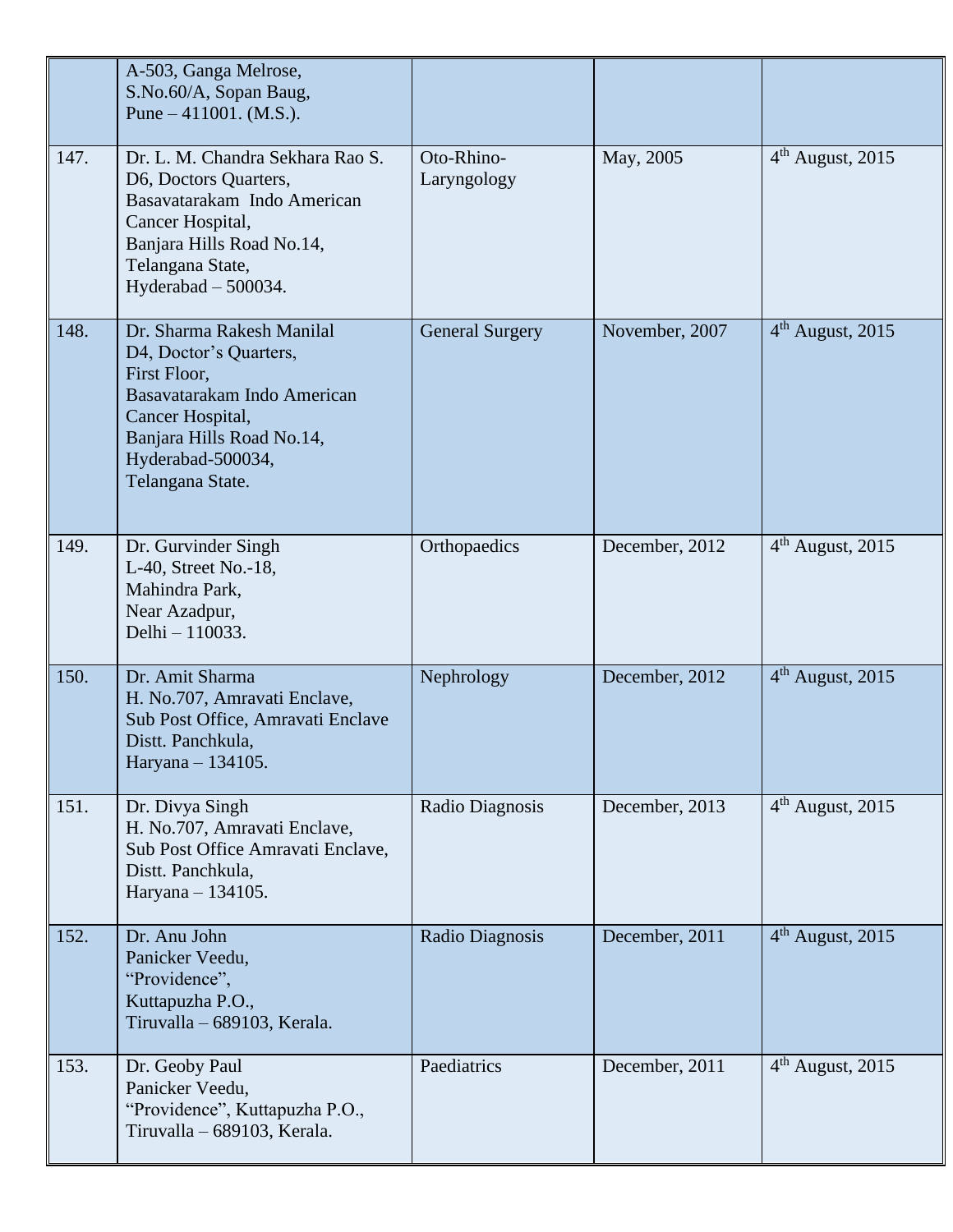| 154. | Dr. Ankur Kataria<br>House No.6, NRI Complex,<br>$GK - IV$ , New Delhi - 110019.                                                                  | Radio Diagnosis               | December, 2011 | 4 <sup>th</sup> August, 2015 |
|------|---------------------------------------------------------------------------------------------------------------------------------------------------|-------------------------------|----------------|------------------------------|
| 155. | Dr. Kavita Soni<br>60/1, Vishnupuri Colony,<br>Nawabganj,<br>Kanpur (U.P.).                                                                       | Obstetrics and<br>Gynaecology | December, 2012 | $4th$ August, 2015           |
| 156. | Dr. Kadam Nikit Datta<br>'Dhanwantari' Hospital,<br>2 Shri Niketan Colony,<br>Opp. Cosmos Bank, Jalna Road,<br>Aurangabad - 431001.               | Obstetrics &<br>Gynaecology   | December, 2013 | $4th$ August, 2015           |
| 157. | Dr. Murali S. M.<br>47 Oliver Road, Mylapore,<br>Chennai $-600004$ (T.N.).                                                                        | Orthopaedics                  | June, 2014     | $4th$ August, 2015           |
| 158. | Dr. Nitin Bither<br>Bither Hospital,<br>Near New Fly Over,<br>Sirhind, Fatehgarh Sahib,<br>Punjab.                                                | Orthopaedics                  | December, 2010 | $4th$ August, 2015           |
| 159. | Dr. Arghya Basu<br>Quarter No.209 $E + F$ ,<br>Railways Officers' Colony,<br>Kaizer Street, Sealdah,<br>Kolkata - 700014.<br>(Near DRM Building). | <b>General Surgery</b>        | June, 2014     | $4th$ August, 2015           |
| 160. | Dr. Sanap Manoj Maruti<br>B, 30/306, Sneha,<br>Swami Samarth Nagar,<br>Andheri (W), Mumbai - 400053.                                              | <b>General Surgery</b>        | December, 2009 | $4th$ August, 2015           |
| 161. | Dr. Bhandari Nikhil Bhagchand<br>304/A, Sagar Heights CHS,<br>Sakinaka Junction,<br>Andheri Kurla Road,<br>Andheri (East),<br>Mumbai - 400072.    | Paediatrics                   | June, 2014     | $4th$ August, 2015           |
| 162. | Dr. Patel Bhavikkumar Hasmukhlal<br>63, China Town,<br>Nr. Gayatri Temple,<br>University Road,<br>Surat, Gujarat - 395017.                        | Orthopaedics                  | June, 2014     | $4th$ August, 2015           |
| 163. | Dr. Sudhagar R.<br>Thethuvasal Patti (Post),                                                                                                      | <b>General Surgery</b>        | June, 2014     | $4th$ August, 2015           |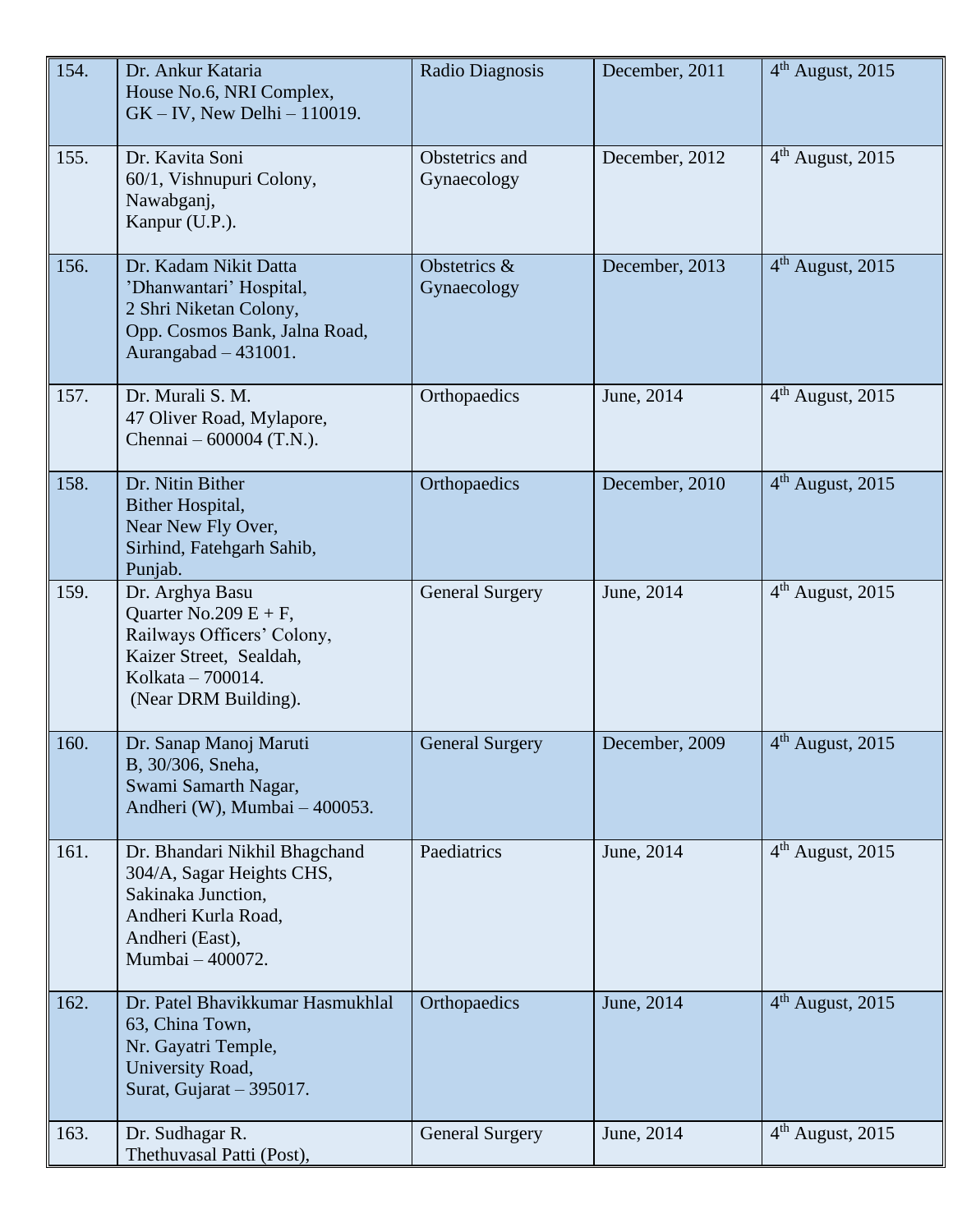|      | Kurungulam Melpathy (via),<br>Thanjavur $-613303$ .                                                                               |                               |                |                    |
|------|-----------------------------------------------------------------------------------------------------------------------------------|-------------------------------|----------------|--------------------|
| 164. | Dr. Pillai Avani Gopalkrishna<br>Thekke Veedu,<br>Panayam P.O.,<br>Perinad, Kollam, Kerala.                                       | Obstetrics and<br>Gynaecology | June, 2011     | $4th$ August, 2015 |
| 165. | Dr. Ashish Sharma<br><b>Psychiatry Services,</b><br>#925, DM Colony,<br>Sec.-38(W) Chandigarh (UT).                               | Psychiatry                    | December, 2012 | $4th$ August, 2015 |
| 166. | Dr. K. Beena<br>Njanappilly, Thorapalayam,<br>Behind Govt. Victoria College,<br>Palakkad, Kerala - 678001.                        | Pathology                     | May, 2007      | $4th$ August, 2015 |
| 167. | Dr. Ravi Kumar N.<br>13, $4th Cross Street$ ,<br>Jaya Nagar,<br>Reddiyarpalayam,<br>Pondicherry $-605010$ .                       | Orthopaedics                  | June, 2014     | $4th$ August, 2015 |
| 168. | Dr. Hari Nivas P.S.<br>12, Gandhi Nagar Colony,<br>Erode - 638009.                                                                | <b>Neuro Surgery</b>          | December, 2013 | $4th$ August, 2015 |
| 169. | Dr. Chetna Tandon<br>M-139, Aashiana Colony,<br>Kanpur Road,<br>Lucknow (U.P.) - 226012.                                          | Anaesthesiology               | June, 2012     | $4th$ August, 2015 |
| 170. | Dr. Satyamanasa Gayatri Vinay S.<br>S4, Tillai Enclave,<br>Krishna Nagar Main Road,<br>Pondicherry-605011.                        | Paediatrics                   | December, 2013 | $4th$ August, 2015 |
| 171. | Dr. Tapuriah Abhishek Kamalkumar<br>42 – Shree Vittal Bhai Patel<br>Co-op Housing Society Ltd.,<br>Bharuch $-392001$ , (Gujarat). | Obstetrics and<br>Gynaecology | June, 2014     | $4th$ August, 2015 |
| 172. | Dr. Jain Mikhil Vijay<br>Block No. 22, House No.392,<br>Vardhman Society,<br>Lonavala-410401.<br>Dist-Pune.                       | Orthopaedics                  | December, 2013 | $4th$ August, 2015 |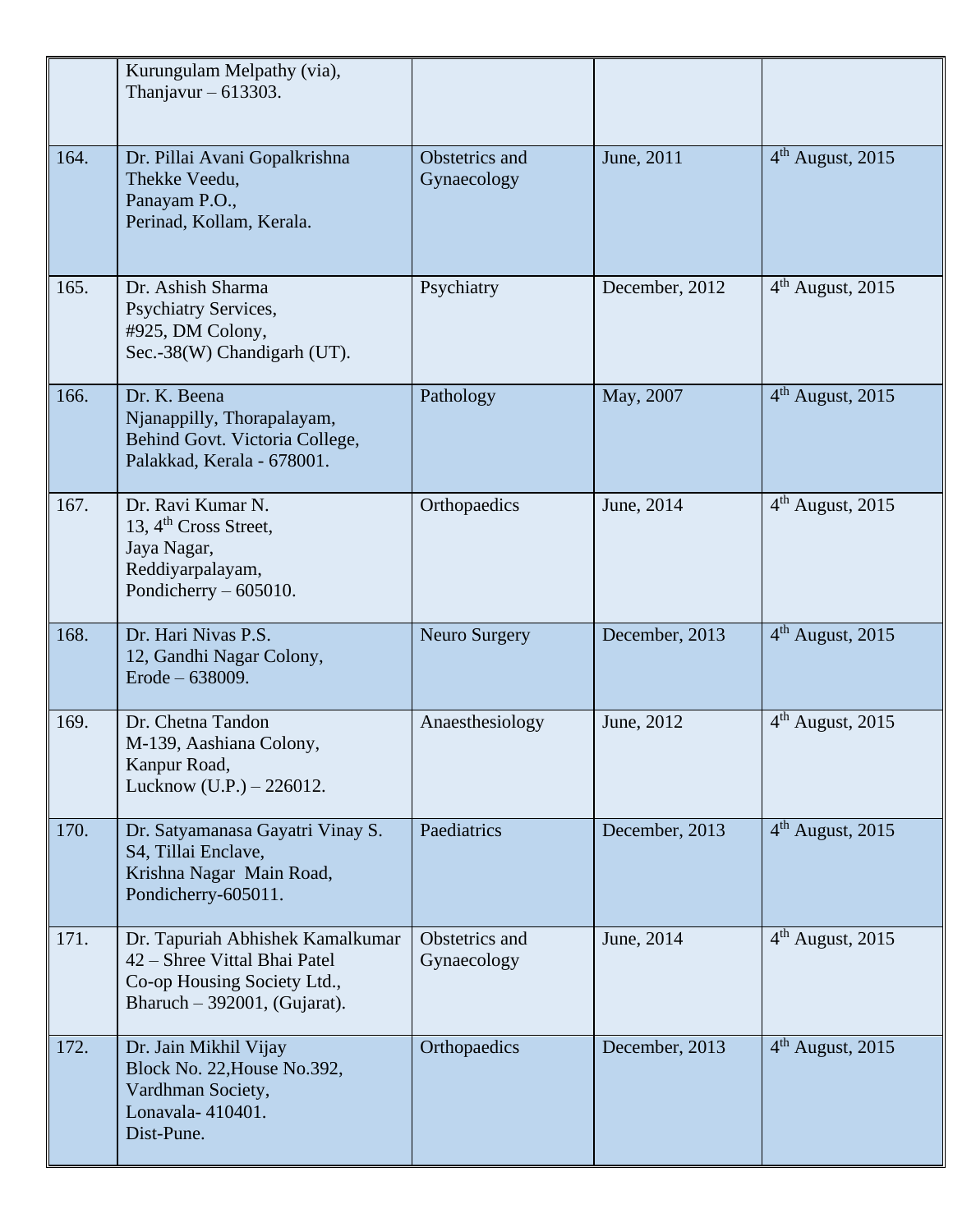| 173. | Dr. Satheesh Kumar M<br>42/12A, Rajamanickam Street,<br>Hasthampatti,<br>Salem - 636007 (Tamil Nadu).                                 | <b>General Surgery</b> | April, 2008     | $4th$ August, 2015           |
|------|---------------------------------------------------------------------------------------------------------------------------------------|------------------------|-----------------|------------------------------|
| 174. | Dr. Barani R.<br>34, Golden Avenue,<br>$IInd Cross$ , Pondicherry – 605005.                                                           | Orthopaedics           | September, 2009 | $4th$ August, 2015           |
| 175. | Dr. Kumar V. S. V.<br>208/1 Velur Main Road,<br>Nallur Kandampalayam,<br>Paramathi Velur,<br>Namakkal, Tamil Nadu- 637203.            | Orthopaedics           | December, 2011  | $4th$ August, 2015           |
| 176. | Dr. Velmurugan S.<br>112, Kammatchi Amman Koil<br>Street,<br>Puducherry $-605001$ .                                                   | Orthopaedics           | June, 2012      | $4th$ August, 2015           |
| 177. | Dr. Sudhakaran M.<br>C-1, Saffron Summers,<br>18, Narayanaswamy Road,<br>Redfields, Coimbatore,<br>Tamil Nadu - 641045.               | Orthopaedics           | December, 2011  | $4th$ August, 2015           |
| 178. | Dr. Khan Misbah Shah Alam<br>Juhi Villa, Plot No.46,<br>Sector $-4$ , Kopar Khairane,<br>Navi, Mumbai - 400709.                       | Orthopaedics           | December, 2012  | $4th$ August, 2015           |
| 179. | Dr. Supe Amit Chandrakant<br>57, Zorey Layout,<br>Vaishali Nagar,<br>New Mhasala, Wardha,<br>Dist. – Wardha,<br>Maharashtra - 442001. | Orthopaedics           | June, 2014      | $4th$ August, 2015           |
| 180. | Dr. Arijit Das<br>C/o Dr. H. N. Das,<br>70, Haramohan Ghosh Street,<br>P.O./Vill-Harinavi,<br>Kolkata – 700148, West Bengal.          | Orthopaedics           | June, 2014      | $4th$ August, 2015           |
| 181. | Dr. Madave Amol Ashok<br>F-3/04, Gomti C.H.S.,<br>Sector – 8B, C.B.D. Belapur,<br>Navi, Mumbai - 400614.                              | Paediatrics            | December, 2013  | 4 <sup>th</sup> August, 2015 |
| 182. | Dr. Patil Akshayadeep Sambhajirao                                                                                                     | General Medicine       | June, 2012      | $4th$ August, 2015           |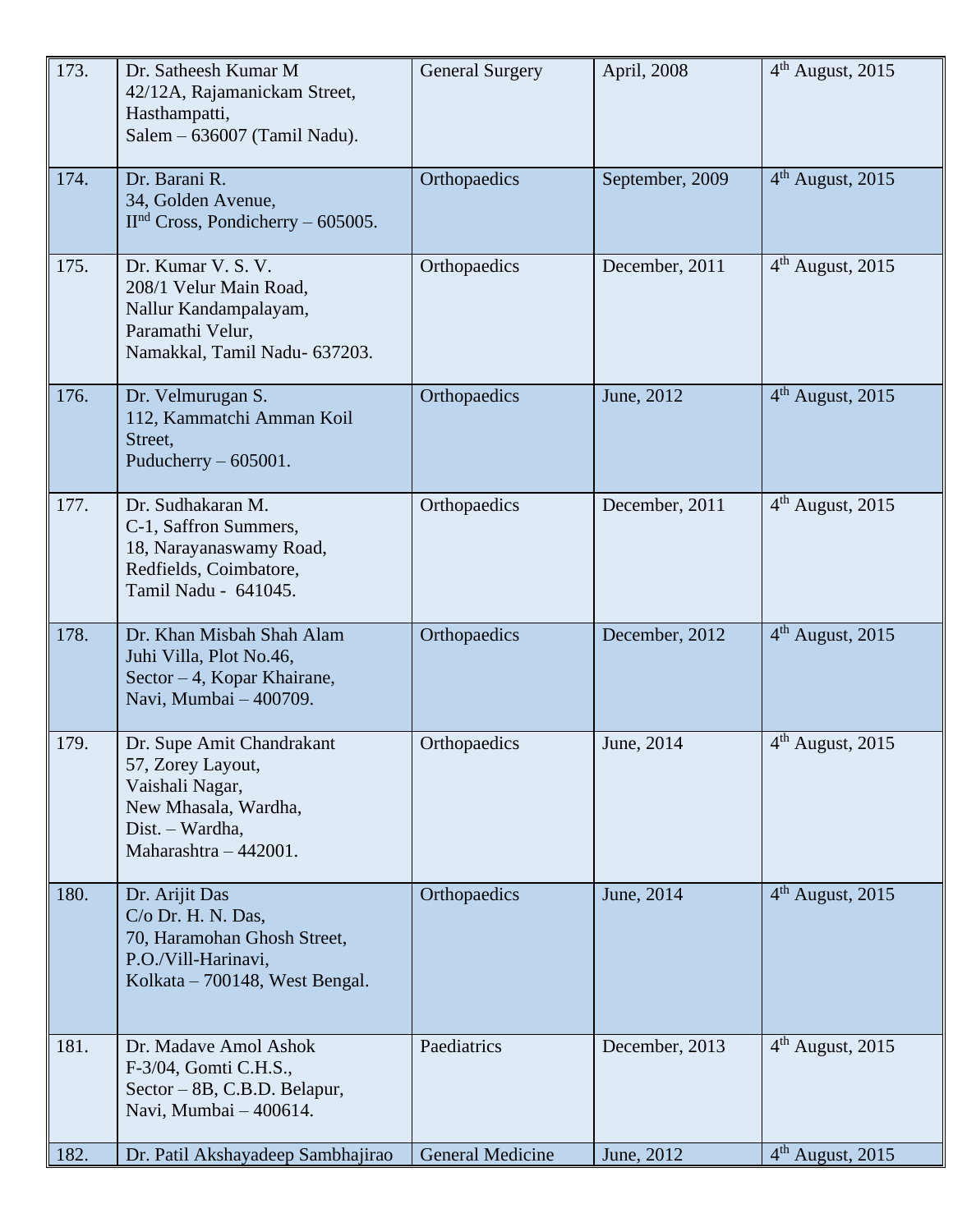|      | 'Manogat',<br>Adarshnagar,<br>Nagar-Kalyan Road,<br>Ahmednagar – 414001, (M.H.).                                                                                                   |                                            |                |                              |
|------|------------------------------------------------------------------------------------------------------------------------------------------------------------------------------------|--------------------------------------------|----------------|------------------------------|
| 183. | Dr. R. Rajagopalan<br>Flat No.405,<br>Avanthi Apartments,<br>Camelot Layout,<br><b>Botanical Garden Road,</b><br>Kondapur, Hyderabad - 500084.                                     | Obstetrics and<br>Gynaecology              | November, 2004 | $4th$ August, 2015           |
| 184. | Dr. Nambiar Pragathi Unnikrishnan<br>B-2/002, Marudhar Cooperative<br>Housing Society Ltd.,<br>Annapurna Nagar,<br>Adharwadi Chowk, Kalyan (West),<br>Thane, Maharashtra - 421301. | Obstetrics and<br>Gynaecology              | June, 2011     | $4th$ August, 2015           |
| 185. | Dr. D. Rajesh Babu<br>Door 3, Plot 9, Raman St.,<br>Nesapakkam, Periyar Nagar,<br>West K. K. Nagar,<br>Chennai - 600078.                                                           | Orthopaedics                               | December, 2010 | $4th$ August, 2015           |
| 186. | Dr. Meenu Barara<br>House No.13, Block $-C3$ ,<br>Sector $-11$ , Rohini,<br>Delhi - 110085.                                                                                        | Dermatology,<br>Venereology and<br>Leprosy | December, 2011 | $4th$ August, 2015           |
| 187. | Dr. Jaybhaye Amol Pralhadrao<br>N-9-K 86/5, 6 Pawan Nagar,<br>CIDCO, Aurangabad - 431003,<br>Maharashtra.                                                                          | Paediatrics                                | December, 2013 | $4th$ August, 2015           |
| 188. | Dr. Indubala Maurya<br>Plot No.36, Raja Cottage-II,<br>First Floor, IInd Cross Street,<br>Indira Nagar Extension,<br>Gorimedu, Puducherry $-6$ .                                   | Anaesthesiology                            | December, 2012 | 4 <sup>th</sup> August, 2015 |
| 189. | Dr. Gaikwad Vivek Rangnath<br>1182/1/5, Anand Apt., F.C. Road,<br>Shivaji Nagar,<br>Pune $-411005$ , (Maharashtra).                                                                | Cardiology                                 | June, 2014     | $4th$ August, 2015           |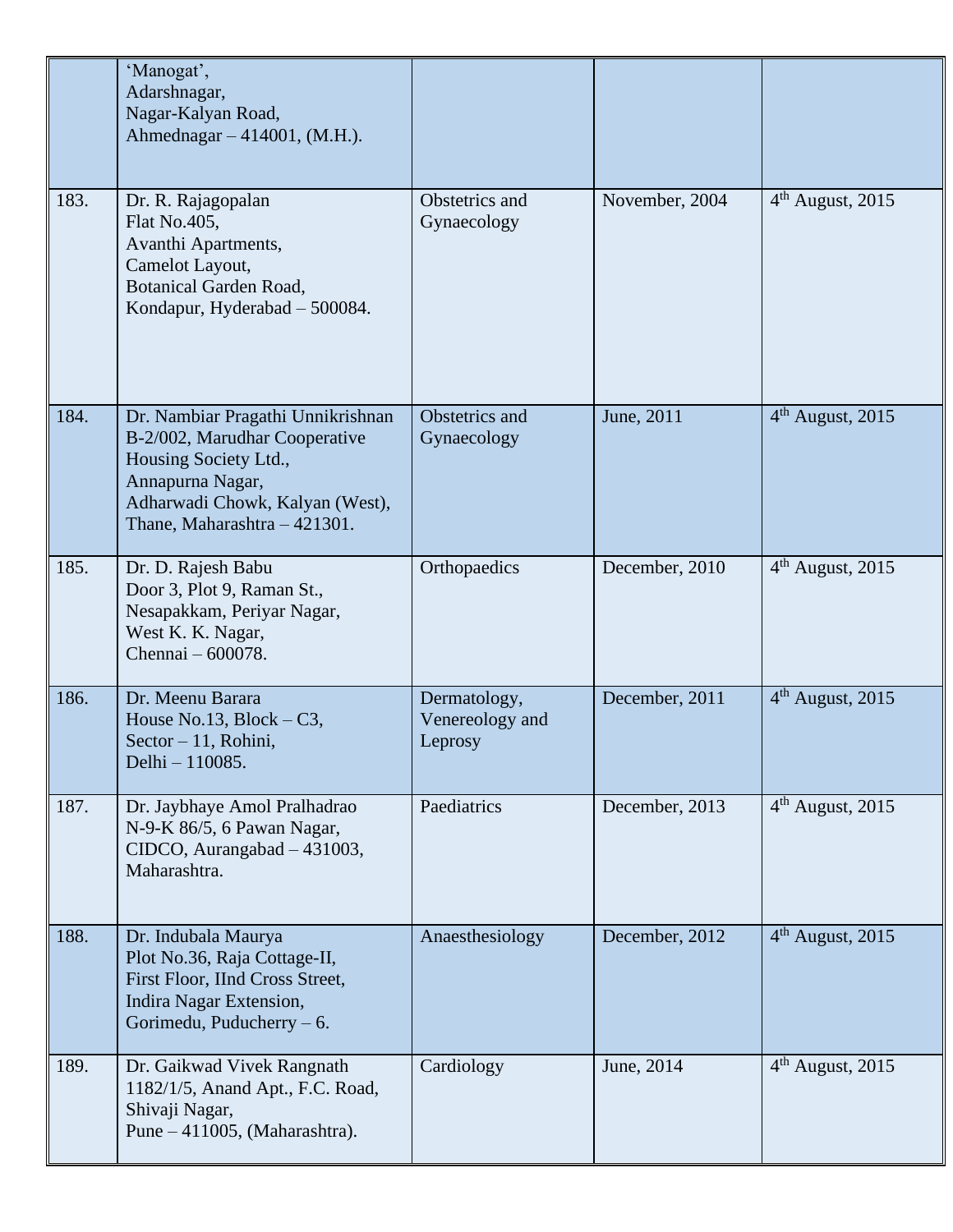| 190. | Dr. Peeyush Misra<br>House No.222,<br>Manas City, P.O. - CIMAP,<br>Indira Nagar,<br>Lucknow - U.P. 226015.                                                          | Ophthalmology                               | June, 2012     | 4 <sup>th</sup> August, 2015 |
|------|---------------------------------------------------------------------------------------------------------------------------------------------------------------------|---------------------------------------------|----------------|------------------------------|
| 191. | Dr. Ghorpade Kapil Ravaso<br>208/B, Shubhankaroti,<br>Near Nandani Naka, Shahunagar,<br>$A/P - Jaysingpur - 416101.$<br>Tal Shirol Dist. Kolhapur, (M.S.)           | Orthopaedics                                | December, 2013 | $4th$ August, 2015           |
| 192. | Dr. P. Ravikumar<br>29/11-A Near Four Roads,<br>Peramanur, Main Road,<br>Salem - 636007.                                                                            | Orthopaedics                                | December, 2009 | $4th$ August, 2015           |
| 193. | Dr. Biju Babu<br>Gynaecologist,<br>Military Hospital Panagarh,<br>Panagarh Army Base,<br>Dist - Burdwan,<br>West Bengal $-713420$ .                                 | Obstetrics and<br>Gynaecology               | June, 2013     | 4 <sup>th</sup> August, 2015 |
| 194. | Dr. Nithya J.<br>Plot No.3, Flat No.1,<br>5 <sup>th</sup> Cross Street, 2 <sup>nd</sup> Main Road,<br>Chandrasekaran Avenue,<br>Thurai Pakkam,<br>Chennai – 600097. | Obstetrics and<br>Gynaecology               | June, 2014     | 4 <sup>th</sup> August, 2015 |
| 195. | Dr. Animesh Ray<br>290 Parnasree,<br>Kolkata - 700060.                                                                                                              | General Medicine                            | June, 2014     | $4th$ August, 2015           |
| 196. | Dr. Saoji Piyush Pradip<br>"Keshvraj" Bungalow,<br>Near Gore Apartment No.6,<br>Shastri Nagar, Akola,<br>Maharashtra - 444001.                                      | Orthopaedics                                | June, 2014     | $4th$ August, 2015           |
| 197. | Dr. Kumar Kaushik Dash<br>A/2, Gokul CHS,<br>Goraswadi, Malad (West),<br>Mumbai - 400064.                                                                           | Orthopaedics                                | June, 2014     | $4th$ August, 2015           |
| 198. | Dr. Kavita Bisherwal<br>C-152 A, Jawahar Park,<br>Devli Road, Khanpur,<br>New Delhi - 110062.                                                                       | Dermatology,<br>Venereology $\&$<br>Leprosy | June, 2014     | $4th$ August, 2015           |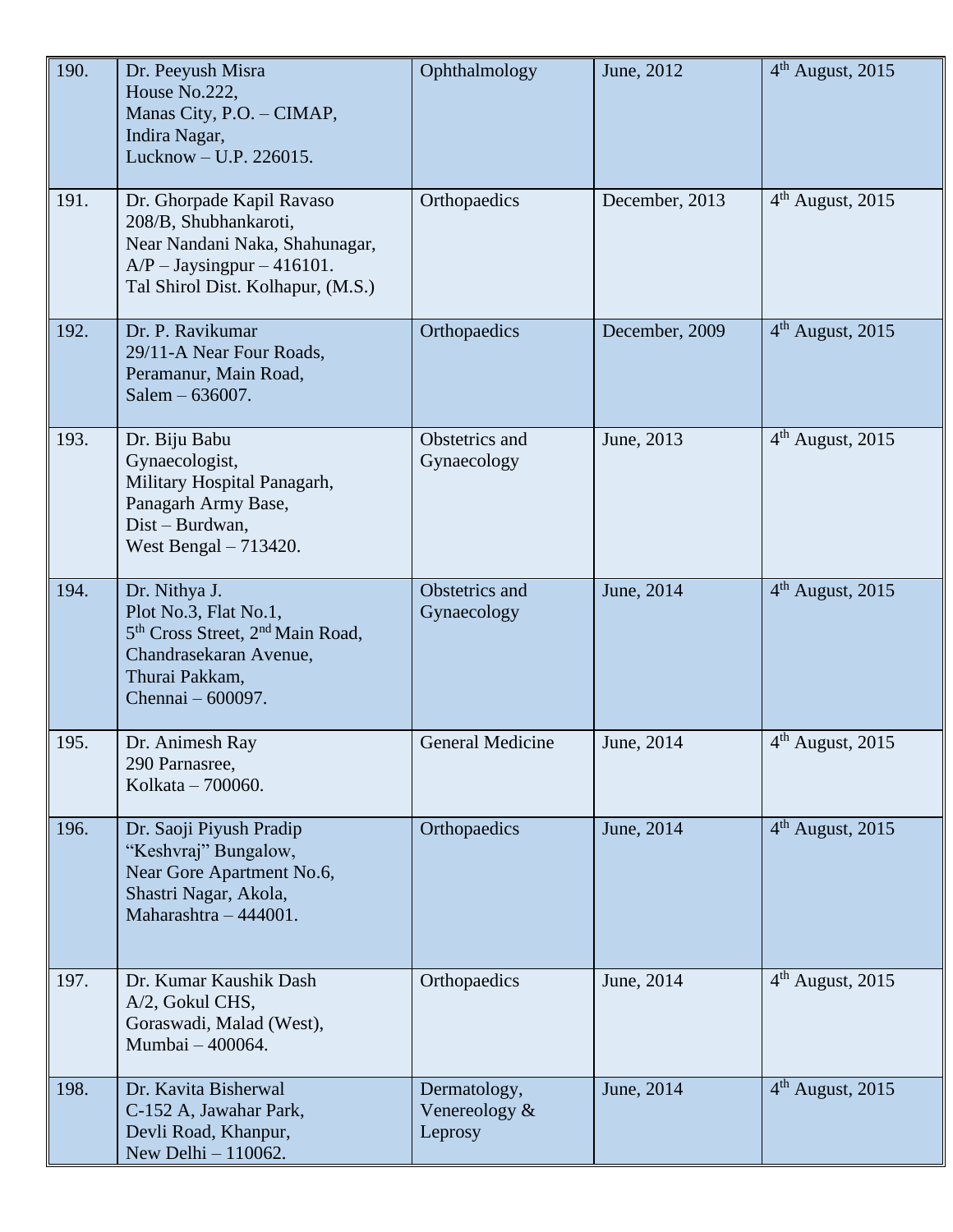| 199. | Dr. Sivakumar S. P.<br>283 A, B, Trichy Road,<br>Ondipudur,<br>Coimbatore $-641016$ .                                                               | Orthopaedics                  | December, 2013 | $4th$ August, 2015 |
|------|-----------------------------------------------------------------------------------------------------------------------------------------------------|-------------------------------|----------------|--------------------|
| 200. | Dr. Anil Lohar<br>Plot No.07,<br>Near Hanuman Temple,<br>University Road, Om Nagar,<br>Gulbarga (Kalaburgi),<br>Karnataka - 585104.                 | Paediatrics                   | June, 2014     | $4th$ August, 2015 |
| 201. | Dr. Chand Pasha B.<br>#365/H, $9^{th}$ 'J' Main,<br>7 <sup>th</sup> Cross, 2 <sup>nd</sup> Main Hosahalli,<br>Vijayanagar,<br>Bangalore $-560040$ . | <b>Orthopaedic Surgery</b>    | June, 2013     | $4th$ August, 2015 |
| 202. | Dr. Kulkarni Suyash Sureshchandra<br>12, 'Vaitarna' ,Anushakti Nagar,<br>BARC-Colony,<br>Mumbai - 400094.                                           | Radio Diagnosis               | May, 2001      | $4th$ August, 2015 |
| 203. | Dr. Nitin Sudhakar Shetty<br>Flat No.9, Ground Floor,<br>'Vaitarna', BARC Colony,<br>Anushakti Nagar-400094,<br>Mumbai.                             | Radio Diagnosis               | April, 2007    | $4th$ August, 2015 |
| 204. | Dr. Arulprakash<br>No.1E First Main Road,<br>South Jaganathan Nagar,<br>Villivakkam,<br>Chennai - 600049.                                           | Gastroenterology              | December, 2011 | $4th$ August, 2015 |
| 205. | Dr. Udhayesan Cherayil Nanu<br>Cherayil House,<br>Kuttippuram P.O.,<br>Malappuram (DT),<br>Kerala - 679571.                                         | Paediatrics                   | June, 2014     | $4th$ August, 2015 |
| 206. | Dr. Vidyasagar Murlimohan Sistla<br>S/o Dr. S. M. Mohan,<br>Balaji Nursing Home,<br>Bajaj Ward, Gondia - 441601.                                    | Orthopaedics                  | December, 2010 | $4th$ August, 2015 |
| 207. | Dr. Ch Swathi<br>C/o Balaji Nursing Home,                                                                                                           | Obstetrics and<br>Gynaecology | June, 2011     | $4th$ August, 2015 |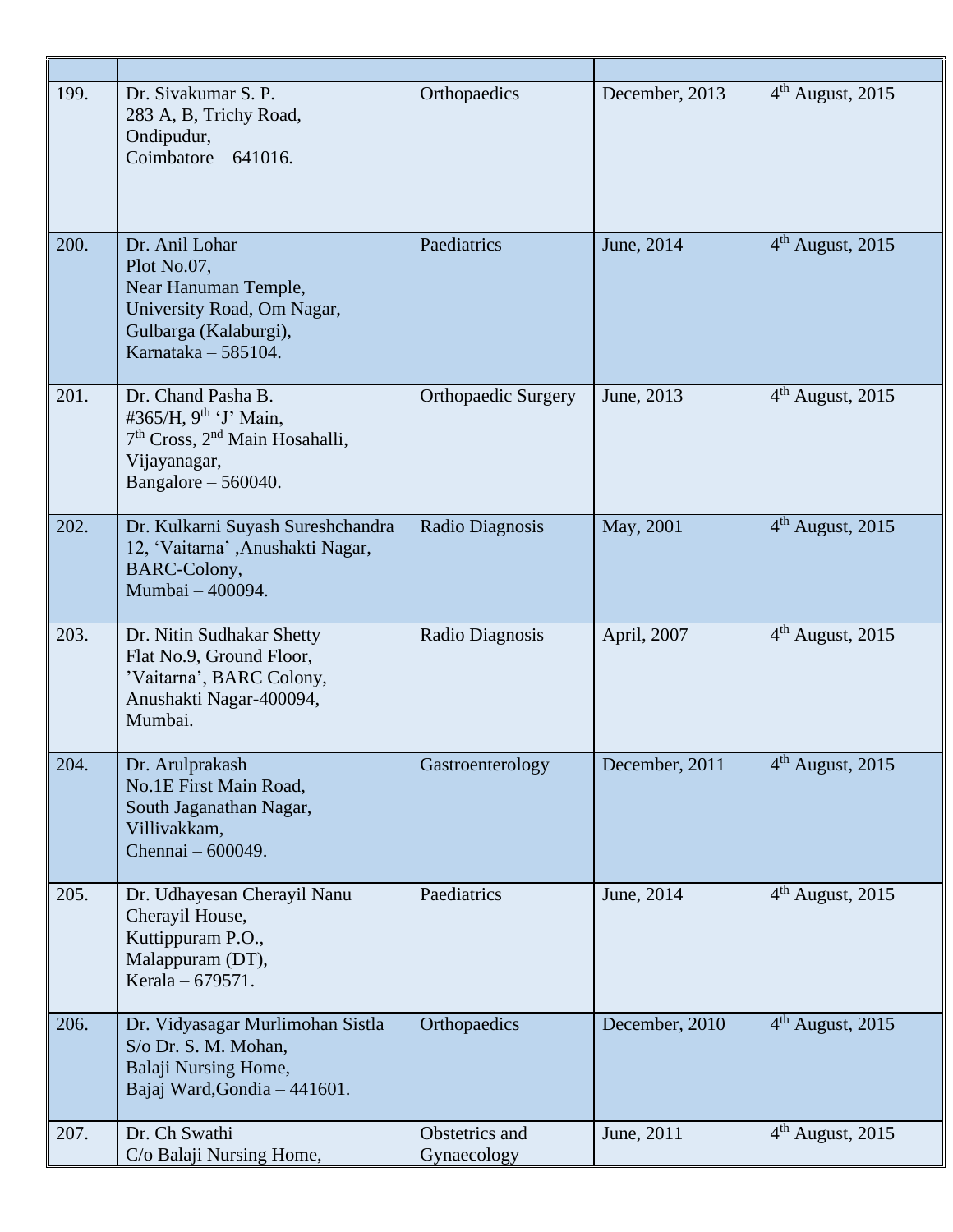|      | Ganesh Nagar,<br>Gondia $-441601$ , (M.S.).                                                                                           |                                       |                |                              |
|------|---------------------------------------------------------------------------------------------------------------------------------------|---------------------------------------|----------------|------------------------------|
| 208. | Dr. Divya Jose<br>Panjikaran House,<br>Safdar Hashmi Lane,<br>Pachalam, Kochi - 12.                                                   | Obstetrics and<br>Gynaecology         | June, 2011     | 4 <sup>th</sup> August, 2015 |
| 209. | Dr. Anshul Goel<br>111-A, Gobind Nagar,<br>Ambala Cantt. - 133001,<br>Haryana.                                                        | Orthopaedics                          | June, 2014     | $4th$ August, 2015           |
| 210. | Dr. Nitin G. Pai<br>$5/5/10$ , Park Facing,<br>Ground Floor,<br>Geeta Colony,<br>Delhi - 110031.                                      | <b>General Surgery</b>                | December, 2013 | $4th$ August, 2015           |
| 211. | Dr. Kalarikkal Narabron Rajesh<br>Anuraj, Thattiyottu,<br>Eranholi P.O.,<br>Thalassery $-670107$ ,<br>Kerala.                         | Paediatrics                           | June, 2014     | $4th$ August, 2015           |
| 212. | Dr. Mulchandani Resham Darshan<br>6/1001, Sagar Darshan CHS,<br>$Sec. - 18$ , Nerul – West,<br>Navi, Mumbai - 400706.                 | <b>General Medicine</b>               | June, 2013     | $4th$ August, 2015           |
| 213. | Dr. Patil Mayur Madhukar<br>9-A, Saraswati Colony,<br>Erandol Dist.,<br>Jalgaon - 425109, (M.S.).                                     | Radio Diagnosis                       | June, 2013     | $4th$ August, 2015           |
| 214. | Dr. Popalwar Harshanand<br>Janardhanrao<br>B-228, Emerald Park City,<br>Near AIIMS., Saket Nagar,<br>Bhopal - 462024, Madhya Pradesh. | Physical Medicine &<br>Rehabilitation | December, 2013 | $4th$ August, 2015           |
| 215. | Dr. Dhanya T. H.<br>Thirookaran House,<br>Manaparambu,<br>P.O. Veluthur,<br>Thrissur $-680012$ .                                      | Pharmacology                          | December, 2012 | $4th$ August, 2015           |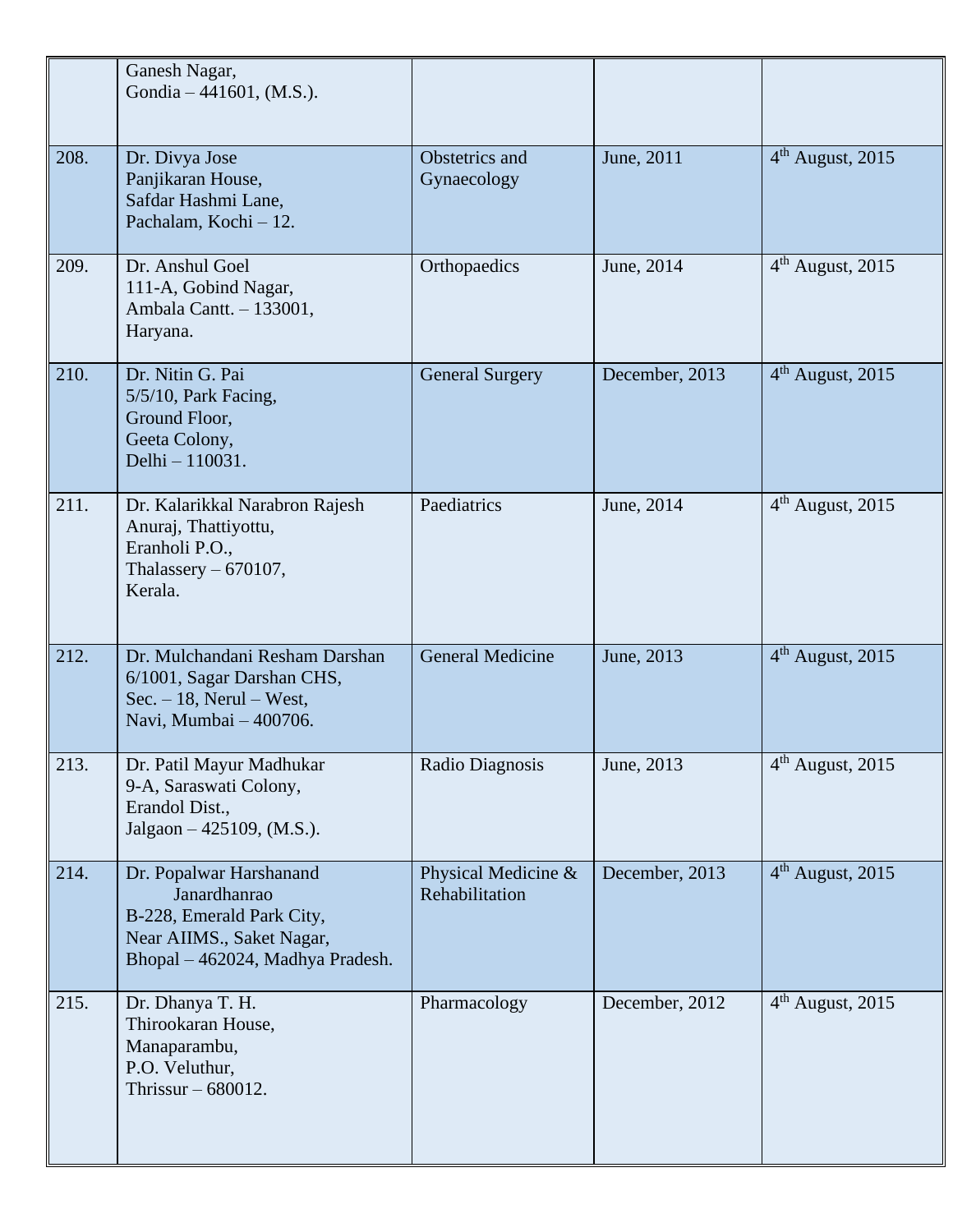| 216. | Dr. Bhawana Goel<br>Jain Nursing Home,<br>Kurukshetra Road,<br>Nesr Pehowa Chowk,<br>Kaithal-136027, Haryana.                                                                              | Obstetrics and<br>Gynaecology | June, 2012     | 4 <sup>th</sup> August, 2015 |
|------|--------------------------------------------------------------------------------------------------------------------------------------------------------------------------------------------|-------------------------------|----------------|------------------------------|
| 217. | Dr. Nishant Jain<br>Jain Nursing Home,<br>Kurukshetra Road,<br>Pehowa Chowk, Kaithal,<br>Haryana - 136027.                                                                                 | Orthopaedics                  | December, 2013 | $4th$ August, 2015           |
| 218. | Dr. Patil Anuradha Jagdish<br>Flat No.5, "Sai Heritage",<br>Plot No.2, CTS No.15735/30,<br>Near Riddhi - Siddhi Cultural Hall,<br>Ulkanagari, Garkheda,<br>Aurangabad-431005, Maharashtra. | <b>Plastic Surgery</b>        | December, 2011 | $4th$ August, 2015           |
| 219. | Dr. Somashekharappa B. Kadur<br>218, Akshaya Colony, 4th Phase,<br>(Behine Chetana College),<br>Vidyanagar, Hubli, Karnataka.                                                              | Anaesthesiology               | November, 1998 | $4th$ August, 2015           |
| 220. | Dr. Sahu Saurabh<br>S/o Dr. R.G. Sahu,<br>House No.287,<br>Sewa Dham,<br>Gandhi Nagar,<br>Lalitpur $(UP) - 284403$ .                                                                       | Orthopaedics                  | June, 2014     | 4 <sup>th</sup> August, 2015 |
| 221. | Dr. Skand Bahre<br>1219 Ganjipura Main Road,<br>Jabalpur (M.P.) – 482002.                                                                                                                  | Orthopaedics                  | December, 2013 | $4th$ August, 2015           |
| 222. | Dr. Preetesh Choudhary<br>239, Indrapuri Colony,<br>Main Road,<br>Near Bhawarkua Chouraha,<br>Indore (M.P.).                                                                               | Orthopaedics                  | June, 2014     | 4 <sup>th</sup> August, 2015 |
| 223. | Dr. Lotlikar Shreya Anand<br>603/B-Wing, Everest CHS,<br>Church Road Marol,<br>Andheri (East),<br>Mumbai - 400059.                                                                         | Obstetrics &<br>Gynaecology   | June, 2012     | 4 <sup>th</sup> August, 2015 |
| 224. | Dr. Prabhoo Tanay Ramchandra<br>603/B Wing, Everest CHS,<br>Church Road Marol, Andheri (East),<br>Mumbai - 400059.                                                                         | Orthopaedics                  | December, 2012 | $4th$ August, 2015           |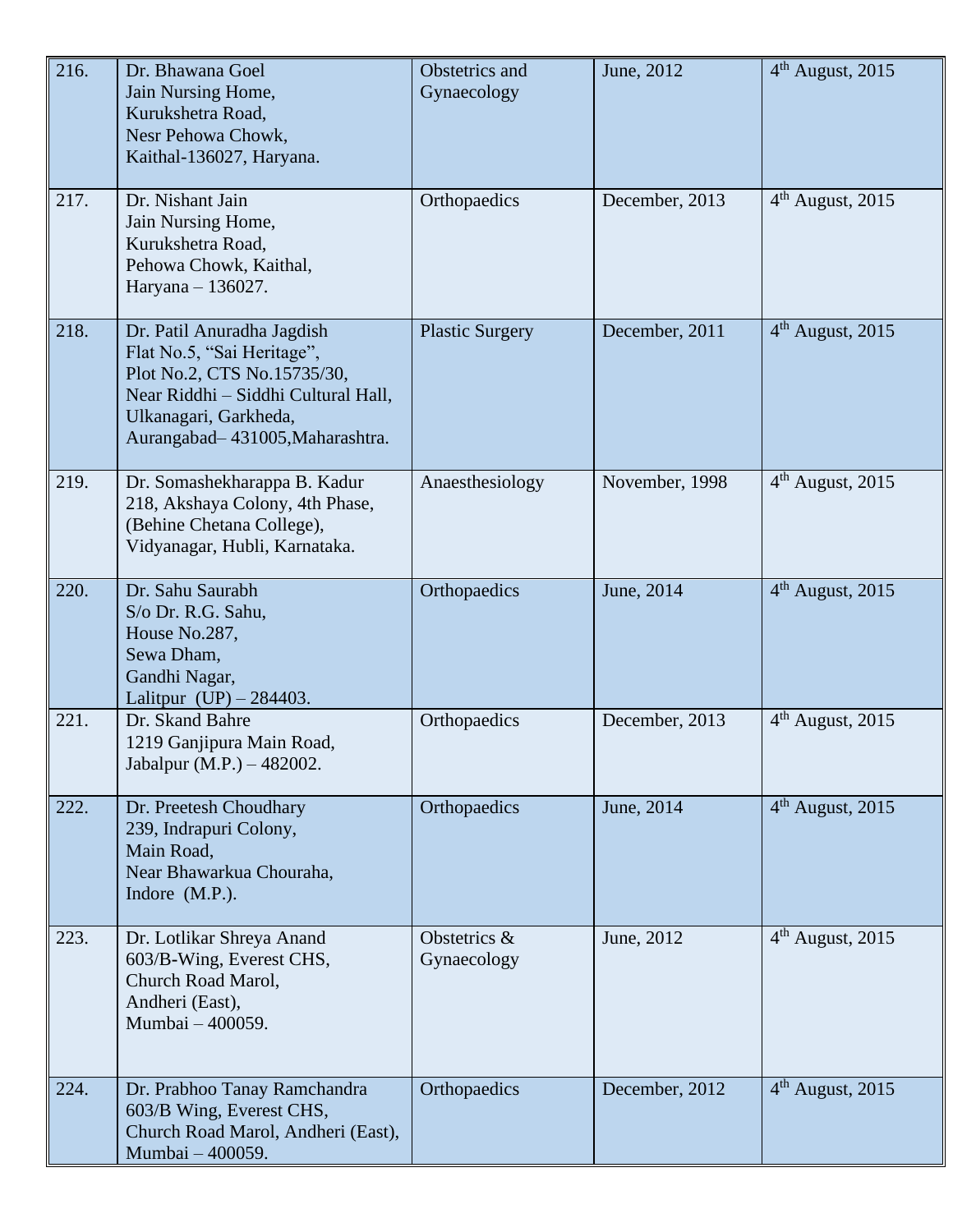| 225. | Dr. Supriya Mallick<br>$N-130$ , 4th Floor,<br>Gautam Nagar,<br>New Delhi $-110049$ .                                                                                             | Radiotherapy                           | December, 2013 | $4th$ August, 2015           |
|------|-----------------------------------------------------------------------------------------------------------------------------------------------------------------------------------|----------------------------------------|----------------|------------------------------|
| 226. | Dr. Tanksale Shreedevi Jayant<br>503, Gopal Vishnu<br>Mahant Road,<br>Vile Parle (E),<br>Mumbai - 400057.                                                                         | Obstetrics and<br>Gynaecology          | June, 2014     | $4th$ August, 2015           |
| 227. | Dr. Mahesh Chandra<br>H. No.1205, Ground Floor,<br><b>GMCH</b> Campus,<br>Sector 32-B, Chandigarh-160032.                                                                         | Genito Urinary<br>Surgery<br>(Urology) | December, 2012 | 4 <sup>th</sup> August, 2015 |
| 228. | Dr. Vignesh Kumar C.<br>813, 3D3, MVRC, Rehab Campus,<br>Christian Medical College,<br>Bagayam, Vellore – 632002.                                                                 | <b>General Medicine</b>                | June, 2014     | 4 <sup>th</sup> August, 2015 |
| 229. | Dr. Kade Mahesh Ramchandra<br>C/o Dr. N. K. Bhakkad,<br>Bhakkad Diagnostic Centre,<br>Near Bus Stand,<br>Parbhani - 431401 (Maharashtra).                                         | Orthopaedics                           | December, 2011 | $4th$ August, 2015           |
| 230. | Dr. Om Prakash Gupta<br>Flat No-34, Sharmishta Building,<br>Shristi Sector - 2, Meera Road<br>(East),<br>Dist-Thane, Maharashtra - 401107.                                        | Ophthalmology                          | June, 2009     | $4th$ August, 2015           |
| 231. | Dr. Rajesh Arora<br>B-3, Second Floor,<br>Gyan Bharti School Lane,<br>Saket, New Delhi - 110017.                                                                                  | Orthopaedics                           | June, 2014     | $4th$ August, 2015           |
| 232. | Dr. Tejinder Kaur<br>H. No. 3492, Sector 46-C,<br>Chandigarh $-160047$ .                                                                                                          | Obstetrics and<br>Gynaecology          | June, 2013     | $4th$ August, 2015           |
| 233. | Dr. Kalshetty Ashwini Ashok<br>Room No.7, Ist Floor,<br>Building No.11A, Park View<br>C.H.S.,<br>Best Officers Building,<br>Mhada Colony, Near P.M.G.P,<br>Andheri (East)-400093. | Nuclear Medicine                       | December, 2013 | $4th$ August, 2015           |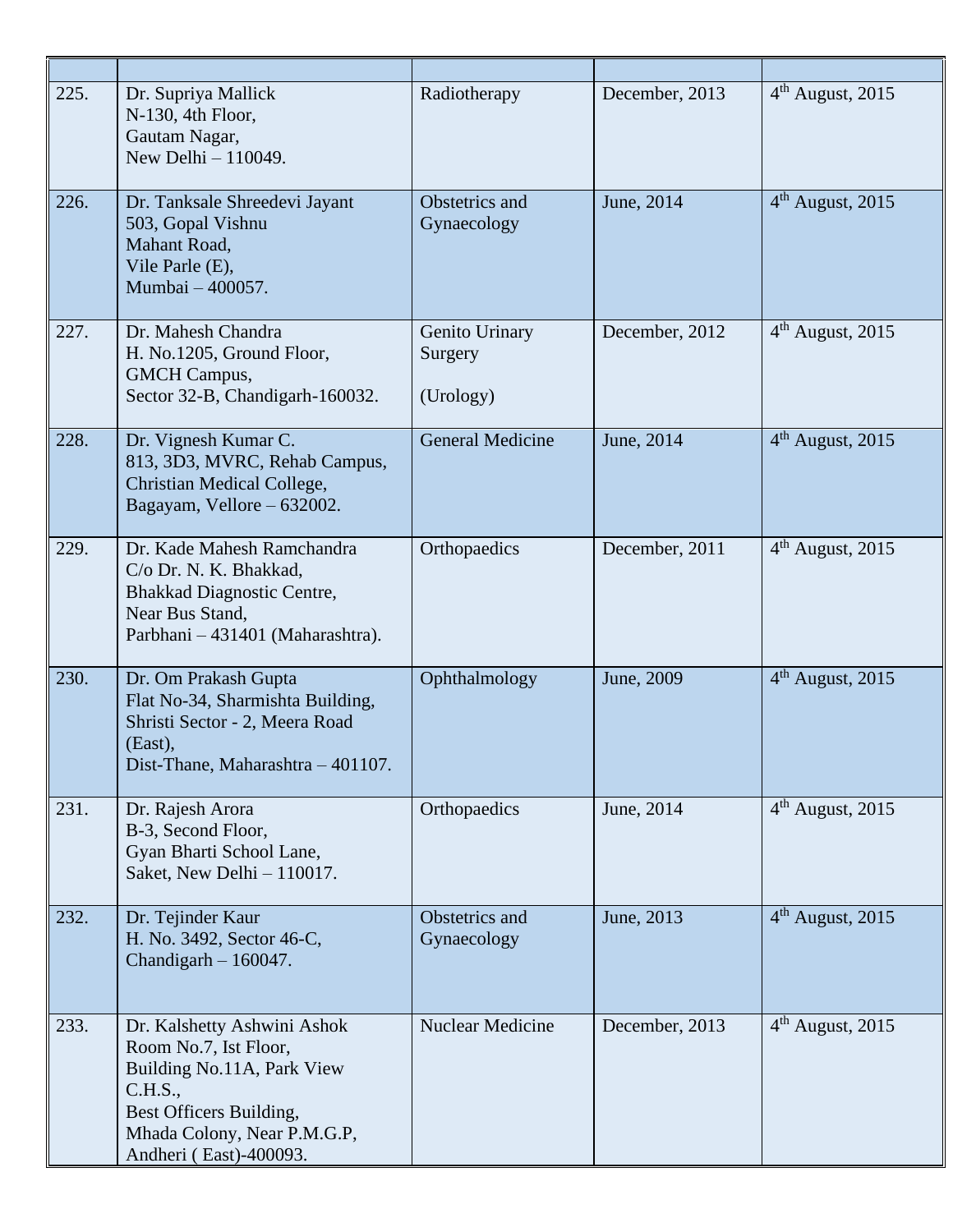| 234. | Dr. Mohammed Abdul Baseer<br>GDA Layout,<br>Plot – 30, Near S. M. Patil Hospital,<br>Sangtrashwadi Darga Road,<br>Gulbarga - 585104. Karnataka.                                        | <b>General Surgery</b>                     | December, 2011 | $4th$ August, 2015           |
|------|----------------------------------------------------------------------------------------------------------------------------------------------------------------------------------------|--------------------------------------------|----------------|------------------------------|
| 235. | Dr. Chanana Gaurav<br>261, Harnaam Appartments,<br>Plot No.4, Sector $-13$ ,<br>Dwarka, New Delhi - 110078.                                                                            | Anaesthesiology                            | June, 2011     | $4th$ August, 2015           |
| 236. | Dr. Megha Pruthi<br>261, Harnaam Appartments,<br>Plot No.4, Sector 13,<br>Dwarka, New Delhi - 1110078.                                                                                 | Anaesthesiology                            | December, 2012 | 4 <sup>th</sup> August, 2015 |
| 237. | Dr. Raju L Hadimani<br># 84, Indravathi Building,<br>Behind HSBC Bank,<br>2 <sup>nd</sup> Main, 6 <sup>th</sup> Cross,<br>Sarvabouma Nagar,<br>Bannerghatta Road,<br>Bangalore $-76$ . | Orthopaedics                               | June, 2014     | $4th$ August, 2015           |
| 238. | Dr. Geetanjali S. Verma<br>Active Acres, Flat -9 G,<br>Tower 3B,<br>54/10 D. C. Dey Road,<br>Kolkata – 700015. (W.B.).                                                                 | Anaesthesiology                            | June, 2014     | $4th$ August, 2015           |
| 239. | Dr. Saurabh Gupta<br>76-A, Annapurna Nagar,<br>Indore $-452009$ , (M.P.).                                                                                                              | Orthopaedics                               | June, 2014     | $4th$ August, 2015           |
| 240. | Dr. Amal Shyam<br>'Ayodhya',<br>Choolur (P/O), NIT (VIA),<br>Calicut, Kerala - 673601.                                                                                                 | Dermatology,<br>Venereology and<br>Leprosy | December, 2013 | $4th$ August, 2015           |
| 241. | Dr. Alok Kumar Gupta<br>C/o Sanjay Handloom,<br>Gurunanak Market,<br>Mughal Sarai, Dist. Chandauli,<br>$U.P. - 232101.$                                                                | Paediatrics                                | June, 2014     | $4th$ August, 2015           |
| 242. | Dr. Suman Poddar<br>A/2, Rama Apartment,<br>$(2nd Floor)$ , Lal Baba Road,<br>PO+PS Dankuni,                                                                                           | Obstetrics and<br>Gynaecology              | June, 2013     | $4th$ August, 2015           |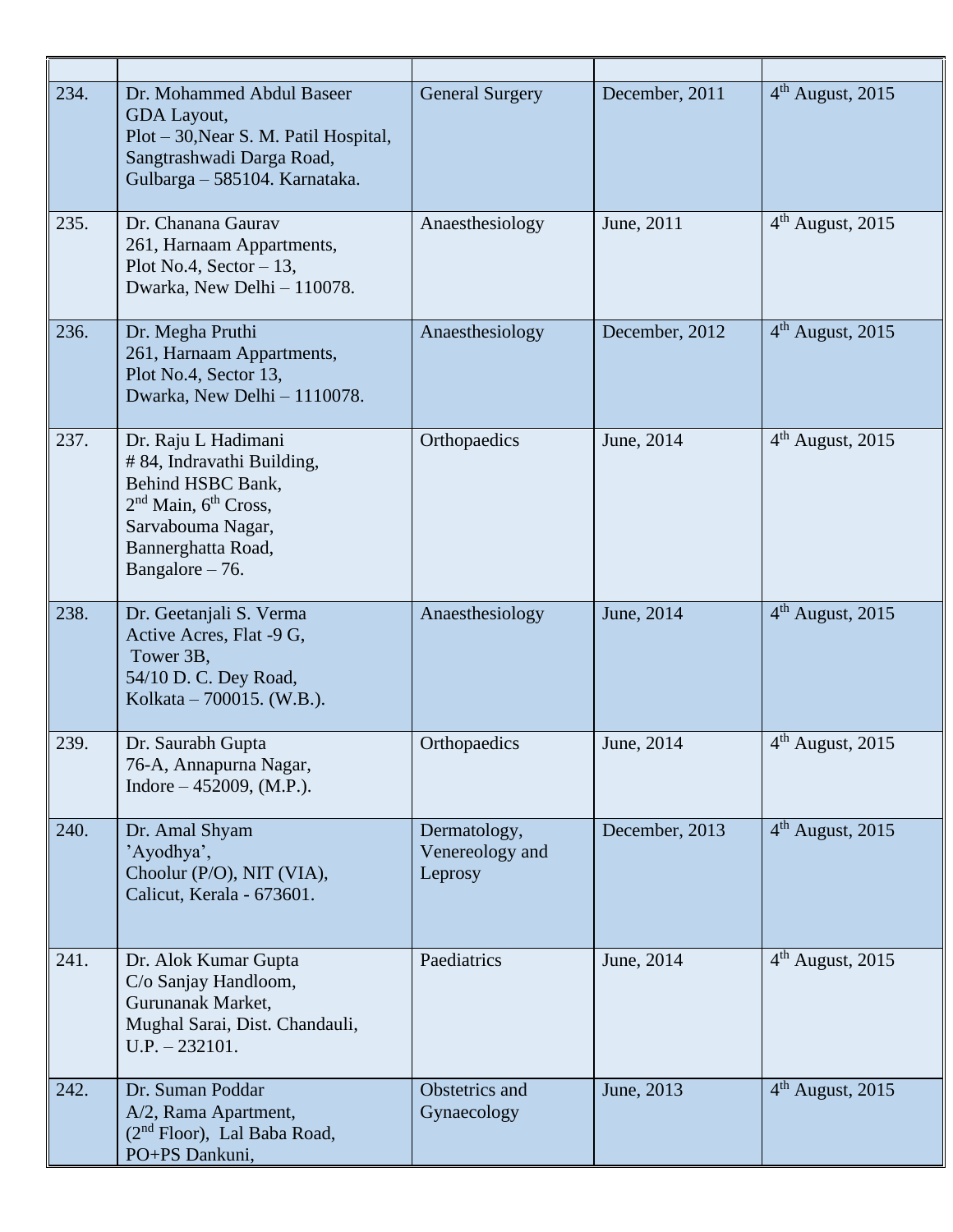|      | Dist. Hooghly,<br>West Bengal $-712311$ .                                                                                                                                                |                               |                |                              |
|------|------------------------------------------------------------------------------------------------------------------------------------------------------------------------------------------|-------------------------------|----------------|------------------------------|
| 243. | Dr. Anilkumar V.<br>"Vaishnavam", Kairali Nagar,<br>Chirakkara Lane, Kaimanam,<br>Paddanam Code P.O.,<br>Trivandrum, Kerala-695018.                                                      | Orthopaedics                  | December, 2009 | $4th$ August, 2015           |
| 244. | Dr. Sonawane Atul Arun<br>C/o Prof. Arun Magan Sonawane,<br>Shivnagar Colony,<br>A/P Narayanaon,<br>Sane Vasti, Tel. Junnar, Dist. Pune,<br>Maharashtra - 410504.                        | Orthopaedics                  | December, 2013 | $4th$ August, 2015           |
| 245. | Dr. Shubhra Agarwal<br>A-46 Gandhi Nagar,<br>Moradabad, U.P.-244001.                                                                                                                     | Obstetrics and<br>Gynaecology | June, 2014     | $4th$ August, 2015           |
| 246. | Dr. Karthik Krishna Bhat S. V.<br>$S/\sigma S$ . V. Bhat,<br>Manisha Nilaya,<br>Behind Bannur Church,<br>Melmajal, Bannur Village & Post,<br>Puttur 574203, D.K. District,<br>Karnataka. | <b>Forensic Medicine</b>      | December, 2014 | $4th$ August, 2015           |
| 247. | Dr. Basappa Subhas Hugar<br>#1, Raghuram Layout,<br>Opp. Teacher Industries,<br>Ramachandrapura,<br>Jolohalli, Bangalore – 560013.                                                       | <b>Forensic Medicine</b>      | May, 2009      | $4th$ August, 2015           |
| 248. | Dr. Sivaraj S.<br>19-21/3D,<br>Arrs Greenways Apartments,<br>Greenways Road,<br>Fairlands – Salem – $636016$ .                                                                           | <b>Orthopaedic Surgery</b>    | December, 2012 | $4th$ August, 2015           |
| 249. | Dr. Dedhia Vicky Khushalchand<br>201/B-Trinetra,<br>Shivdham Complex,<br>Ambernath (East) - 421501<br>Distt. Thane, Maharashtra.                                                         | <b>Family Medicine</b>        | December, 2013 | 4 <sup>th</sup> August, 2015 |
| 250. | Dr. Ritesh George Menezes<br>'Kiaora', Shivabagh 2 <sup>nd</sup> Cross Road,                                                                                                             | <b>Forensic Medicine</b>      | May, 2005      | $4th$ August, 2015           |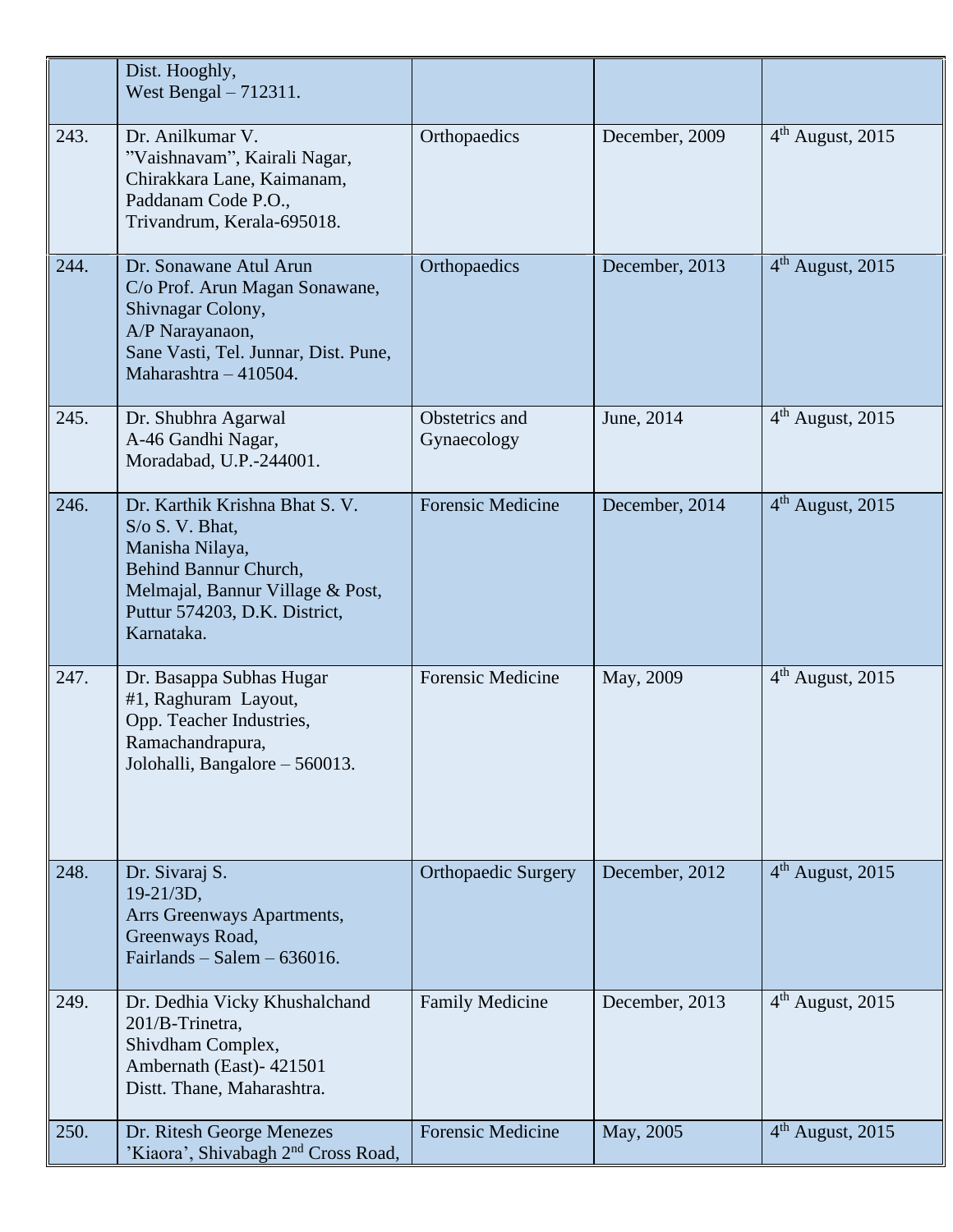|      | Kadri, Near Abish Flats,<br>Mangalore – 575002, Karnataka.                                                                                                                                               |                               |                |                              |
|------|----------------------------------------------------------------------------------------------------------------------------------------------------------------------------------------------------------|-------------------------------|----------------|------------------------------|
| 251. | Dr. Elizabeth Joseph<br>Edathumpadickal,<br>Villa No.29, Noel Ivy Creek,<br>CSEZ P.O. Kakkanad,<br>Kochi - 682037, Kerala.                                                                               | Pathology                     | June, 1995     | $4th$ August, 2015           |
| 252. | Dr. Muralidhar S.<br>Flat No.2, Ist Floor,<br>New Residential Complex,<br>Behind More Super Market,<br>Koramangala to Adugodi Main<br>Road, 8 <sup>th</sup> Block, Koramangala,<br>Bangalore $-560095$ . | Orthopaedics                  | June, 2014     | $4th$ August, 2015           |
| 253. | Dr. Savitha Lasrado<br>"Kiaora",<br>Shivabagh IInd Cross Road,<br>Near Abish Flats,<br>Kadri, Mangalore – 575002.                                                                                        | Oto-Rhino-<br>Laryngology     | December, 2011 | 4 <sup>th</sup> August, 2015 |
| 254. | Dr. Sayed Mueenuddin<br>Doctors Quarters,<br>Holy Cross Hospital Adoor,<br>Pathanamthitta, Kerala - 691523.                                                                                              | <b>General Medicine</b>       | December, 2011 | $4th$ August, 2015           |
| 255. | Dr. Surya Jyati Chaudhuri<br>$Block - BL$ , No.395,<br>Sector $-2$ , Salt Lake City,<br>Kolkata - 700091.                                                                                                | Microbiology                  | December, 2014 | $4th$ August, 2015           |
| 256. | Dr. Anuja Thomas<br>Chirappurathu House,<br>Kuzhimattom P.O.,<br>Kottayam, Kerala - 686533.                                                                                                              | Obstetrics and<br>Gynaecology | December, 2011 | $4th$ August, 2015           |
| 257. | Dr. Noor Mohammed<br>No.12, $3rd$ Cross,<br>Muddamma Garden,<br>Benson Town Post,<br>Bangalore $-560046$ .                                                                                               | <b>General Medicine</b>       | December, 2012 | $4th$ August, 2015           |
| 258. | Dr. Roopa Prasad<br>C-5, Oberoi Sky Garden,<br>3rd Cross Lane,<br>Lokhandwala Andheri (West),<br>Mumbai - 400053.                                                                                        | Obstetrics and<br>Gynaecology | December, 2013 | $4th$ August, 2015           |
| 259. | Dr. Amit Banik                                                                                                                                                                                           | Microbiology                  | December, 2012 | $4th$ August, 2015           |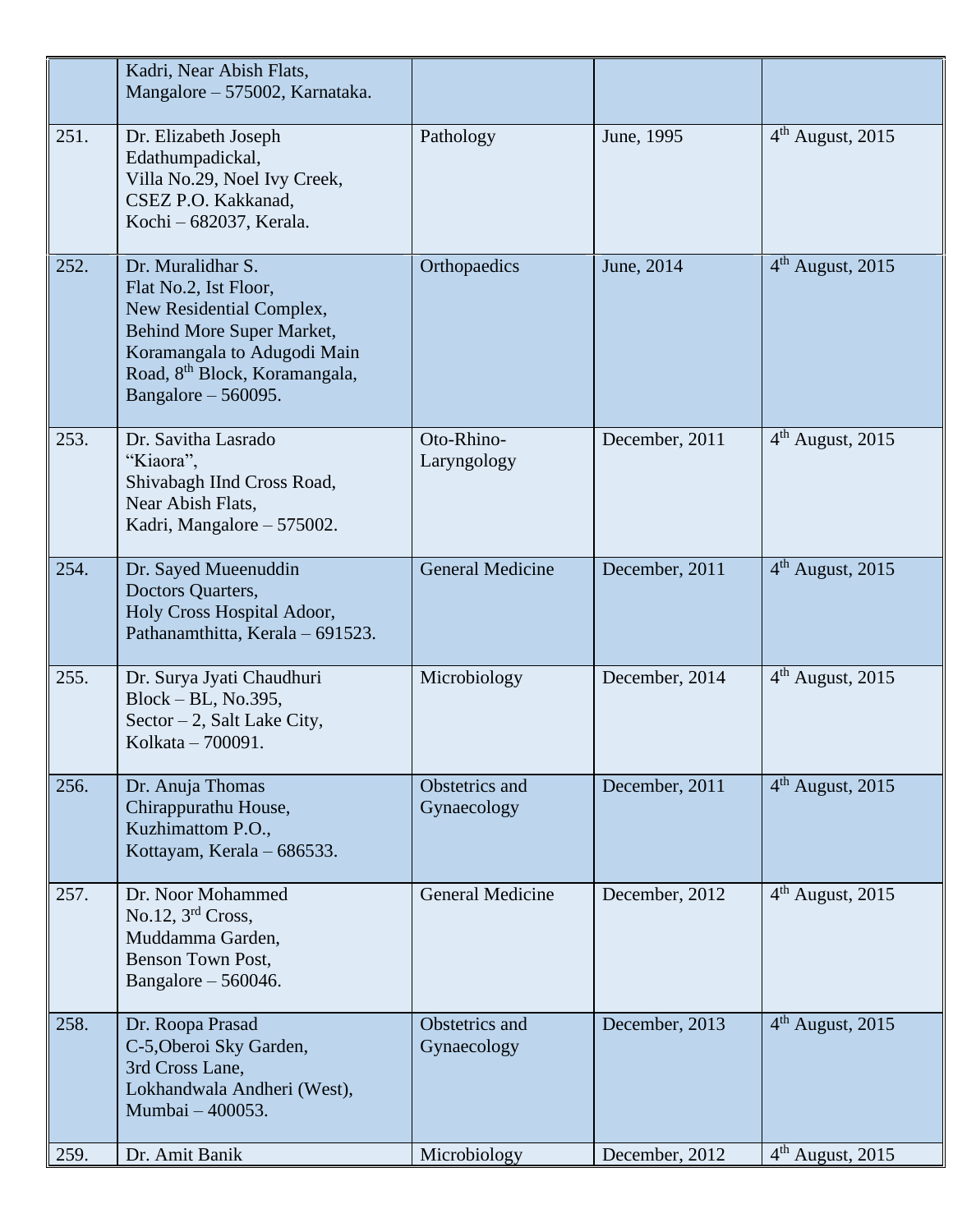|      | C/o Hirendra Chandra Banik,<br>Vill: -Ramsundar Nagar, Banik Para,<br>Near Shankar Math & Mission,<br>P.O. Agartala,<br>Tripura (West) $-799001$ .                                                                 |                                       |                 |                    |
|------|--------------------------------------------------------------------------------------------------------------------------------------------------------------------------------------------------------------------|---------------------------------------|-----------------|--------------------|
| 260. | Dr. Murali Mohan Soma<br>C/o A K Ramaiah,<br>H. No. 6-28,<br>Near Indian Bank Centre,<br>Opp. Arya Vysya Kalyana<br>Mandapam, Ethamukkala,<br>Kothapatnam(Mandal),<br>Prakasam (Dist),<br>Andhra Pradesh - 523280. | <b>General Surgery</b>                | June, 2012      | $4th$ August, 2015 |
| 261. | Dr. Saraogi Mohit Rajendra<br>C-5, Oberoi Sky Garden,<br>3 <sup>rd</sup> Cross Lane,<br>Lokhandwala,<br>Andheri (W), Mumbai – 400053.                                                                              | Obstetrics and<br>Gynaecology         | December, 2013  | $4th$ August, 2015 |
| 262. | Dr. Dodul Mondal<br>Ghatakpara,<br>Kalna, PS - Kalna,<br>Dist. - Burdwan<br>West Bengal $-713409$ .                                                                                                                | Radiotherapy                          | December, 2012  | $4th$ August, 2015 |
| 263. | Dr. Mahima Agrawal<br>D/o Dr. P. K. Agarwal,<br>E-59, Chitranjan Marg,<br>C-Scheme,<br>Jaipur (Rajasthan) $-302001$ .                                                                                              | Physical Medicine &<br>Rehabilitation | December, 2013  | $4th$ August, 2015 |
| 264. | Dr. Anjana M. V.<br>S-329, Sahyadri Colony,<br>Chandranagar P.O.,<br>Palakkad - 678007, Kerala.                                                                                                                    | <b>General Medicine</b>               | December, 2014  | $4th$ August, 2015 |
| 265. | Dr. Navpreet Arora<br>H. No.3012, Sec. 35-D,<br>Chandigarh-160022.                                                                                                                                                 | Paediatrics                           | September, 2003 | $4th$ August, 2015 |
| 266. | Dr. Vijayshree G.<br>Plot No.2, $T_1$ , $83rd$ Street,<br>13 <sup>th</sup> Sector, K. K. Nagar,<br>Chennai - 600078.                                                                                               | <b>General Medicine</b>               | June, 2014      | $4th$ August, 2015 |
| 267. | Dr. Ajitha Vedamanickam<br>C-1/5, TNHB Flats,<br>South Sivankoil Street,                                                                                                                                           | General Medicine                      | June, 2014      | $4th$ August, 2015 |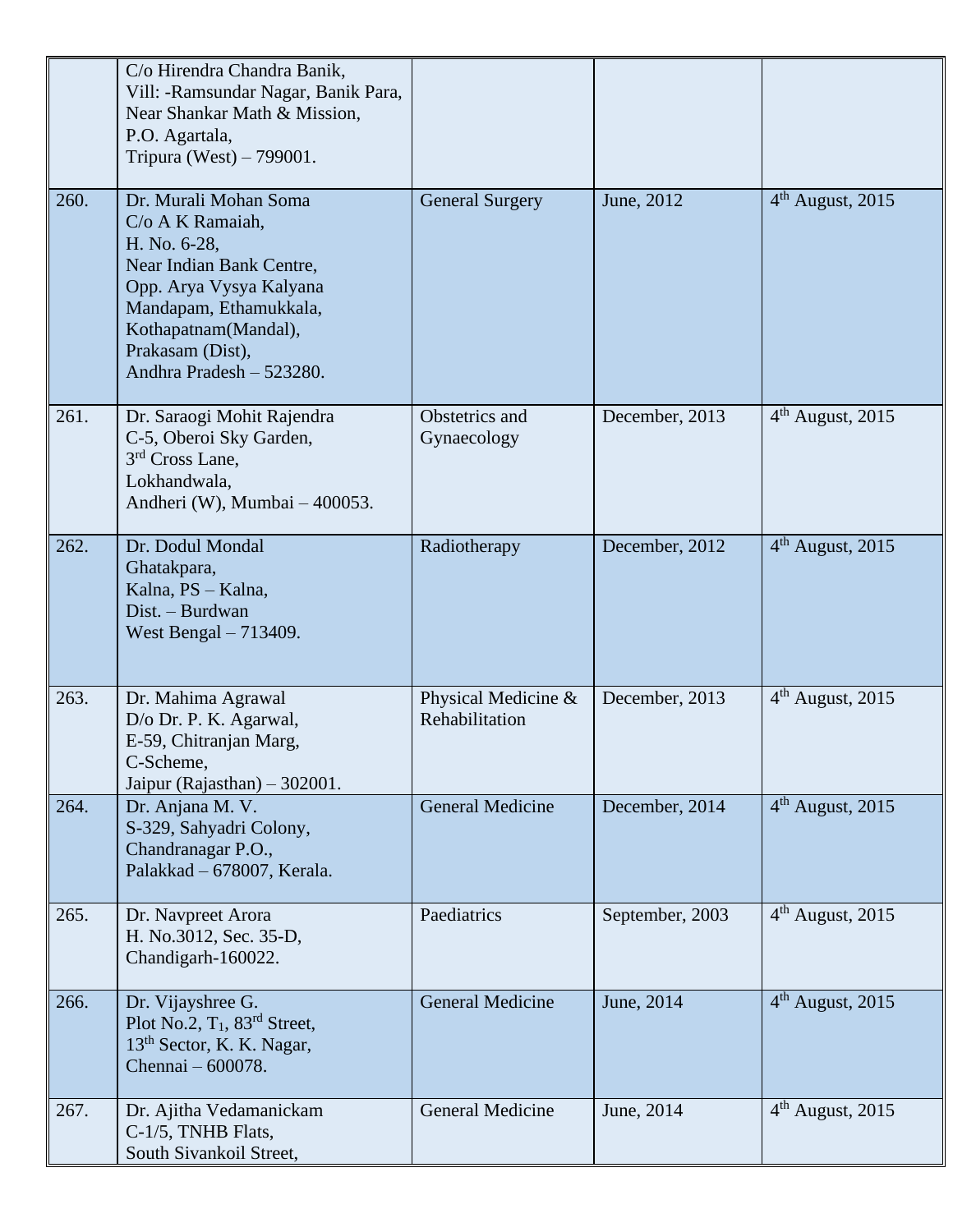|      | Puliyar, Kodambakkam,<br>Chennai-24, Tamil Nadu.                                                                                                            |                                                                 |                |                              |
|------|-------------------------------------------------------------------------------------------------------------------------------------------------------------|-----------------------------------------------------------------|----------------|------------------------------|
| 268. | Dr. Francis N P Monterio<br>S/o Salvadore Monteiro,<br>3/14, 'Anna Francis',<br>Kateel Road, Bajpe: 574142,<br>Mangalore Dakshina Kannada.                  | <b>Forensic Medicine</b>                                        | July, 2007     | $4th$ August, 2015           |
| 269. | Dr. Dipanwita Dutta<br>21-C, Skylark Apartments,<br>$Site - 2$ , $DDA - SFS$ Flats,<br>Gazipur, New Delhi – 96.                                             | Obstetrics and<br>Gynaecology                                   | June, 2011     | $4th$ August, 2015           |
| 270. | Dr. Shaloo Garg<br>H. No.1021, Sector $-7$ ,<br>Panchkula - 134109, Haryana.                                                                                | Radio Diagnosis                                                 | June, 2008     | $4th$ August, 2015           |
| 271. | Dr. Anand Kumar<br>$C/O$ Dr. P. R. Singh<br>Plot No.10/433, Flat No.605,<br>Ratan Shanti Apartment,<br>Khalasi Line,<br>Kanpur – 208001 (U.P.)              | Orthopaedics                                                    | December, 2011 | $4th$ August, 2015           |
| 272. | Dr. Vijay Kumar Sinha<br>Flat No.20F, Sector-7,<br>Josala,<br>New Delhi $-110025$ .                                                                         | Nephrology                                                      | December, 2013 | $4th$ August, 2015           |
| 273. | Dr. Manu M. S.<br>Nandanam, T.C.1/955(3),<br>TLRA59(A), Thoppil Lane,<br>Kumarapuram,<br>Medical College (P.O.),<br>Thiruvananthapuram,<br>Kerala – 695011. | Tuberculosis &<br>Respiratory<br>Diseases/Pulmonary<br>Medicine | December, 2012 | 4 <sup>th</sup> August, 2015 |
| 274. | Dr. Mahajan Abhishek Suresh<br>64, Vinayak Villa,<br>Kanga Colony, Sadar Bazar,<br>Satara – 415001 (M.S.).                                                  | <b>Orthopaedic Surgery</b>                                      | December, 2014 | $4th$ August, 2015           |
| 275. | Dr. Deepak Goyal<br>H. No.1021, Sector-7,<br>Panchkula, Haryana - 134109.                                                                                   | Radio Diagnosis                                                 | June, 2008     | $4th$ August, 2015           |
| 276. | Dr. Moidu Shameer K. P.<br>Shajahan Manzil,<br>Padnalayam Compound,<br>Cheruthuruthy P.O.,                                                                  | Orthopaedics                                                    | December, 2012 | $4th$ August, 2015           |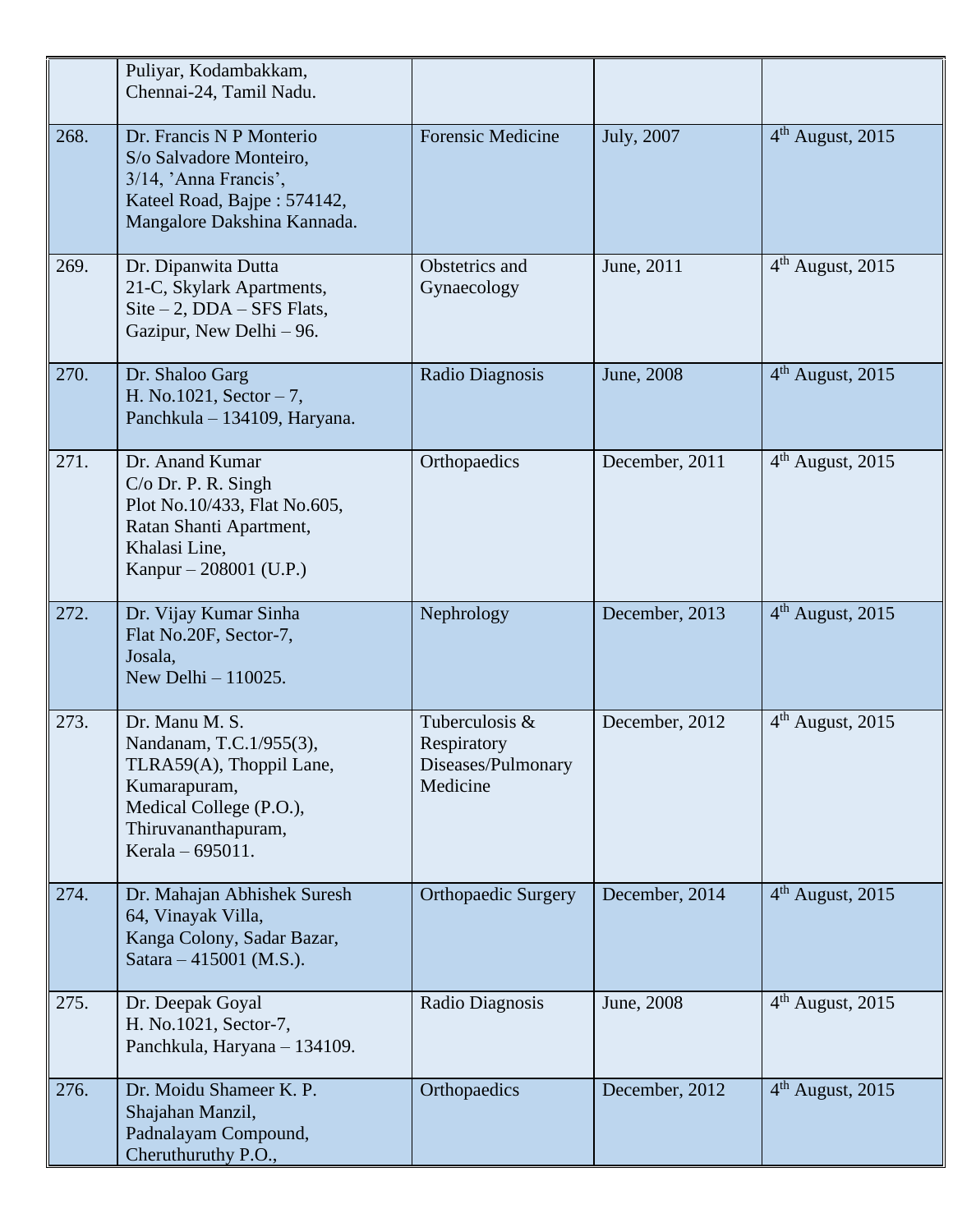|      | Thrissur, Kerala $-679531$ .                                                                                                                  |                                            |                |                              |
|------|-----------------------------------------------------------------------------------------------------------------------------------------------|--------------------------------------------|----------------|------------------------------|
| 277. | Dr. Pretty Mathew<br>Chirapuram (H),<br>Alakode P.O., Kannur (DT.),<br>Kerala – 670571.                                                       | Dermatology,<br>Venereology and<br>Leprosy | December, 2012 | $4th$ August, 2015           |
| 278. | Dr. Sawankar Sheetal Govind<br>101, Chariot Apartments,<br>Navghar Road,<br>Near Mulund Gymkhana,<br>Mulund East,<br>Mumbai – 400081. (M.S.). | Obstetrics and<br>Gynaecology              | December, 2010 | $4th$ August, 2015           |
| 279. | Dr. Kamala R.<br>'Rohini', C-5,<br>TC 14/1690, Forest Office Lane,<br>Vazhuthacaud,<br>Trivandrum - 695014 (Kerala).                          | <b>Respiratory Diseases</b>                | May, 2008      | $4th$ August, 2015           |
| 280. | Dr. Devaraj Naik K.<br>'Devanjali', Villa No.23,<br>Wexco Riverine Villa,<br>Chemmanampady, P.O.,<br>Kottayam $-686008$ .                     | Paediatrics                                | December, 2013 | $4th$ August, 2015           |
| 281. | Dr. Anand M. S.<br>Anand Vihar,<br>Powdikonam P.O.,<br>Trivandrum - 695588, Kerala.                                                           | <b>General Medicine</b>                    | June, 2012     | $4th$ August, 2015           |
| 282. | Dr. Rahul Poddar<br>Poddar Nursing Home,<br>J-62, Patel Nagar Ist<br>Opposite Old Bus Stand,<br>Ghaziabad (U.P.) - 201001.                    | <b>General Surgery</b>                     | June, 2012     | $4th$ August, 2015           |
| 283. | Dr. Karthik Ram Mohan<br>199/2 G P Enclave (FAFA),<br>Trimulgherry,<br>Secunderabad - 500015.                                                 | Paediatrics                                | May, 2009      | 4 <sup>th</sup> August, 2015 |
| 284. | Dr. Darshakkumar Dipakbhai<br>Makadia<br>"Darshak", Pramukh Nagar,<br>At: Bhayavadar $-360450$<br>Dist. Rajkot, Gujarat.                      | Paediatrics                                | December, 2013 | $4th$ August, 2015           |
| 285. | Dr. Parsewar Sumit Suresh<br>"Jagannath Dham",                                                                                                | Dermatology $&$<br>Venereology and         | December, 2013 | $4th$ August, 2015           |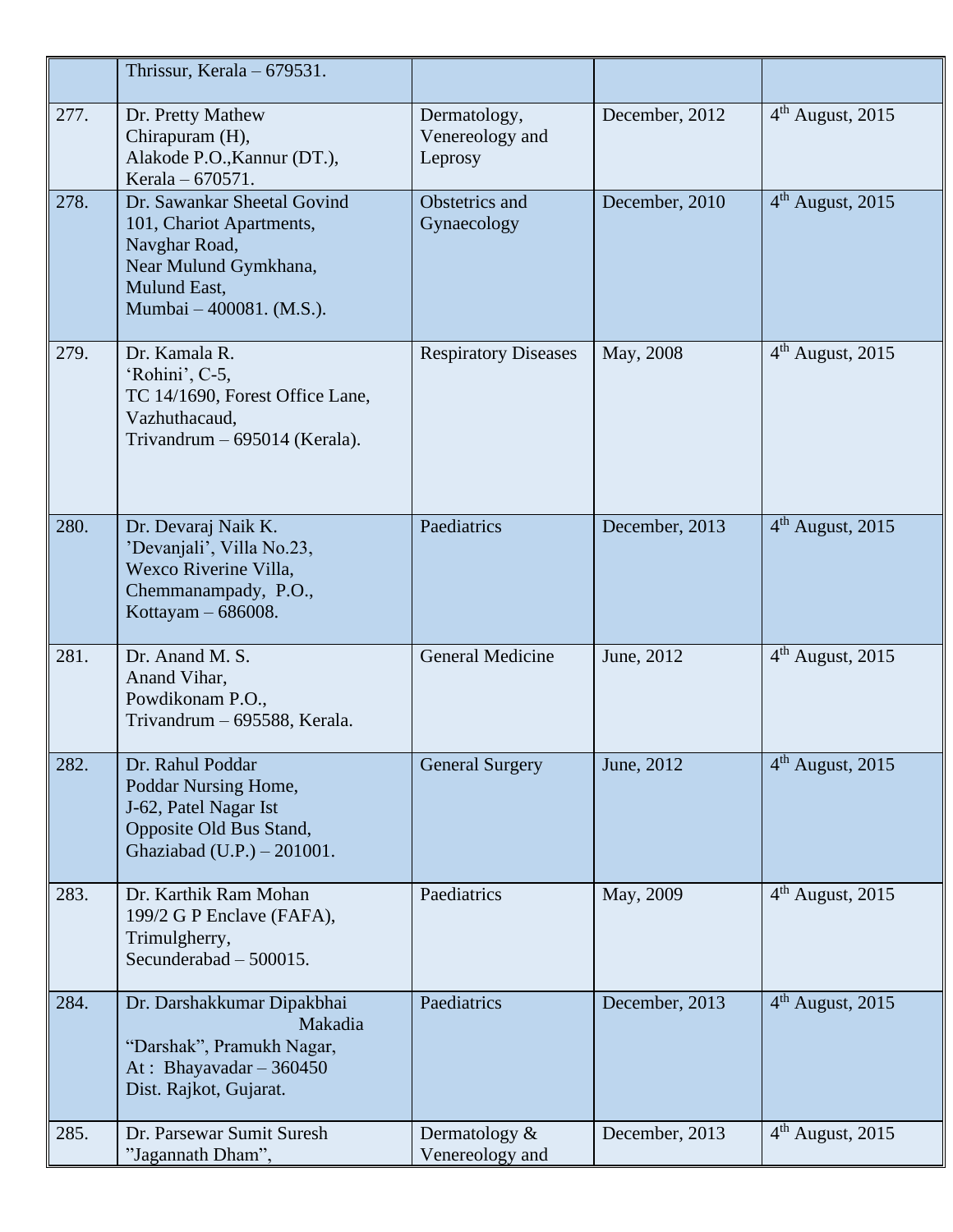|      | 3-2-376, Vikas Nagar,<br>Deglur Road,<br>Behind Lal Bahadur Shastri<br>Vidyalaya, Udgir, Tq. Udgir, Dist.<br>Latur, Maharashtra - 413517. | Leprosy                       |                |                                         |
|------|-------------------------------------------------------------------------------------------------------------------------------------------|-------------------------------|----------------|-----------------------------------------|
| 286. | Dr. Garima Mishra<br>82-E, C. Y. Chintamani Road,<br>George Town,<br>Allahabad - 211002, U.P.                                             | Obstetrics and<br>Gynaecology | December, 2014 | $4th$ August, 2015                      |
| 287. | Dr. Tanushree Sahoo<br>Room No.-127, Mosjid Moth,<br>Resident Doctor's Hostel,<br>Masjid Moth,<br>New Delhi - 110049.                     | Paediatrics                   | June, 2013     | 4 <sup>th</sup> August, 2015            |
| 288. | Dr. Parul Jain<br>A-2/193 (Kothi),<br>Paschim Vihar,<br>New Delhi $-110063$ .                                                             | Pathology                     | October, 2005  | $4th$ August, 2015                      |
| 289. | Dr. Neetu Saini<br>P. No. - 342, Chauthmal House,<br>Hasanpura – A, N. B.C. Road,<br>Jaipur $-302006$ .                                   | Obstetrics and<br>Gynaecology | December, 2011 | $4th$ August, 2015                      |
| 290. | Dr. Ankit Chawla<br>H. No.1495, Sector - 15,<br>Faridabad, Haryana - 121007.                                                              | Orthopaedics                  | June, 2014     | $4th$ August, 2015                      |
| 291. | Dr. Agrawal Ashish Rakesh<br>S/o Dr. Rakesh Agrawal,<br>60, Mahashweta Nagar,<br>Near ISKCON Temple,<br>Ujjain (M.P.) $-456010$ .         | <b>Orthopaedic Surgery</b>    | December, 2014 | $\overline{4}^{\text{th}}$ August, 2015 |
| 292. | Dr. Vineet Dhawan<br>198/10, Second Floor,<br>Pratap Nagar,<br>Andha Mughal,<br>Delhi - 110007.                                           | Anaesthesiology               | June, 2013     | $4th$ August, 2015                      |
| 293. | Dr. Gindodia Pallavi Ghanshyamdas<br>G-112, $2nd$ Floor,<br>G-Block, Nariana Vihar,<br>New Delhi $-110028$ .                              | Gastroenterology              | December, 2014 | 4 <sup>th</sup> August, 2015            |
| 294. | Dr. Sorabh Garg                                                                                                                           | Anaesthesiology               | June, 2013     | $4th$ August, 2015                      |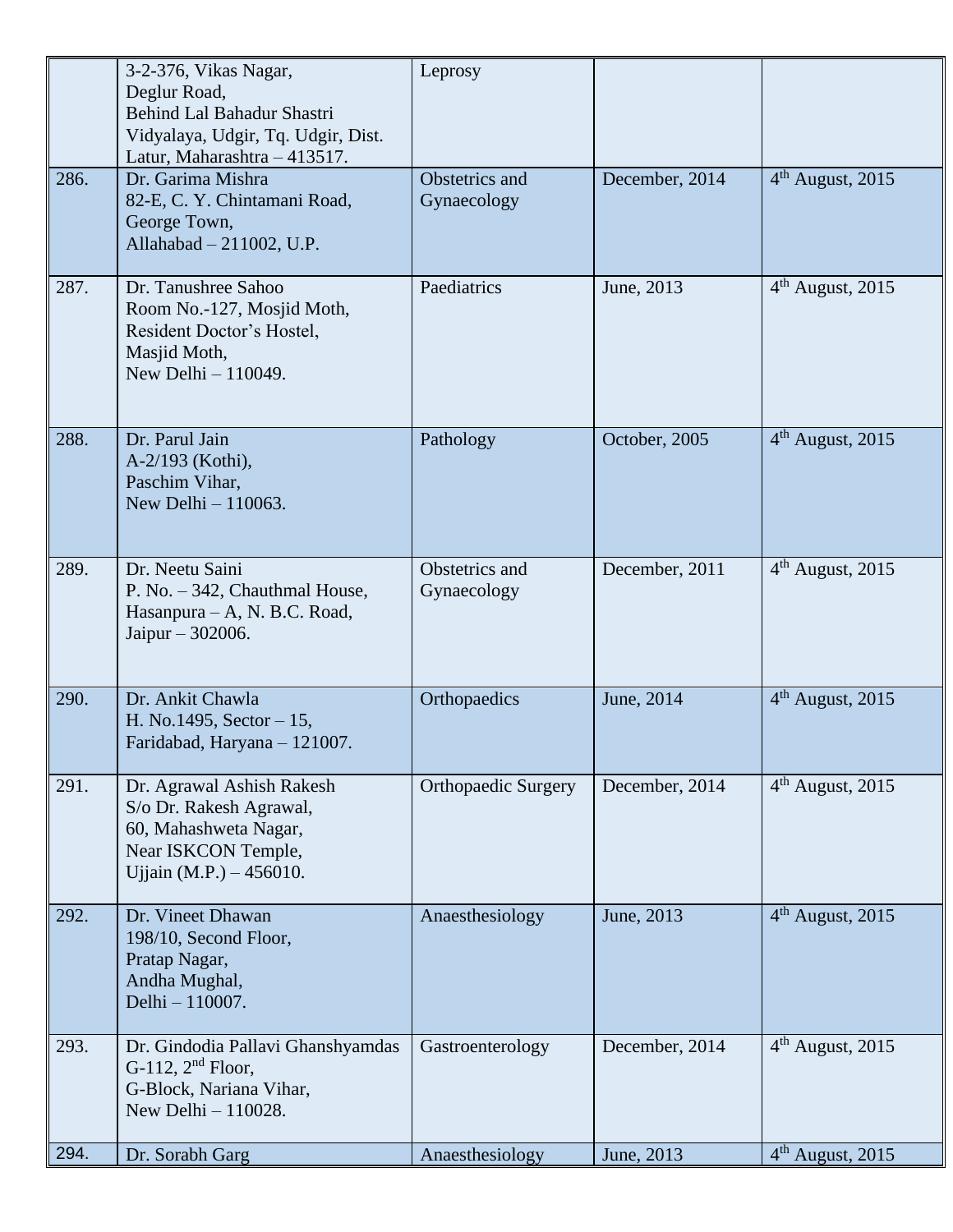|      | G-112, $2nd$ Floor,<br>G-Block, Naraina Vihar,<br>New Delhi-110028.                                                                                     |                             |                |                    |
|------|---------------------------------------------------------------------------------------------------------------------------------------------------------|-----------------------------|----------------|--------------------|
| 295. | Dr. Rohit Kumar<br>D-20, Second Floor,<br>Hauz Khas,<br>New Delhi-110016.                                                                               | <b>General Medicine</b>     | December, 2014 | $4th$ August, 2015 |
| 296. | Dr. Rahul Mohan<br>House No.30/990 A12,<br>Prabha Apartments,<br>MLA Road, Kovoor,<br>Chevayur P.O. - 673017,<br>Kozhikkode, Kerala.                    | <b>Orthopaedic Surgery</b>  | December, 2014 | $4th$ August, 2015 |
| 297. | Dr. Ravindra G. R.<br>C/o Dr. G. B. Rairam,<br>Plot No.289,<br>H. No.1-889/26D/1A,<br>Mahaveer Nagar,<br>Gulbarga - 585102, Karnataka.                  | Orthopaedics                | June, 2012     | $4th$ August, 2015 |
| 298. | Dr. Tandel Kaushik Manilal<br>N-4, K. N. Park Society,<br>Near Kapadia Health Club,<br>Udhna - Magdalla Road,<br>Surat $-395017$ .                      | Anaesthesiology             | December, 2010 | $4th$ August, 2015 |
| 299. | Dr. Gilitwala Namrata Manharlal<br>N-4, K. N. Park Society,<br>Near Kapadia Health Club,<br>Udhna Magdalla Road,<br>Surat $-395017$ .                   | Obstetrics &<br>Gynaecology | June, 2011     | $4th$ August, 2015 |
| 300. | Dr. Mohan Abhinav Amarnath<br>S/o Dr. Amarnath Ram Prakash<br>Mohan, Uma Nivas, Madhav Peth,<br>Near Water Tank,<br>Miraj - 416410 Dist. Sangli, (M.S.) | Radio Diagnosis             | December, 2014 | $4th$ August, 2015 |
| 301. | Dr. Uchale Satish Banshi<br>C-705, Palladium Homes Society,<br>Dhanori - Lohegoan Road,<br>Dhanori, Pune $-411015$ .                                    | Orthopaedics                | June, 2014     | $4th$ August, 2015 |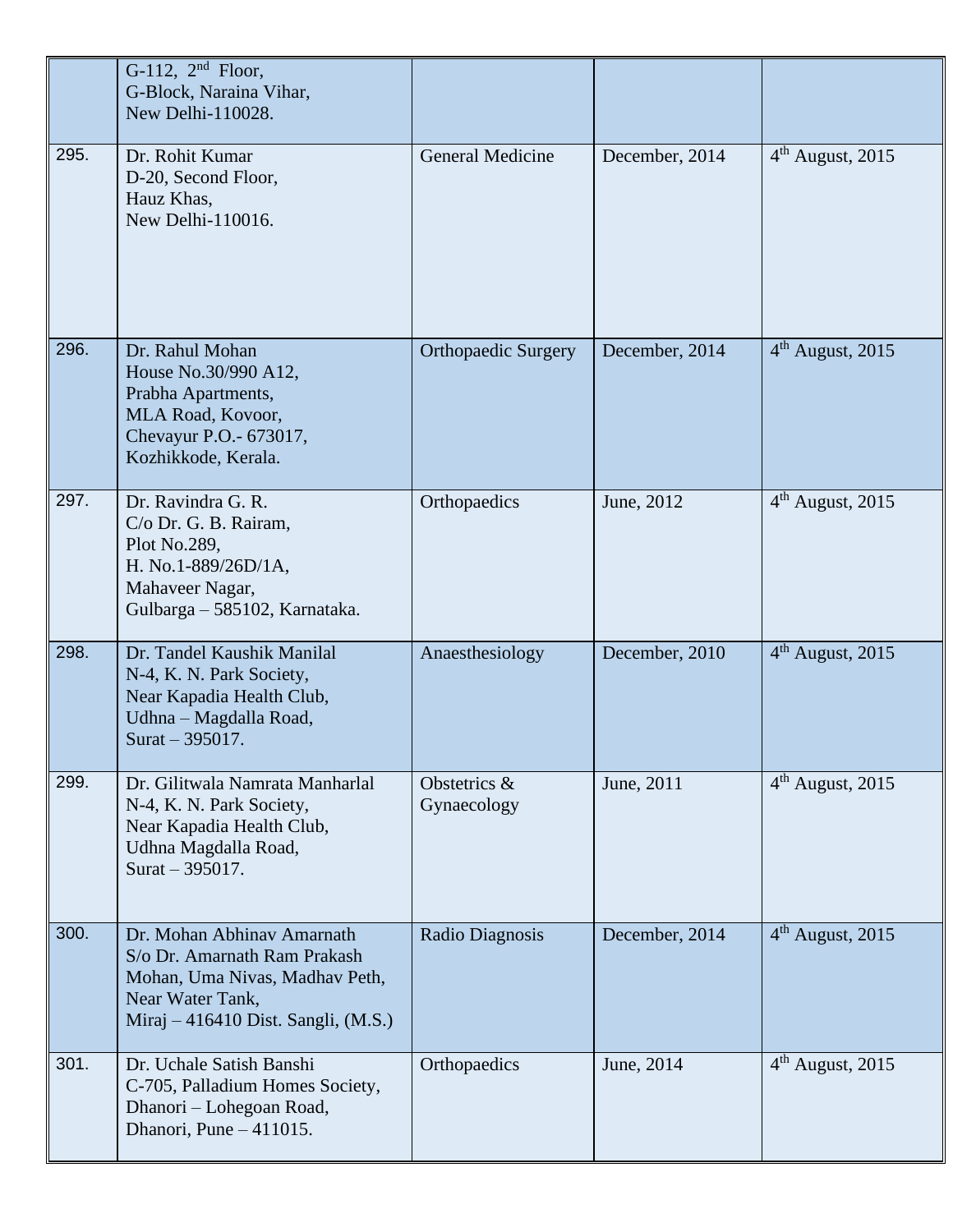| 302. | Dr. Nisha Vilas Phadtare<br>Haware's Green Park,<br>D/3-304, Plot-15, Sector-22,<br>Kamothe, Navi Mumbai,<br>Maharashtra - 410209.              | Obstetrics &<br>Gynaecology   | December, 2011 | $4th$ August, 2015 |
|------|-------------------------------------------------------------------------------------------------------------------------------------------------|-------------------------------|----------------|--------------------|
| 303. | Dr. Pansare Nikheel Vasant<br>2181, 'Pansare Hospital',<br>Revenue Colony, Shirur,<br>Dist.: Pune, Maharashtra - 412210.                        | Orthopaedics                  | June, 2011     | $4th$ August, 2015 |
| 304. | Dr. Mohit Gupta<br>B-10, Ashoka Niketan,<br>Opposite Vigyan Vihar,<br>Delhi - 110092.                                                           | <b>Forensic Medicine</b>      | December, 2014 | $4th$ August, 2015 |
| 305. | Dr. Mehta Chintan Harshad<br>504, Shri Chamunda Dham,<br>Kasturba Cross Road 1,<br>Borivali (East),<br>Mumbai - 400066.                         | Ophthalmology                 | December, 2013 | $4th$ August, 2015 |
| 306. | Dr. Patil Prakash Vishwanath<br>Flat No.4, Abhas Apartment,<br>Charwark Chowk,<br>Indira Nagar, Nashik-422009.                                  | Orthopaedics                  | May, 2008      | $4th$ August, 2015 |
| 307. | Dr. Salunke Makarand Sudhakar<br>301, Shravan,<br>Kores Nakshatra,<br>Vartak Nagar,<br>Pokharan Road No.1,<br>Thane - West, Maharashtra-400606. | <b>General Medicine</b>       | December, 2011 | $4th$ August, 2015 |
| 308. | Dr. Manish Kumar Sharma<br>79, Gajanan Nagar,<br>Kothi Meena Bazar,<br>Shahganj,<br>Agra $-282010$ (U.P.).                                      | <b>General Surgery</b>        | December, 2014 | $4th$ August, 2015 |
| 309. | Dr. Sinnarkar Shreekala Satish<br>'Atharva', Plot No.1,<br>Manik Nagar,<br>Gangapur Road,<br>Nashik – 422013, (Maharashtra).                    | Obstetrics and<br>Gynaecology | June, 2013     | $4th$ August, 2015 |
| 310. | Dr. Kakatkar Sagar Vivek                                                                                                                        | <b>Orthopaedic Surgery</b>    | December, 2014 | $4th$ August, 2015 |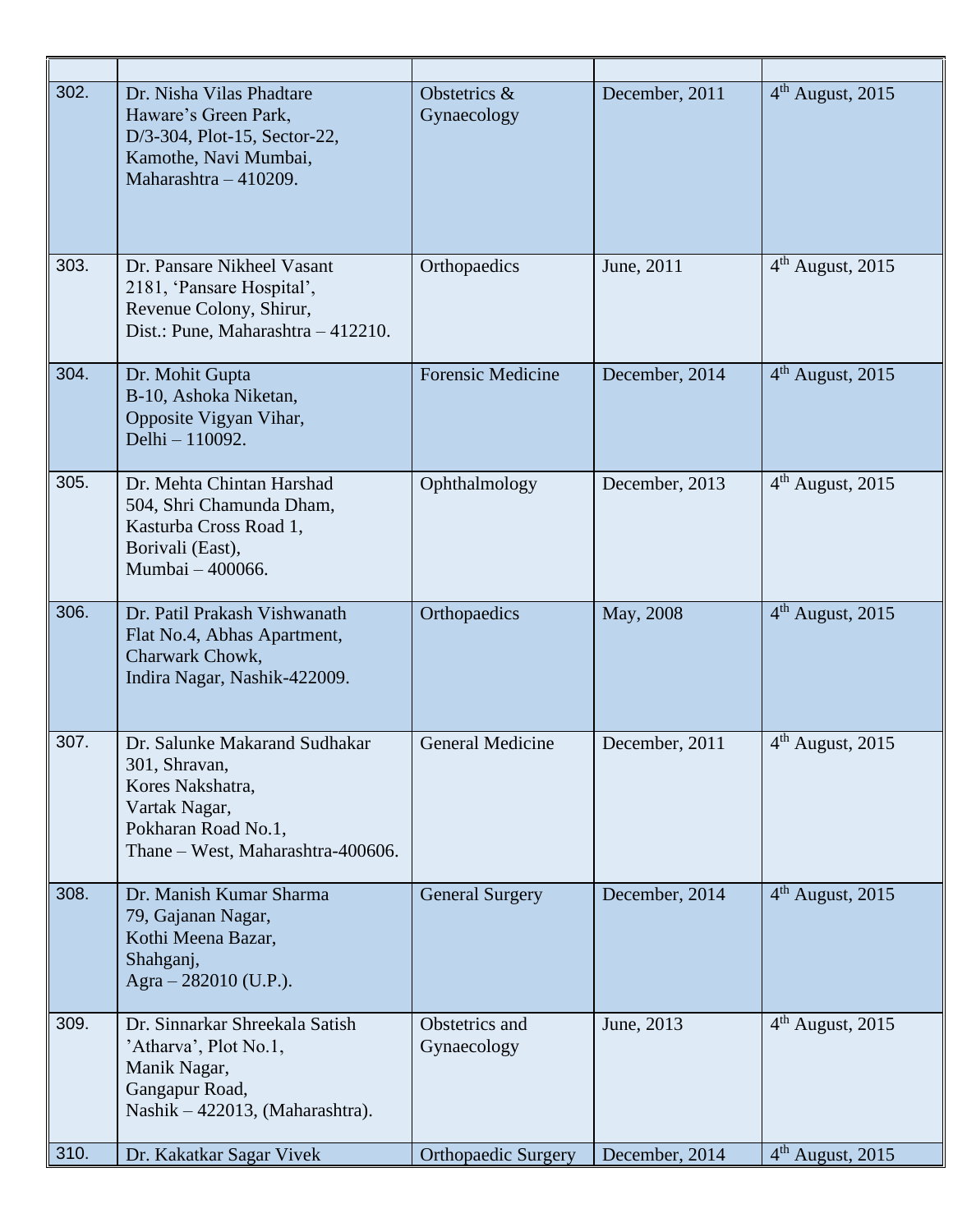|      | 'Atharva',<br>Plot No.1, Manik Nagar,<br>Gangapur Road,<br>Benind 'Sayali' Bunglow,<br>Nashik, Maharashtra - 422013.                                    |                               |                |                              |
|------|---------------------------------------------------------------------------------------------------------------------------------------------------------|-------------------------------|----------------|------------------------------|
| 311. | Dr. S. Syed Ali<br>15/14, 13th Street,<br>Nandanam Extension,<br>Chennai – 600035.                                                                      | Neuro Surgery                 | December, 2014 | 4 <sup>th</sup> August, 2015 |
| 312. | Dr. Neelmani Mathur<br>79, Gajanan Nagar,<br>Kothi Meena Bazar,<br>Shahganj, Agra.                                                                      | Radio Diagnosis               | June, 2014     | $4th$ August, 2015           |
| 313. | Dr. Ishtiyaq Abdullah<br>Pushroo, Nowgran Teh. Shangus,<br>Dist. Anatnag,<br>Kashmir, J & K - 192201.                                                   | Orthopaedics                  | December, 2013 | $4th$ August, 2015           |
| 314. | Dr. Sarika Ashokbhai Mangatramani<br>Gungeet Hospital,<br>A/823, Gandhi Road,<br>Ulhasnagar-421005,<br>Maharasthra.                                     | Obstetrics and<br>Gynaecology | June, 2012     | $4th$ August, 2015           |
| 315. | Dr. Pankhuri Johari<br>905-D Mohaddipur North,<br>(Near Mahendra Gas Godown),<br>Gorakhpur-273008.(U.P.)                                                | Ophthalmology                 | December, 2009 | 4 <sup>th</sup> August, 2015 |
| 316. | Dr. Shraddha Singh<br>C/o Dr. Vivek Singh,<br>Type $-4$ , 95,<br>New Campus,<br>SGPGIMS, Raebareli Road,<br>Lucknow, U.P.-226014.                       | Obstetrics &<br>Gynaecology   | December, 2012 | $4th$ August, 2015           |
| 317. | Dr. Vineet Kumar Gupta<br>Flat No. 7256, Pocket $-10$ ,<br>Sector – B, Vasant Kunj,<br>New Delhi $-110070$ .                                            | Gastroenterology              | December, 2014 | $23rd$ September, 2015       |
| 318. | Dr. Neeraj Chandra<br>Block – $K_2$ , Flat No. – 102,<br>Kingsburys Apartments,<br>TDI-City Kundli, (G.T. Karnal<br>Road),<br>Sonepat-131028 (Haryana). | <b>General Surgery</b>        | December, 2013 | $23rd$ September, 2015       |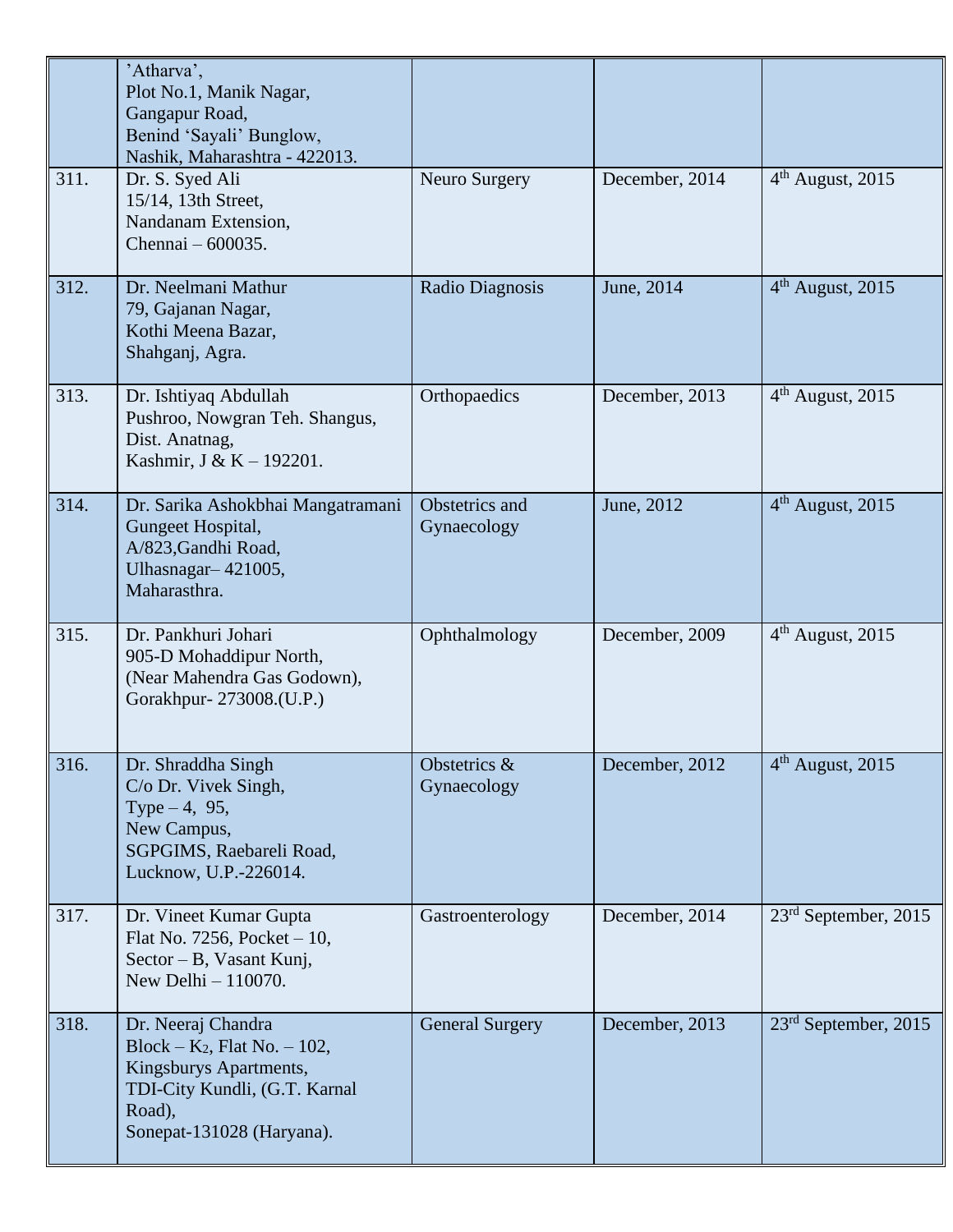| 319. | Dr. Mushtaq Ahmad Ganai<br>House No.97, Gockhama,<br>Tehsil Kunzer, District Baramulla,<br>Kashmir, P/O Kunzer,<br>Pin code 193404<br>Jammu & Kashmir.                                 | <b>Orthopaedic Surgery</b>    | December, 2014 | 23 <sup>rd</sup> September, 2015 |
|------|----------------------------------------------------------------------------------------------------------------------------------------------------------------------------------------|-------------------------------|----------------|----------------------------------|
| 320. | Dr. Ankit Ruhela<br>D1/E-6, Central Govt. Officer's<br>Appartment,<br>San Martin Marg,<br>Chanakyapuri, Delhi.                                                                         | <b>Orthopaedic Surgery</b>    | December, 2014 | $23rd$ September, 2015           |
| 321. | Dr. Anumeha Joshi<br>D1/E-6, Central Govt. Officer's<br>Appartment,<br>San Martin Marg,<br>Chanakyapuri, Delhi.                                                                        | Anaesthesiology               | December, 2011 | $23rd$ September, 2015           |
| 322. | Dr. Yadav Brijeshkumar Munilal<br>B/9, Baldev Jyot,<br>Vinayak Nagar,<br>Bhyander (West),<br>Thane – 401101, (Maharashtra).                                                            | Orthopaedics                  | June, 2014     | $23rd$ September, 2015           |
| 323. | Dr. Chate Someshwar Vyenkatrao<br>AT Post – Warwati,<br>Tal-Ambajogai Dist. Beed,<br>Maharashtra - 431517.                                                                             | Paediatrics                   | December, 2013 | $23rd$ September, 2015           |
| 324. | Dr. Mishra Gyansankar<br>Praphullakuma<br>Plot No.446, Jyoti Palace<br>Apartment,<br>Rameshwari Road,<br>Near Manavta High School,<br>Kukade Layout,<br>Nagpur – 440027 (Maharashtra). | <b>Respiratory Diseases</b>   | December, 2010 | 23 <sup>rd</sup> September, 2015 |
| 325. | Dr. Chandra Shekhar Debnath<br>SD-297, Tower Apartments,<br>Pitampura, Delhi - 110034.                                                                                                 | Anaesthesiology               | June, 2007     | $23rd$ September, 2015           |
| 326. | Dr. Shilpi Sachdev<br>SD-297, Tower Apartments,<br>Pitampura,<br>Delhi - 110034.                                                                                                       | Obstetrics and<br>Gynaecology | May, 2004      | $23rd$ September, 2015           |
| 327. | Dr. Sonali Bajaj<br>E-87, Anand Niketan,                                                                                                                                               | Dermatology,<br>Venereology & | June, 2014     | $23rd$ September, 2015           |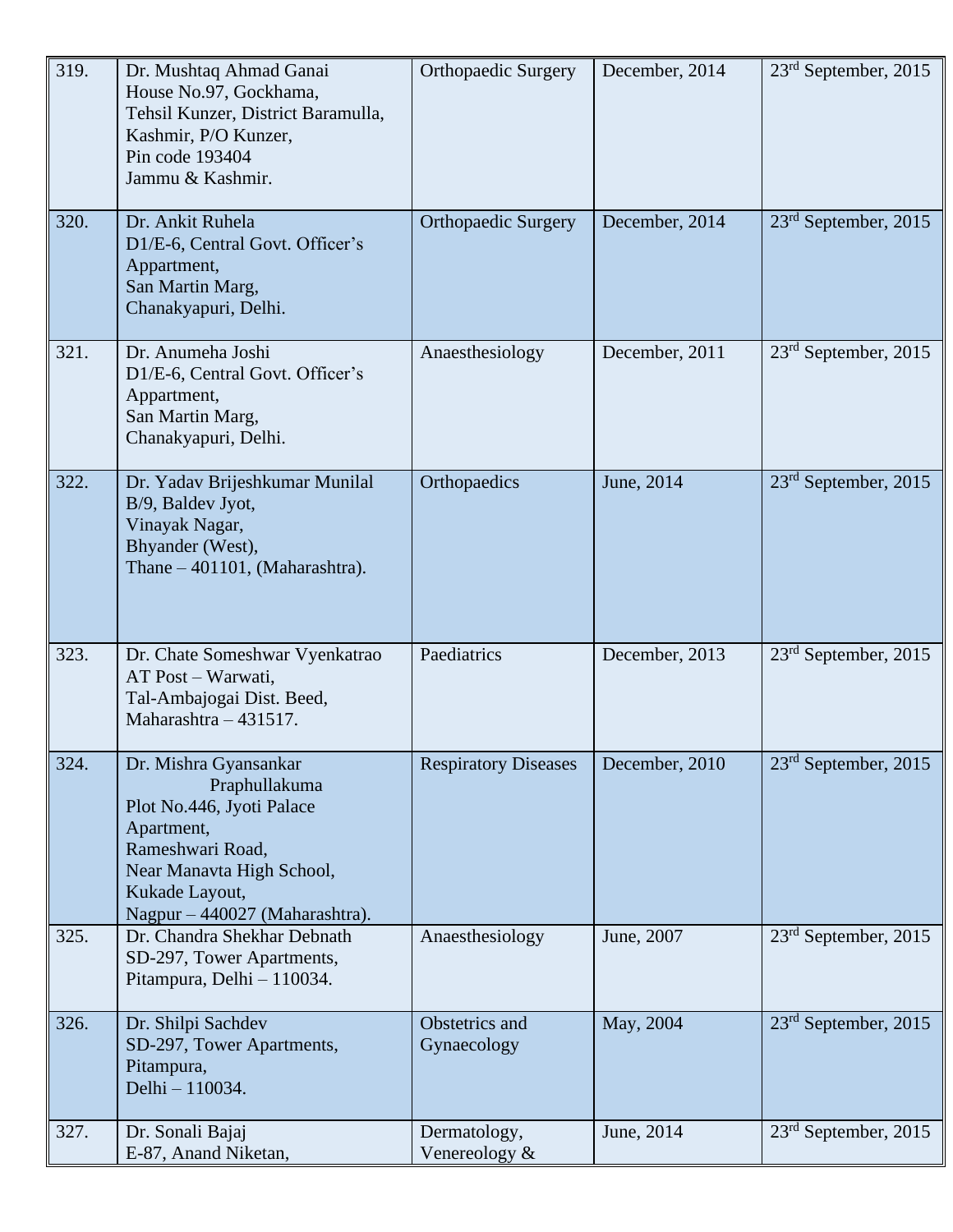|      | New Delhi-110021.                                                                                                                                             | Leprosy                       |                |                                  |
|------|---------------------------------------------------------------------------------------------------------------------------------------------------------------|-------------------------------|----------------|----------------------------------|
| 328. | Dr. Prasanna L C<br>No.175, 'B' Type,<br>KMC Quarters, MU Campus,<br>Manipal - 576104, Karnataka.                                                             | Anatomy                       | December, 2013 | $23rd$ September, 2015           |
| 329. | Dr. Jeevitha K J<br>Plot No. 768,<br><b>Ist East Cross Street,</b><br>Annanagar, Madurai,<br>Tamilnadu - 625020.                                              | Obstetrics and<br>Gynaecology | December, 2013 | $23rd$ September, 2015           |
| 330. | Dr. Neeraj Jain<br>Department of CT and MRI,<br>Sir Ganga Ram Hospital,<br>Rajinder Nagar,<br>New Delhi - 110060.                                             | Radio Diagnosis               | June, 2013     | $23rd$ September, 2015           |
| 331. | Dr. Vandana<br>A-7, West Jyoti Nagar,<br>Shahdara, Delhi - 110094.                                                                                            | Radio Diagnosis               | November, 2007 | 23 <sup>rd</sup> September, 2015 |
| 332. | Dr. Udit Chauhan<br>S/o Dr. M. S. Chauhan,<br>15, Krishna Sadan,<br>Vidhya Vihar Colony,<br>Bhawan Mandir Road,<br>Kankhal Haridwar,<br>Uttarakhand - 249408. | Radio Diagnosis               | December, 2014 | $23rd$ September, 2015           |
| 333. | Dr. Deepti Agarwal<br>A-1/7 Mianwali Nagar,<br>Near Peeragarhi,<br>Rohtak Road,<br>Delhi - 110087.                                                            | Pathology                     | December, 2014 | $23rd$ September, 2015           |
| 334. | Dr. Vedang Shah<br>74/4 Chakraberia Road (North),<br>Kolkata - 700020,<br>West Bengal.                                                                        | Ophthalmology                 | December, 2014 | 23 <sup>rd</sup> September, 2015 |
| 335. | Dr. Bhalotia Amit Rajendra Prasad<br>B/7 Gautam Parag Co-op Hous Soc.<br>Luies Wadi, Green Road,<br>Thane (West) $-400604$ ,<br>(Maharashtra).                | <b>General Surgery</b>        | December, 2009 | $23rd$ September, 2015           |
| 336. | Dr. Anju Gupta<br>$C-14B$ ,<br>West Jyoti Nagar,<br>Delhi - 110094.                                                                                           | Psychiatry                    | May, 2002      | $23rd$ September, 2015           |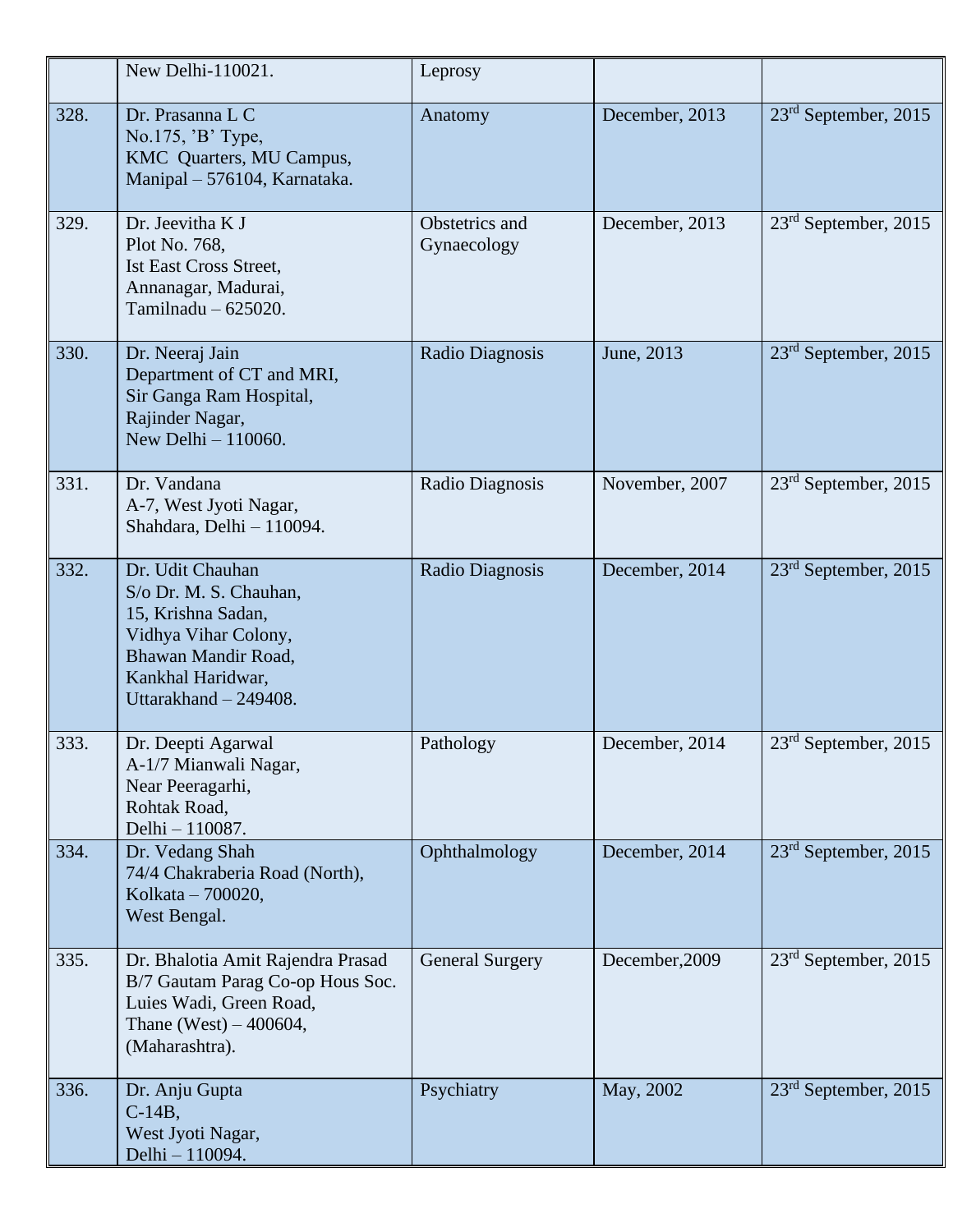| 337. | Dr. Shruti Srivastava<br>333 Pocket E.<br>Mayur Vihar Phase II,<br>Delhi - 110091.                                                                | Psychiatry                | March, 2003    | $23rd$ September, 2015           |
|------|---------------------------------------------------------------------------------------------------------------------------------------------------|---------------------------|----------------|----------------------------------|
| 338. | Dr. Mohit Bihani<br>N-95, Kendriya Vihar,<br>Vidhyadhar Nagar, Sector $-6$ ,<br>Jaipur – 302039 (Rajasthan).                                      | Orthopaedics              | June, 2013     | $23rd$ September, 2015           |
| 339. | Dr. Rahul Illaparambath<br>Illaparambath House,<br>Kottayodi, Pathayakunnu (P.O.),<br>Kannur (Dist.),<br>Kerala – 670691.                         | Paediatrics               | June, 2014     | 23 <sup>rd</sup> September, 2015 |
| 340. | Dr. Prabuddha Mukhopadhyay<br>QTR No D 1/1,<br>Ramakrishna Mission Seva<br>Pratishthan<br>99 Sarat Bose Road,<br>Kolkata - 700026.                | <b>General Medicine</b>   | June, 2012     | $23rd$ September, 2015           |
| 341. | Dr. Gore Sandeep Tukaramji<br>S/o Prof. T. S. Gore,<br>Nanded Housing Society,<br>Vijay Nagar,<br>Nanded - 431602 (M. S.).                        | <b>General Surgery</b>    | December, 2013 | $23rd$ September, 2015           |
| 342. | Dr. Abhilash Alex Francis<br>Kalkkuthil (H), Tara $-4$ ,<br>Mankavu, Kozhikode - 673007,<br>Kerala.                                               | Oto-Rhino-<br>Laryngology | June, 2014     | 23 <sup>rd</sup> September, 2015 |
| 343. | Dr. Ferdinant J<br>House No.7/118,<br>Siluviah Street,<br>Kesavanputhanthurai (P.O.),<br>Ethamozhi (VIA),<br>Kanyakumari,<br>Tamil Nadu - 629501. | <b>General Surgery</b>    | December, 2013 | $23rd$ September, 2015           |
| 344  | Dr. Suja P Sukumar<br>H. No.220, First Floor,<br>Sector 15-A,<br>Chandigah-160015.                                                                | General Medicine          | December, 2011 | $23rd$ September, 2015           |
| 345. | Dr. Arjun A                                                                                                                                       | <b>General Surgery</b>    | December, 2011 | $23rd$ September, 2015           |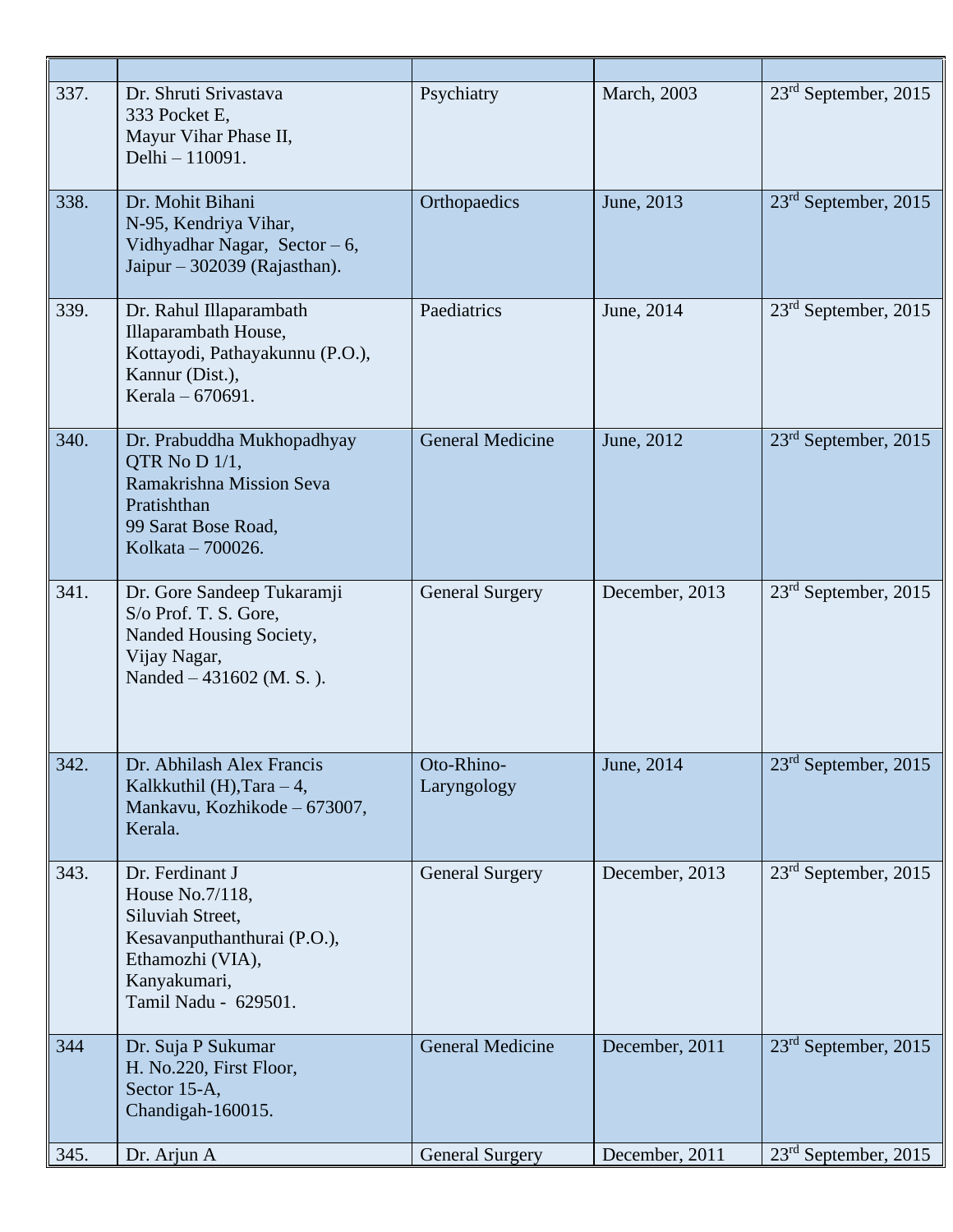|      | H. No.220, Sector 15 A,<br>Chandigah-160015.                                                                                       |                            |                |                                  |
|------|------------------------------------------------------------------------------------------------------------------------------------|----------------------------|----------------|----------------------------------|
| 346. | Dr. Jiss Joseph Panakkal<br>Panakkal House,<br>N. Kuthiathode P.O.,<br>Kanakkankadauu - 683594,<br>Ernakulam District, Kerala.     | Orthopaedics               | June, 2012     | $23rd$ September, 2015           |
| 347. | Dr. Hindustan Wala Mohammed<br>Adnan<br>S.No.152, Plot No.25,<br>Aayesha Hospital,<br>Nayapura, Malegaon (Nashik),<br>Maharashtra. | <b>General Surgery</b>     | June, 2011     | $23rd$ September, 2015           |
| 348. | Dr. Rose Tresa George<br>Thachuthara House,<br>Valavi Road, Ernakulam,<br>Kochi - 682018.                                          | Paediatrics                | December, 2012 | $23rd$ September, 2015           |
| 349. | Dr. Satheesh Jacob<br>Church View, Chenkulam P.O.,<br>Oyoor, Kollam,<br>Kerala - 691510.                                           | <b>General Surgery</b>     | June, 2013     | 23 <sup>rd</sup> September, 2015 |
| 350  | Dr. Ajari Ashutosh Arvind<br>C/o Arvind A. Ajari,<br>Piraji Peth,<br>Gandhinglaj Dist., Kolhapur,<br>Maharashtra - 416502.         | Orthopaedics               | December, 2010 | $23rd$ September, 2015           |
| 351. | Dr. Nikunj Aggarwal<br>7/33, Roop Nagar,<br>New Delhi - 110007.                                                                    | Orthopaedics               | June, 2014     | 23 <sup>rd</sup> September, 2015 |
| 352. | Dr. Shantakumari Nisha<br>Kaithavanathara,<br>Thazhava P.O., Karunagapally,<br>Kollam – 690523, Kerala                             | Physiology                 | November, 2005 | $23rd$ September, 2015           |
| 353. | Dr. Saraogi Akash Ashok<br>A-103, 104, Veena Nagar,<br>Near Chincholi Fatak,<br>S. V. Road, Malad West,<br>Mumbai - 400064.        | <b>Orthopaedic Surgery</b> | December, 2014 | $23rd$ September, 2015           |
| 354. | Dr. Shivani Kochhar<br>D-614, Ram Vihar,                                                                                           | Ophthalmology              | December, 2013 | $23rd$ September, 2015           |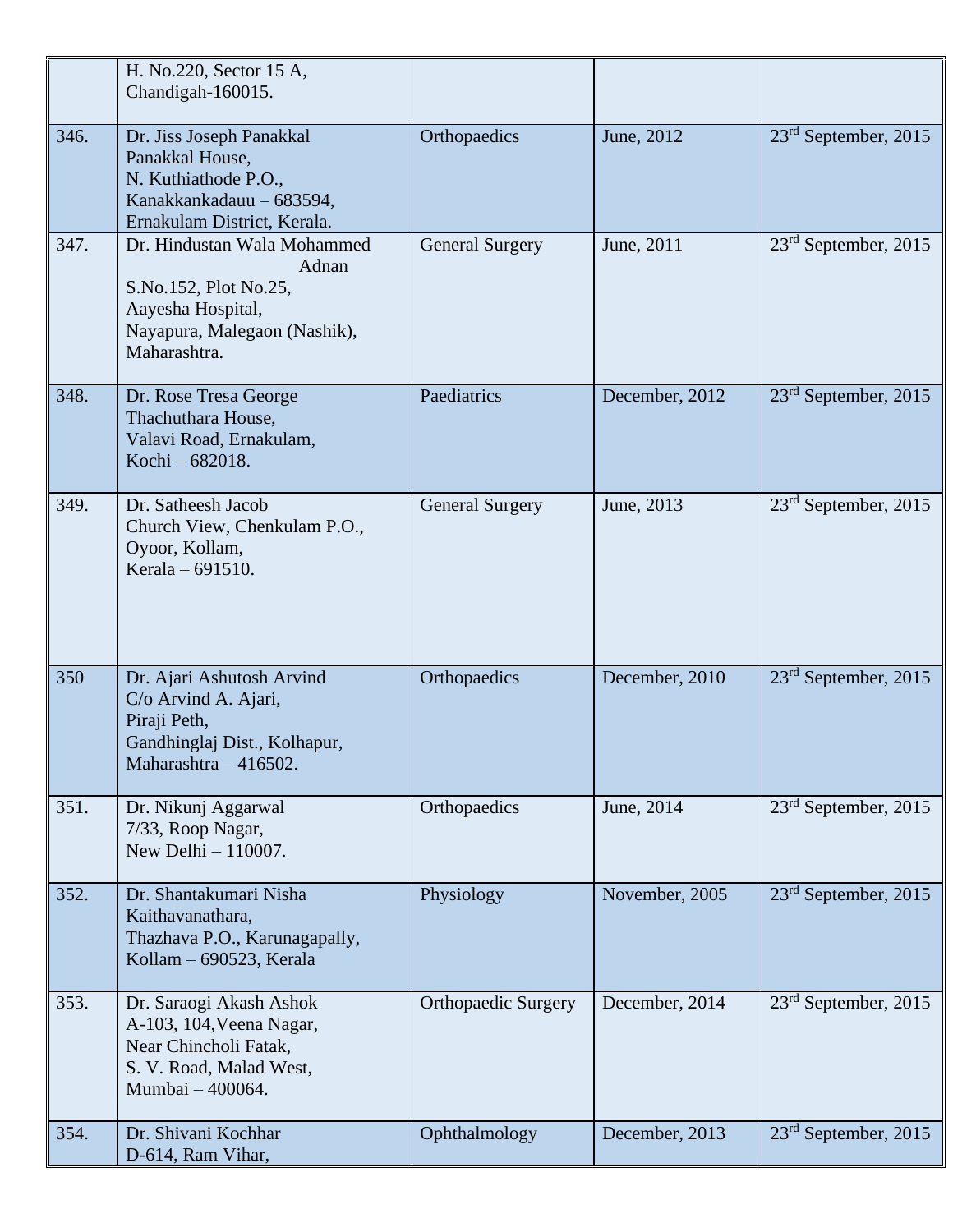|      | Sector 30, Noida-201301 (U.P.).                                                                                               |                                                                    |                |                        |
|------|-------------------------------------------------------------------------------------------------------------------------------|--------------------------------------------------------------------|----------------|------------------------|
| 355. | Dr. Lal Chand Daga<br>2, Senior Staff Quarters,<br>Holy Family Hospital,<br>NFC, New Delhi - 110025.                          | Cardiology                                                         | December, 2013 | $23rd$ September, 2015 |
| 356. | Dr. Pawan Kumar<br>B-10, 1-A, Transit Hostel Flats,<br>Battery Lane,<br>Rajpur Road,<br>New Delhi $-110054$ .                 | <b>Health Admin</b><br><b>Including Hospital</b><br>Administration | December, 2014 | $23rd$ September, 2015 |
| 357. | Dr. Saneej Kanhirat<br>KK6/273, Tashkent,<br>Thana-Kakad Road,<br>Civil Station (P.O.),<br>Kannur - Kerala - $670002$ .       | Radio Diagnosis                                                    | December, 2011 | $23rd$ September, 2015 |
| 358. | Dr. Shewale Yogesh Devidas<br>'Friends Building,<br>Near Simghgad Building,<br>Aras Layout,<br>Buldana - 443001, Maharashtra. | Paediatrics                                                        | June, 2010     | $23rd$ September, 2015 |
| 359. | Dr. Mriganka Mouli Saha<br>97, Rabindranagar,<br>PO-Dankuni,<br>Dist-Hooghly,<br>West Bengal-712311.                          | Obstetrics and<br>Gynaecology                                      | December, 2014 | $23rd$ September, 2015 |
| 360. | Dr. M S Vijayalakshmi<br>"Sreelakshmi",<br>Janatha Link Road,<br>P.O. Karuvassery, Kozhikode,<br>Kerala – 673010.             | Ophthalmology                                                      | December, 2008 | $23rd$ September, 2015 |
| 361. | Dr. Cheralathan S<br>Old No.6, New No.56,<br>Durairaj Lane,<br>Palavanthangal,<br>Chennai $-600114$ (T.N.).                   | <b>Orthopaedic Surgery</b>                                         | December, 2014 | $23rd$ September, 2015 |
| 362. | Dr. Agrawal Payal Dhanesh<br>607, "Tulip", Garden Enclave,<br>Model Mill Road,<br>Ganesh Peth, Nagpur-440018,<br>(M.S.).      | Obstetrics and<br>Gynaecology                                      | December, 2011 | $23rd$ September, 2015 |
| 363. | Dr. Agrawal Saurabh Jwalaprasad<br>607, "Tulip", Garden Enclave,<br>Model Mill Road,                                          | Ophthalmology                                                      | December, 2014 | $23rd$ September, 2015 |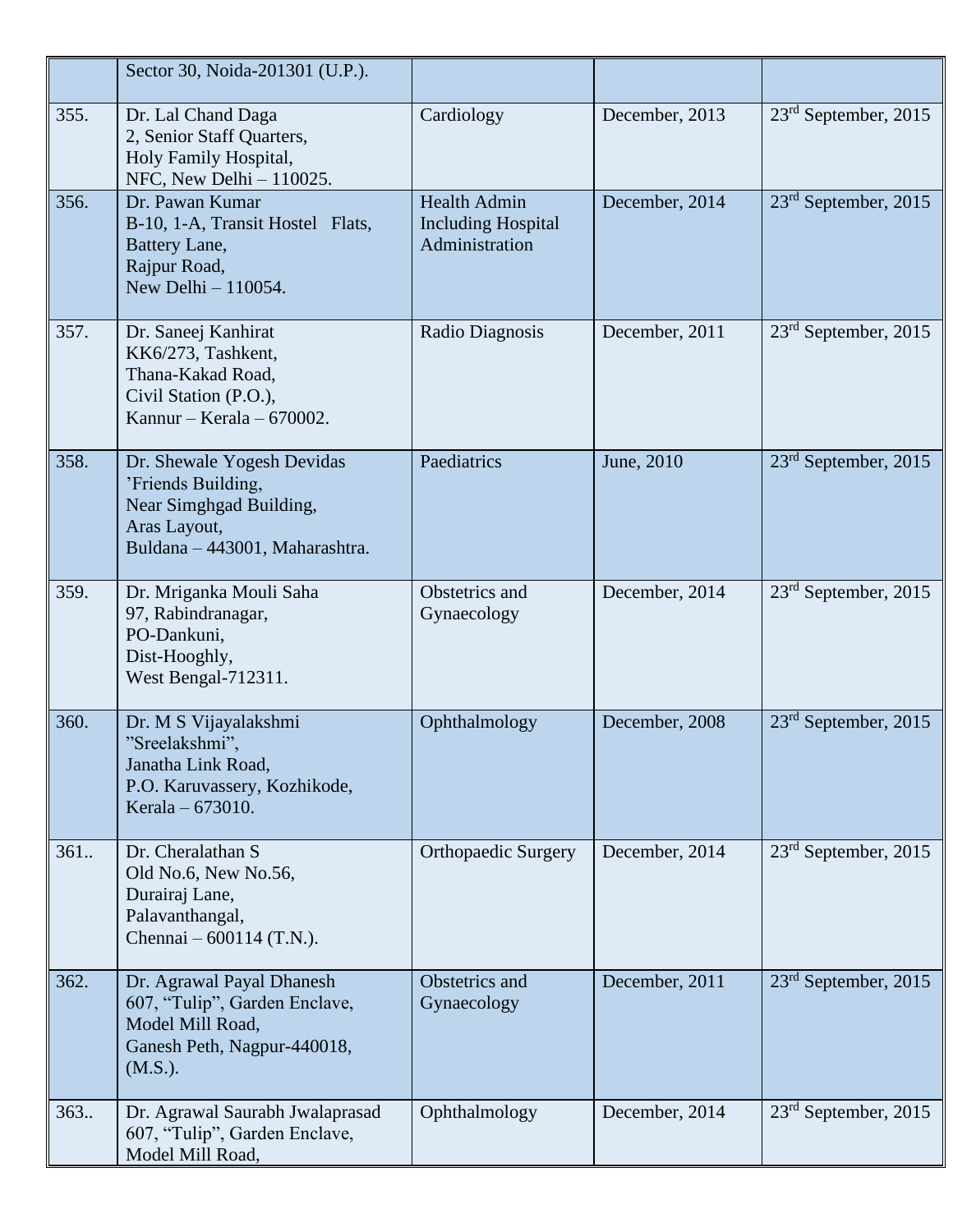|      | Ganesh Peth, Nagpur-440018,<br>(M.S.).                                                                                            |                                          |                |                                  |
|------|-----------------------------------------------------------------------------------------------------------------------------------|------------------------------------------|----------------|----------------------------------|
| 364. | Dr. Taywade Sameer Kamalakar<br>101, Sai Amrut Residency,<br>Ganesh Vihar No.1,<br>Badnera Road,<br>Amravati-444607, Maharashtra. | <b>Nuclear Medicine</b>                  | December, 2012 | 23 <sup>rd</sup> September, 2015 |
| 365. | Dr. Shailendra Tukaram Patil<br>A-304, Shubha Kamana Apt.,<br>M. D. Kinni Road,<br>Nahur East,<br>Mumbai - 400042.                | Orthopaedics                             | June, 2010     | $23rd$ September, 2015           |
| 366. | Dr. Manoj Gupta<br>S/o Shambhu Prasad,<br>R. B. Lane,<br>Forbesganj Dist.-Araria-854318.<br>Bihar.                                | <b>General Medicine</b>                  | June, 2014     | $23rd$ September, 2015           |
| 367. | Dr. Gaurav Garg<br>16, Mahaveer Nagar,<br>Near Sony Centre,<br>Tonk Road,<br>Jaipur $-302018$ (Rajasthan).                        | Orthopaedics                             | June, 2013     | 23 <sup>rd</sup> September, 2015 |
| 368. | Dr. Tarunika Gupta<br>16, Mahaveer Nagar,<br>Near Sony Centre,<br>Tonk Road,<br>Jaipur - 302018 (Rajasthan).                      | Ophthalmology                            | June, 2014     | $23rd$ September, 2015           |
| 369. | Dr. Bansal Shaifali<br>H. No.125, Pocket 22,<br>Sector $-24$ , Rohini,<br>Delhi $-85$ .                                           | Obstetrics and<br>Gynaecology            | December, 2010 | 23 <sup>rd</sup> September, 2015 |
| 370. | Dr. Priyanka Suhag<br>185 Bhera Enclave,<br>Paschim Vihar,<br>New Delhi - 110087.                                                 | Obstetrics and<br>Gynaecology            | December, 2014 | $23rd$ September, 2015           |
| 371. | Dr. Prabhjot Manchanda<br>91-A, U & V Block,<br>Shalimar Bagh,<br>Delhi - 110088.                                                 | Obstetrics and<br>Gynaecology            | June, 2014     | $23rd$ September, 2015           |
| 372. | Dr. Nidhi Bhatnagar<br>WZ-79A, Raja Garden,<br>New Delhi - 110015.                                                                | <b>Social and Preventive</b><br>Medicine | December, 2014 | $23rd$ September, 2015           |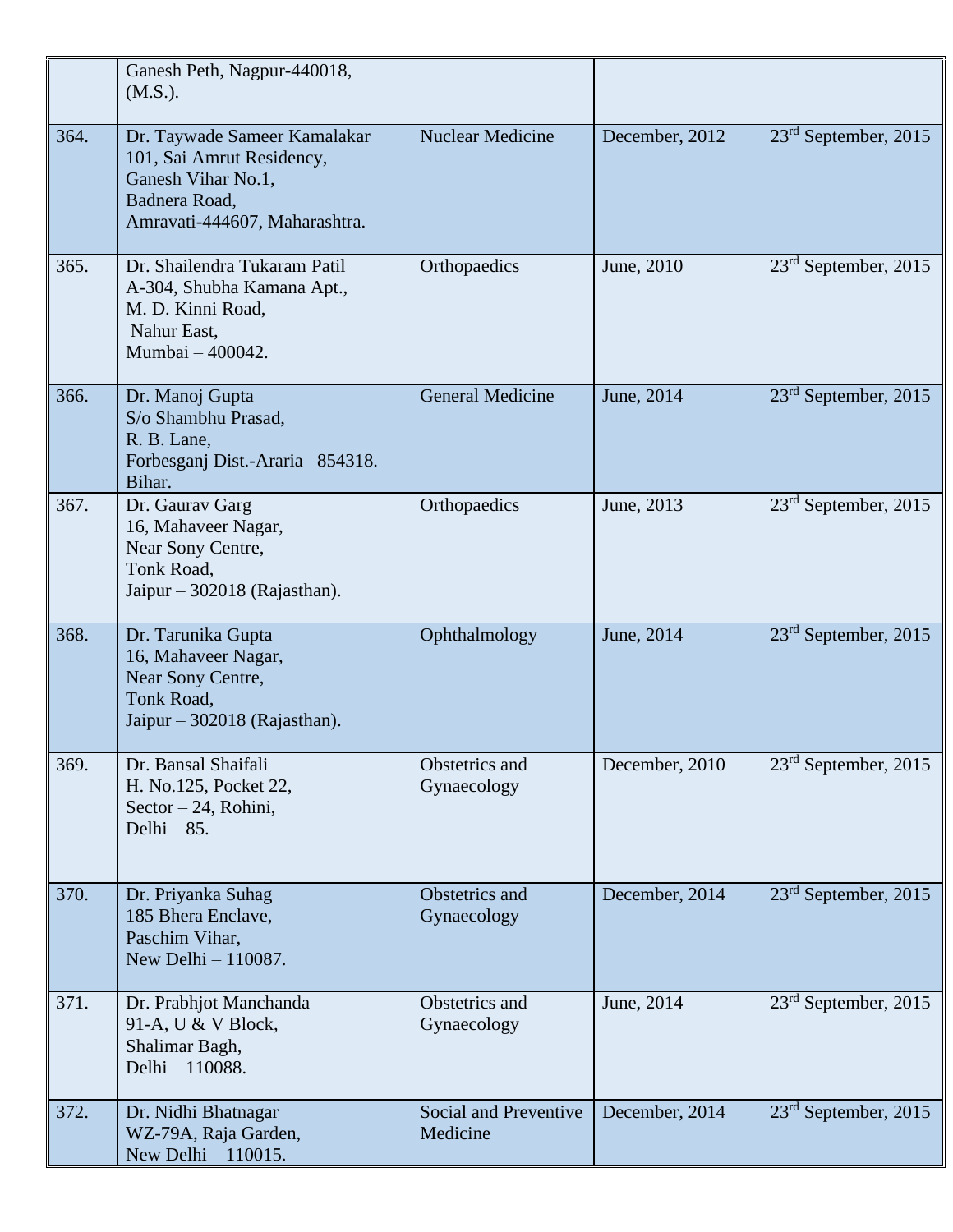| 373. | Dr. Roopam Jain<br>B-5/24, Doctor Staff Quarters,<br>R. D. Gardi Medical College,<br>Surasa, Ujjain, M.P. - 456006.                                                  | Immuno-Hemat and<br><b>Transfusion Medicine</b>     | December, 2010 | $23rd$ September, 2015           |
|------|----------------------------------------------------------------------------------------------------------------------------------------------------------------------|-----------------------------------------------------|----------------|----------------------------------|
| 374. | Dr. Arul Jothi V<br>Door No.33/37,<br>Co-orperative Colony,<br>Sriram Nagar, Teynampet,<br>Chennai - 600018 (Tamil Nadu).                                            | <b>Orthopaedic Surgery</b>                          | December, 2014 | $23rd$ September, 2015           |
| 375. | Dr. Shijith K P<br>44, Sector A, Chandimandir Cantt.,<br>Panchkula $-134107$ ,<br>Haryana.                                                                           | Radio Diagnosis                                     | April, 2007    | $23rd$ September, 2015           |
| 376. | Dr. Uddandam Rajesh<br>Flat No.501, G H 35,<br>MDC Sector 5,<br>Panchkula,<br>Haryana - 134107.                                                                      | Radio Diagnosis                                     | June, 2014     | 23 <sup>rd</sup> September, 2015 |
| 377. | Dr. Sandhya B<br>GRA-536, Suryasuaras,<br>Gowreeshapattom,<br>Pattom, P.O., Trivandrum,<br>Kerala - 695004.                                                          | Obstetrics and<br>Gynaecology                       | December, 2011 | 23 <sup>rd</sup> September, 2015 |
| 378. | Dr. Sudheendra M Rao<br>No.269, 5th Cross,<br>2 <sup>nd</sup> Main, Chennammanakere<br>Achukattu, Banashankari,<br>3rd Stage, Bangalore - 85,<br>(Karnataka)         | Orthopaedics                                        | June, 2012     | $23rd$ September, 2015           |
| 379. | Dr. Krishna Kunkumalla<br>$C/O$ K. Narender,<br>H. No.: $3-1-172/1$ ,<br>Dhobiwada Besides S.R.R.H.S.,<br>Puranipet, Jagtial-505327,<br>Dist Karim Nagar, Telangana. | <b>Orthopaedic Surgery</b>                          | December, 2014 | 23 <sup>rd</sup> September, 2015 |
| 380. | Dr. Mane Shashikant Raghunath<br>"Harishchandra" Near Dange<br>Nursery, Sainagar, A/P Ashta, Tal: -<br>Walwa,<br>Dist. Sangli $-416301$ .                            | Radio Diagnosis                                     | December, 2014 | $23rd$ September, 2015           |
| 381. | Dr. Neethu Mohan<br>Vaishnavam, TC5/2170/1,<br>Maharaja Gardens, Kowdiar,                                                                                            | Tuberculosis &<br>Respiratory<br>Diseases/Pulmonary | December, 2014 | $23rd$ September, 2015           |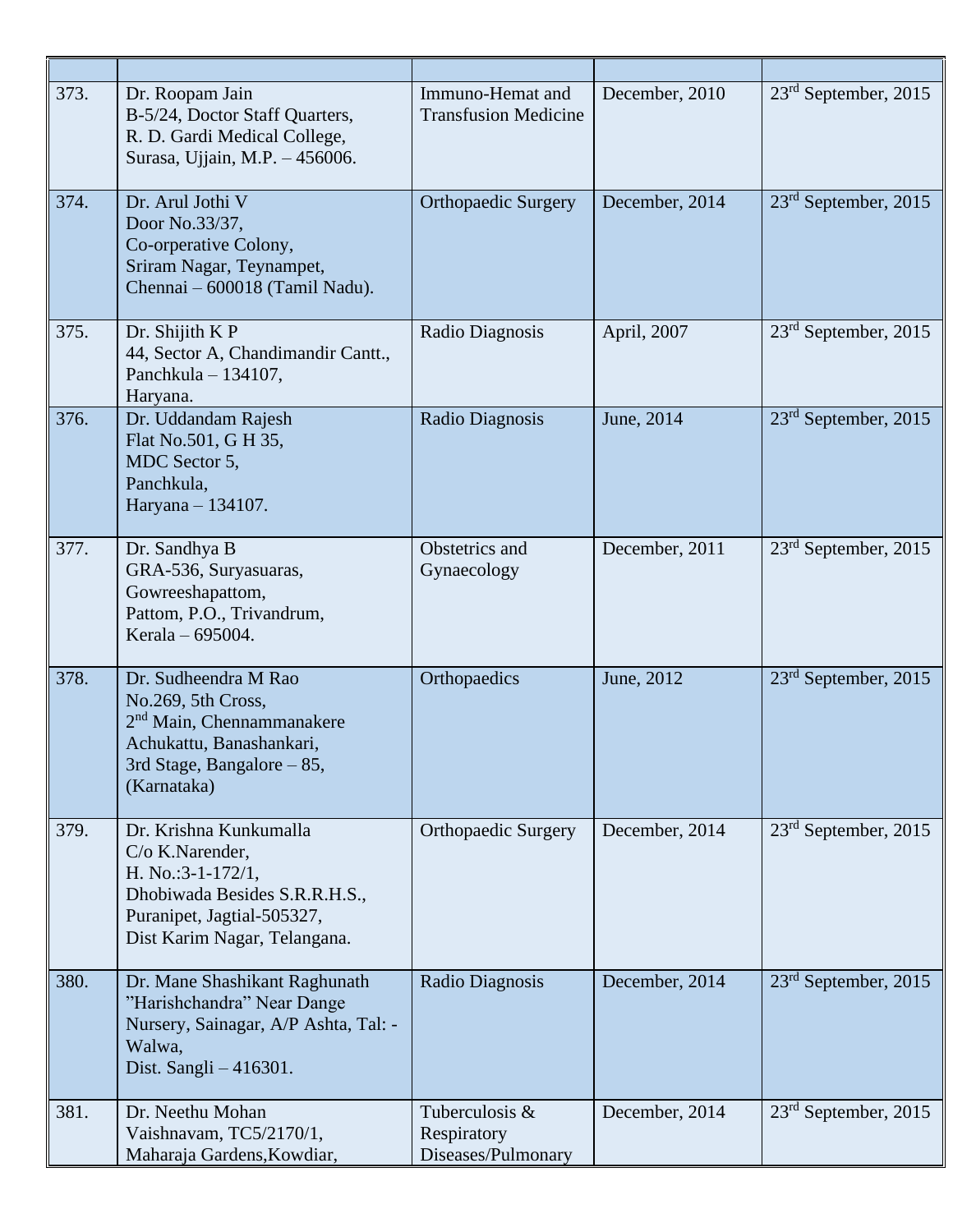|      | Trivandrum Kerala-695003.                                                                                                                                               | Medicine                                                         |                 |                                  |
|------|-------------------------------------------------------------------------------------------------------------------------------------------------------------------------|------------------------------------------------------------------|-----------------|----------------------------------|
| 382. | Dr. Thali Puneet Ramesh<br>196/5406, Suramya, Pant Nagar,<br>Ghatkopar (East),<br>Mumbai - 400075, (Maharashtra).                                                       | Pathology                                                        | June, 2013      | 23 <sup>rd</sup> September, 2015 |
| 383. | Dr. Joshi Amita<br>D-20, Second Floor,<br>Hauz Khas,<br>New Delhi $-110016$ .                                                                                           | Health<br>Administration<br>including Hospital<br>Administration | December, 2011  | 23 <sup>rd</sup> September, 2015 |
| 384. | Dr. Sudhakar T<br>S/o S. Thangavel<br>Senguttai Thottam Minnakkal (PO),<br>Rasipuram (JK),<br>Namakkal (Dt.) – 637505,<br>Tamil Nadu.                                   | Orthopaedics                                                     | June, 2014      | $23rd$ September, 2015           |
| 385. | Dr. Jasmeet Singh<br>House #3037, SBI Officers Society,<br>Sector 49-D,<br>Chandigarh-160047.                                                                           | General Medicine                                                 | September, 2007 | $23rd$ September, 2015           |
| 386. | Dr. Megha Gupta<br>HIG-B1, People's Campus,<br>People's College & Research<br>Centre,<br>(People's College of Medical<br>Sciences), Bhanpur,<br>Bhopal – 462037 (M.P.). | Obstetrics and<br>Gynaecology                                    | June, 2014      | $23rd$ September, 2015           |
| 387. | Dr. Sandeep P. K.<br>"Indeevaram",<br>Sadanam Road,<br>Eranjipalam, Calicut,<br>Kerala – 673020.                                                                        | Oto-Rhino-<br>Laryngology                                        | June, 2014      | 23 <sup>rd</sup> September, 2015 |
| 388. | Dr. Vijayaraghavan R L<br>Houose No.171,<br>Nagartharpet,<br>Chickballapur - 562101,<br>Karnataka State.                                                                | <b>Nuclear Medicine</b>                                          | December, 2012  | $23rd$ September, 2015           |
| 389. | Dr. Rajesh Gayakwad<br>502, Vimal Residency CHS,<br>LT Nagar Road No.2, M. G. Road,<br>Goregaon $-(W)$ ,<br>Mumbai - 400104.                                            | <b>Orthopaedic Surgery</b>                                       | December, 2014  | 23 <sup>rd</sup> September, 2015 |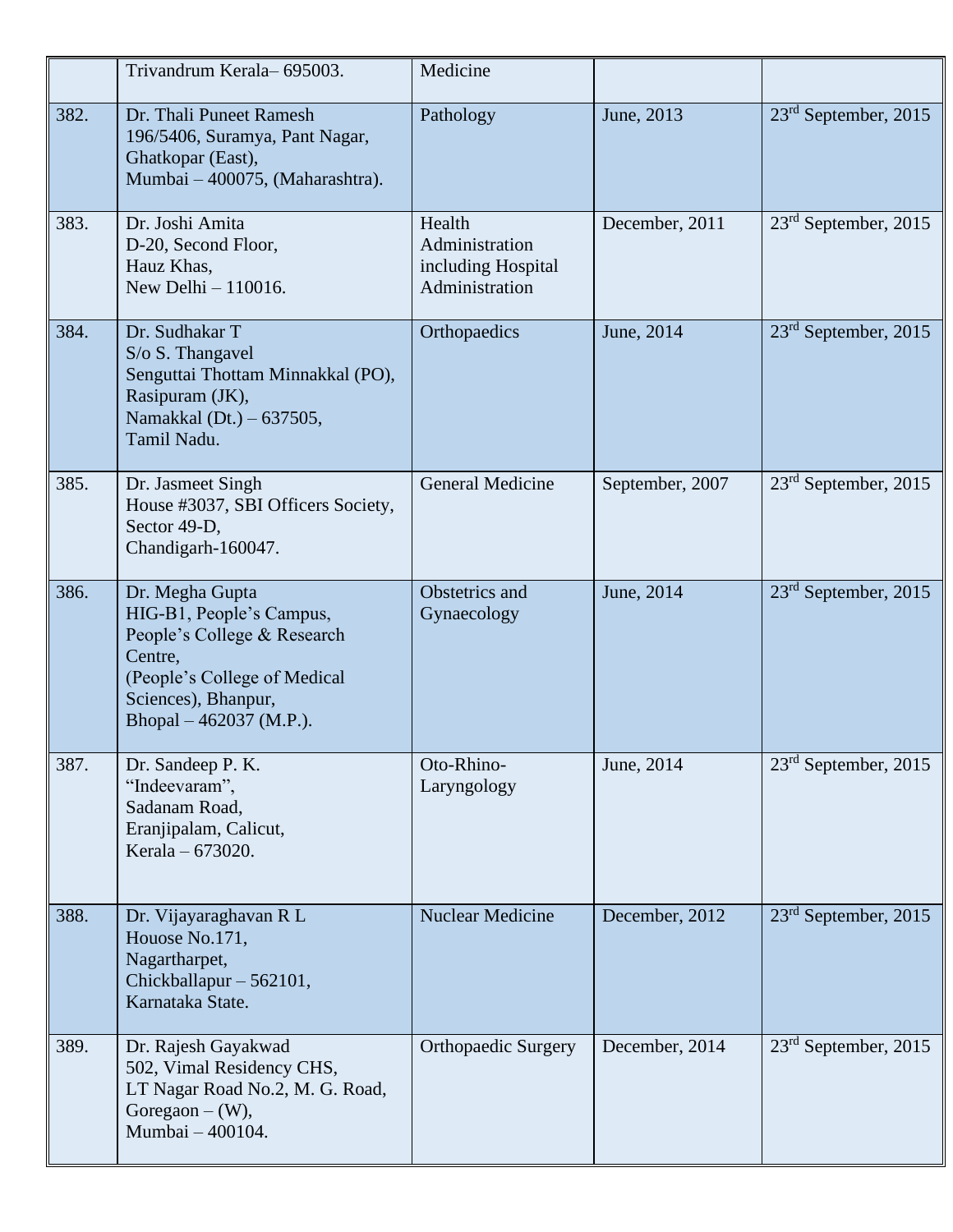| 390. | Dr. Badoley Manoj Pancham<br>Mahatma Gandhi Memorial<br>Hospital,<br>Doctors Qrtrs., Building No.1,<br>R. No.11, Third Floor,<br>Dr. S. S. Rao Road,<br>Parel, Mumbai - 400012. | <b>Plastic Surgery</b>                                        | December, 2010 | $23rd$ September, 2015           |
|------|---------------------------------------------------------------------------------------------------------------------------------------------------------------------------------|---------------------------------------------------------------|----------------|----------------------------------|
| 391. | Dr. V U Jagadeeswaran<br>4A/18, Vinayagar Street,<br>Devi Nagar, Avadi,<br>Chennai - 600109,<br>Tamil Nadu.                                                                     | Oro-Rhino-<br>Laryngology                                     | December, 2014 | $23rd$ September, 2015           |
| 392. | Dr. Sanjay Satrawal<br>Plot No.342, Chauthmal House,<br>Hasanpura - A,<br>N. B. C. Road,<br>Jaipur - 302006.                                                                    | <b>General Surgery</b>                                        | December, 2014 | $23rd$ September, 2015           |
| 393. | Dr. Partha Pratim Chakraborty<br>House No.B.E 64,<br>Bidhan Nagar (East),<br>P.O. Midnapore, Dist. Paschim,<br>Medinipur, West Bengal - 721101.                                 | Endocrinology                                                 | December, 2014 | 23 <sup>rd</sup> September, 2015 |
| 394. | Dr. Kiranjeet Kaur<br>43-B, Masjid Moth,<br>D.D.A. Flats, Phase-I,<br>New Delhi -110048.                                                                                        | Obstetrics and<br>Gynaecology                                 | May, 2004      | 23 <sup>rd</sup> September, 2015 |
| 395. | Dr. Shevgan Pavan Sardarsing<br>270, Geetanjali Hospital,<br>Samarth Nagar,<br>Aurangabad.                                                                                      | <b>Nuclear Medicine</b>                                       | December, 2014 | 23 <sup>rd</sup> September, 2015 |
| 396. | Dr. Sreeraj V S<br>#946, 37th Cross,<br>29 <sup>th</sup> Main, Poorna Pragna Layout,<br>Uttarahalli, Bangalore - 560061.                                                        | Psychiatry                                                    | June, 2014     | $23rd$ September, 2015           |
| 397. | Dr. Yaday Arun Kumar<br>H. No.28B Swaroop Park,<br>Sahibabad,<br>Ghaziabad $-201005$ (U.P.).                                                                                    | Social and Preventive<br>Medicine                             | December, 2013 | $23rd$ September, 2015           |
| 398. | Dr. Ranjeeta Kumari<br>Department of Community &<br>Family Medicine, AIIMS,<br>Rishikesh,                                                                                       | Social & Preventive<br>Medicine/<br><b>Community Medicine</b> | December, 2012 | $23rd$ September, 2015           |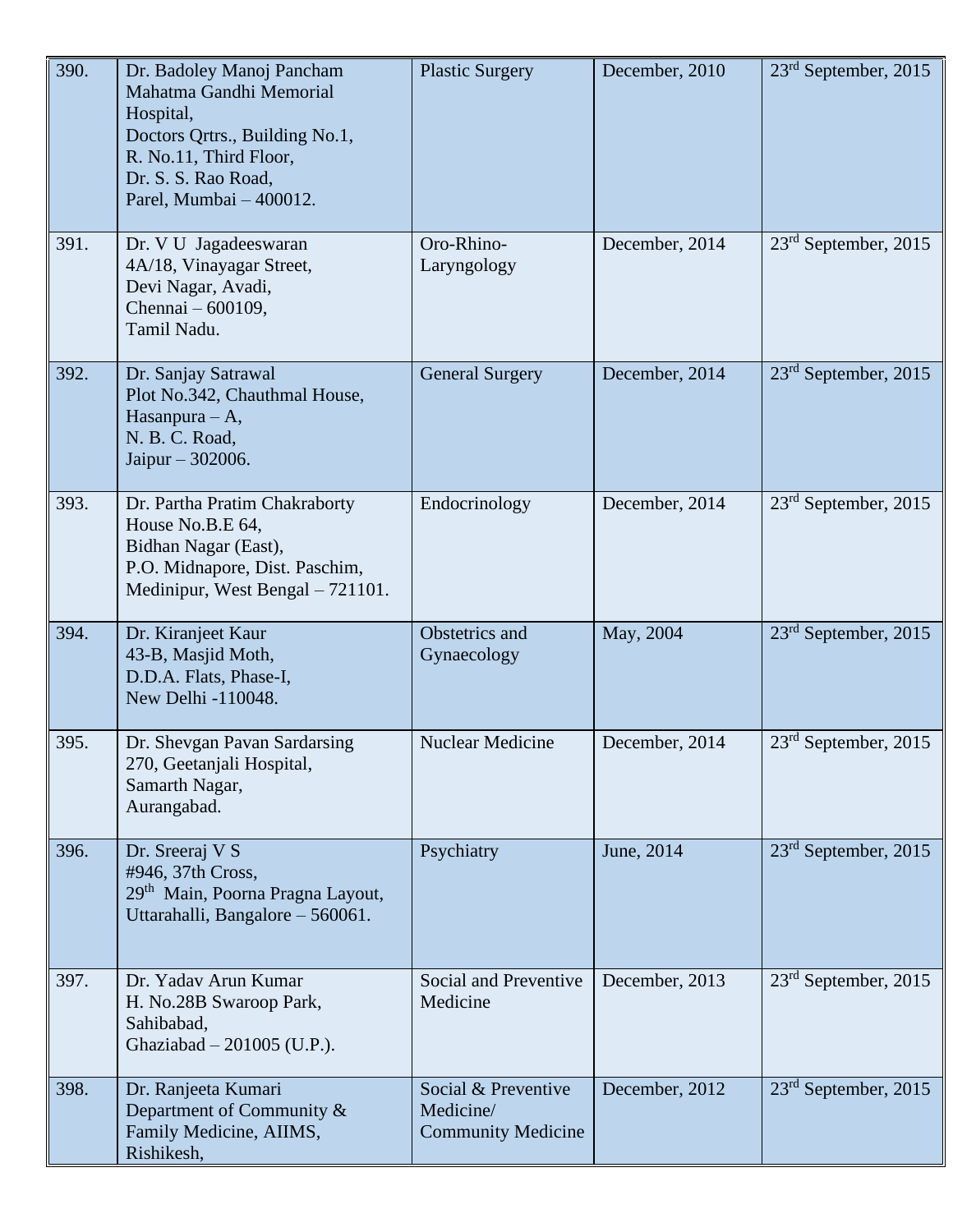|      | Virbhadra Marg,<br>$Riskesh - 249201.$                                                                                                  |                               |                |                                  |
|------|-----------------------------------------------------------------------------------------------------------------------------------------|-------------------------------|----------------|----------------------------------|
| 399. | Dr. Ranjith P.<br>Pulari (P.O.) Pachattiri<br>(VIA) Tirur, Malappuram,<br>Kerala – 676105.                                              | Paediatrics                   | December, 2014 | 23 <sup>rd</sup> September, 2015 |
| 400. | Dr. Shingi Shweta Ratilal<br>$16/267$ , $3rd$ Floor,<br>Joshi Road,<br>C/o Sahani, Lane No. - 09,<br>Karol Bagh,<br>New Delhi - 110005. | Obstetrics and<br>Gynaecology | June, 2014     | $23rd$ September, 2015           |
| 401. | Dr. Pandey Jitendra Kumar<br>JN-2, Building No.-42,<br>$A/4$ , Sector - 10,<br>Vashi, Navi - Mumbai,<br>(Maharashtra).                  | Ophthalmology                 | December, 2010 | $23rd$ September, 2015           |
| 402. | Dr. Adarsh U<br>Mayoogham,<br>Thekkayil Parambath,<br>"Onchiyam (PO),<br>Calicut - 673308.                                              | Paediatrics                   | December, 2014 | $23rd$ September, 2015           |
| 403. | Dr. Syed Nawaz Ahmad<br>JA-10F-Hari Enclave,<br>Hari Nagar,<br>New Delhi - 110064.                                                      | Obstetrics and<br>Gynaecology | December, 2014 | $23rd$ September, 2015           |
| 404. | Dr. S. Renu Bala<br>11/366, Sundarvihar,<br>Paschim Vihar,<br>New Delhi - 110087.                                                       | Obstetrics and<br>Gynaecology | June, 2011     | $23rd$ September, 2015           |
| 405. | Dr. Namrata Narendra Jadhav<br>A/6, Amar Sub Way CHS,<br>Milan Sub Way Road,<br>Santacruz (West),<br>Mumbai - 400054 (M.S.).            | Obstetrics and<br>Gynaecology | June, 2014     | 23 <sup>rd</sup> September, 2015 |
| 406. | Dr. Ashish Garg<br>H. No.220, Sector 40-A,<br>Chandigarh $-160036$ .                                                                    | <b>General Medicine</b>       | December, 2014 | 23 <sup>rd</sup> September, 2015 |